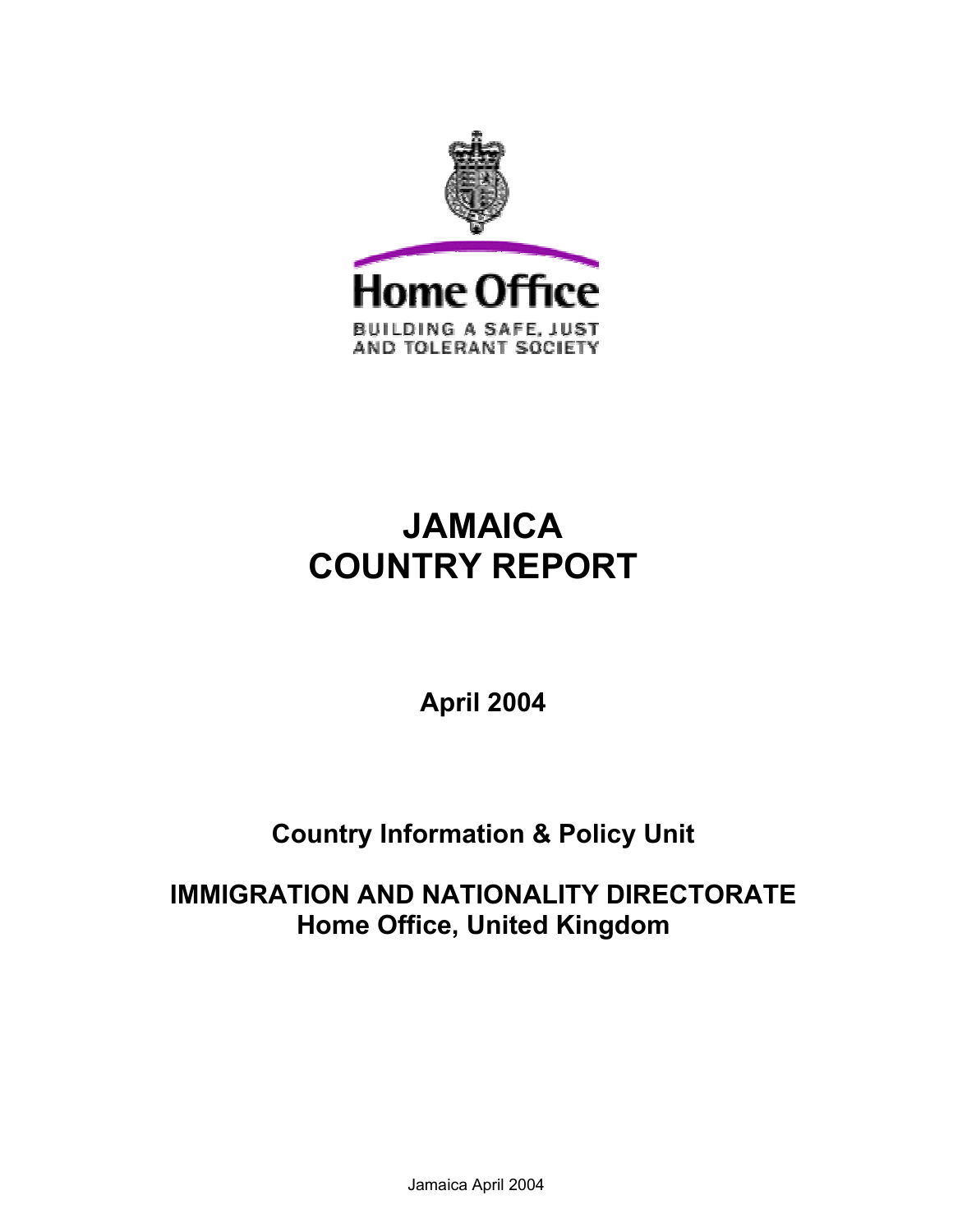| <b>CONTENTS</b>                                                                                                                                                                                                                                                                                                                                                                                                                                                                                                                                                                                                                                                                                                                                                                                                          |                                                                                                                                                                                                                                                                                                                                                     |  |
|--------------------------------------------------------------------------------------------------------------------------------------------------------------------------------------------------------------------------------------------------------------------------------------------------------------------------------------------------------------------------------------------------------------------------------------------------------------------------------------------------------------------------------------------------------------------------------------------------------------------------------------------------------------------------------------------------------------------------------------------------------------------------------------------------------------------------|-----------------------------------------------------------------------------------------------------------------------------------------------------------------------------------------------------------------------------------------------------------------------------------------------------------------------------------------------------|--|
| 1. Scope of Document                                                                                                                                                                                                                                                                                                                                                                                                                                                                                                                                                                                                                                                                                                                                                                                                     | $1.1 - 1.7$                                                                                                                                                                                                                                                                                                                                         |  |
| 2. Geography                                                                                                                                                                                                                                                                                                                                                                                                                                                                                                                                                                                                                                                                                                                                                                                                             | 2.1 - 2.3                                                                                                                                                                                                                                                                                                                                           |  |
| 3. Economy                                                                                                                                                                                                                                                                                                                                                                                                                                                                                                                                                                                                                                                                                                                                                                                                               | $3.1 - 3.3$                                                                                                                                                                                                                                                                                                                                         |  |
| 4. History<br><b>Recent History</b><br><b>General Election of 16 October 2002</b><br>Political Violence & the Election Campaign                                                                                                                                                                                                                                                                                                                                                                                                                                                                                                                                                                                                                                                                                          | 4.1 - 4.2<br>4.3 - 4.16<br>4.17 - 4.18<br>4.19 - 4.25                                                                                                                                                                                                                                                                                               |  |
| 5. State Structures                                                                                                                                                                                                                                                                                                                                                                                                                                                                                                                                                                                                                                                                                                                                                                                                      |                                                                                                                                                                                                                                                                                                                                                     |  |
| <b>The Constitution</b><br>The Fundamental Rights and Freedoms<br><b>Citizenship and Nationality</b><br><b>Political System</b><br><b>Electoral Reform</b><br><b>Political Parties</b><br><b>Judiciary</b><br>Legal Rights/Detention<br><b>Legal Aid</b><br><b>Death Penalty</b><br><b>Internal Security</b><br>The Jamaica Constabulary Force (JCF)<br><b>The New Crime Plan</b><br><b>Prison and Prison Conditions</b><br><b>Military Service</b><br><b>Conscientious Objection</b><br><b>Draft Evasion and Desertion</b><br><b>Medical Services</b><br>The National Health Insurance Programme (NHIP)<br><b>HIV/AIDS</b><br><b>HIV/AIDS Sufferers</b><br><b>Availability of Anti-retrovirals</b><br><b>Mental Health Care</b><br><b>Cardiac Disease and Treatment</b><br><b>Educational System</b><br>6. Human Rights | 5.1 - 5.2<br>5.3<br>5.4 - 5.5<br>5.6 - 5.9<br>5.10 - 5.14<br>5.15 - 5.19<br>5.20 - 5.27<br>5.28 - 5.31<br>5.32 - 5.34<br>5.35 - 5.36<br>5.37 - 5.38<br>5.39 - 5.45<br>5.46 - 5.61<br>5.62 - 5.66<br>5.67<br>5.68<br>5.69<br>$5.70 - 5.76$<br>$5.77 - 5.80$<br>5.81 - 5.88<br>5.89 - 5.93<br>5.94 - 5.95<br>5.96 - 5.100<br>5.101<br>$5.102 - 5.106$ |  |
| <b>6.A Human Rights issues</b>                                                                                                                                                                                                                                                                                                                                                                                                                                                                                                                                                                                                                                                                                                                                                                                           |                                                                                                                                                                                                                                                                                                                                                     |  |
| <b>General</b><br><b>Human Rights Monitoring</b><br><b>Security Forces and the Human Rights Apparatus</b><br><b>Arbitrary Arrest</b><br>Torture and III-treatment of suspects in custody<br>Police Impunity<br><b>Crime Management Unit</b><br>Use of Lethal Force<br><b>Extrajudicial killings</b><br>Internal Investigation into Police Misconduct<br><b>Freedom of Speech and the Media</b><br><b>Freedom of Religion</b><br><b>Freedom of Assembly and Association</b><br><b>Employment Rights</b><br><b>People Trafficking</b><br><b>Freedom of Movement</b>                                                                                                                                                                                                                                                        | 6.1 - 6.3<br>$6.4 - 6.9$<br>6.10 - 6.16<br>6.17<br>6.18<br>$6.19 - 6.22$<br>$6.23 - 6.31$<br>6.32 - 6.35<br>6.36 - 6.39<br>6.40 - 6.42<br>6.43 - 6.45<br>6.46 - 6.48<br>$6.49 - 6.50$<br>$6.51 - 6.56$<br>$6.57 - 6.58$<br>$6.59 - 6.60$                                                                                                            |  |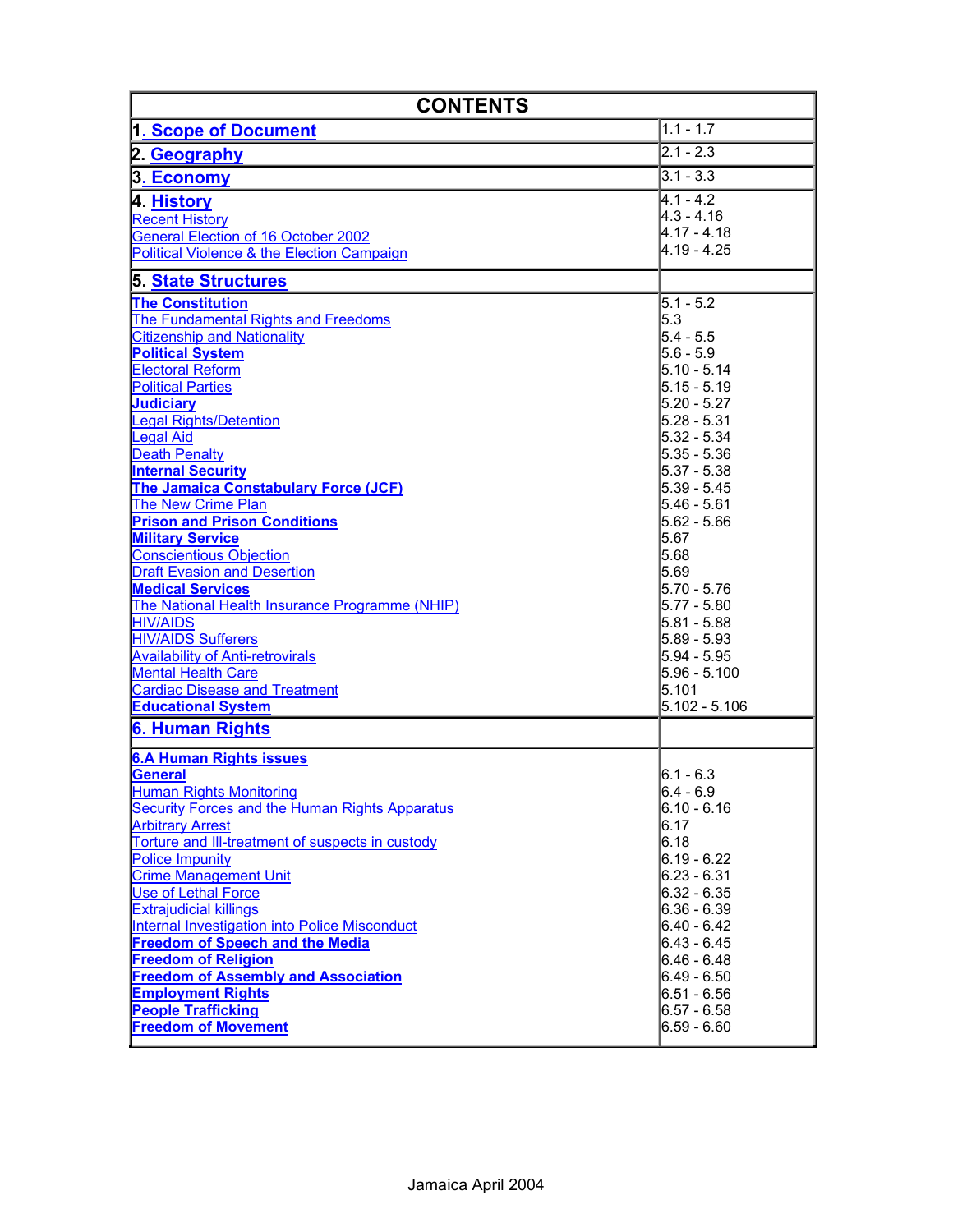| <b>6.B Human rights - Specific Groups</b>                                                                                                                                                                | 16.61                                                                                 |
|----------------------------------------------------------------------------------------------------------------------------------------------------------------------------------------------------------|---------------------------------------------------------------------------------------|
| <b>Ethnic Groups</b><br><b>Women</b><br>Domestic Violence<br><b>Children</b><br><b>Protection and Alternative Child Care</b><br><b>Homosexuals</b>                                                       | 16.62<br>16.63 - 6.69<br>16.70 - 6.76<br>16.77 - 6.80<br>16.81 - 6.84<br>16.85 - 6.96 |
| <b>6.C Human Rights - Other Issues</b><br><b>Organised crime and Corruption</b><br><b>Gang Violence</b><br><b>Treatment of Failed Asylum Seekers</b><br><b>Humanitarian Aid/International Assistance</b> | 16.97 - 6.100<br>16.101 - 6.119<br>16.120<br>16.121 - 6.123                           |
| <b>Annexes</b>                                                                                                                                                                                           |                                                                                       |
| <b>Chronology of major events</b><br><b>Political Organisations</b><br><b>Prominent People</b><br><b>List of Source Material</b>                                                                         | lAnnex A<br>lAnnex B<br>lAnnex C<br>lAnnex D                                          |

## **1. Scope of Document**

**1.1** This Country Report has been produced by the Country Information and Policy Unit, Immigration and Nationality Directorate, Home Office, for use by Home Office officials involved in the asylum / human rights determination process. The Report provides general background information about the issues most commonly raised in asylum / human rights claims made in the United Kingdom. It is not a detailed or comprehensive survey.

**1.2** The Report is compiled from a wide range of recognised sources and does not contain any Home Office opinion or policy. All information in the Report is attributed, throughout the text, to original source material, which has been made available to those working in the asylum / human rights determination process. The Report aims to provide only a brief summary of the source material quoted. For a more detailed account, the relevant source documents should be examined directly.

**1.3** The information contained in this Country Report is, by its nature, limited to information that we have been able to identify from various well-recognised sources. The contents of this Report are not exhaustive and the absence of information under any particular heading does not imply that any analysis or judgement has been exercised to exclude that information, but simply that relevant information on the subject has not been identified from the sources that have been consulted. Equally, the information included in the Reports should not be taken to imply anything beyond what is actually stated.

**1.4** The great majority of the source material is readily available in the public domain. Copies of other source documents, such as those provided by government offices, may be provided upon request.

**1.5** All sources have been checked for currency, and as far as can be ascertained, contain information, which remained relevant at the time, this Report was issued. Some source documents have been included because they contain relevant information not available in more recent documents.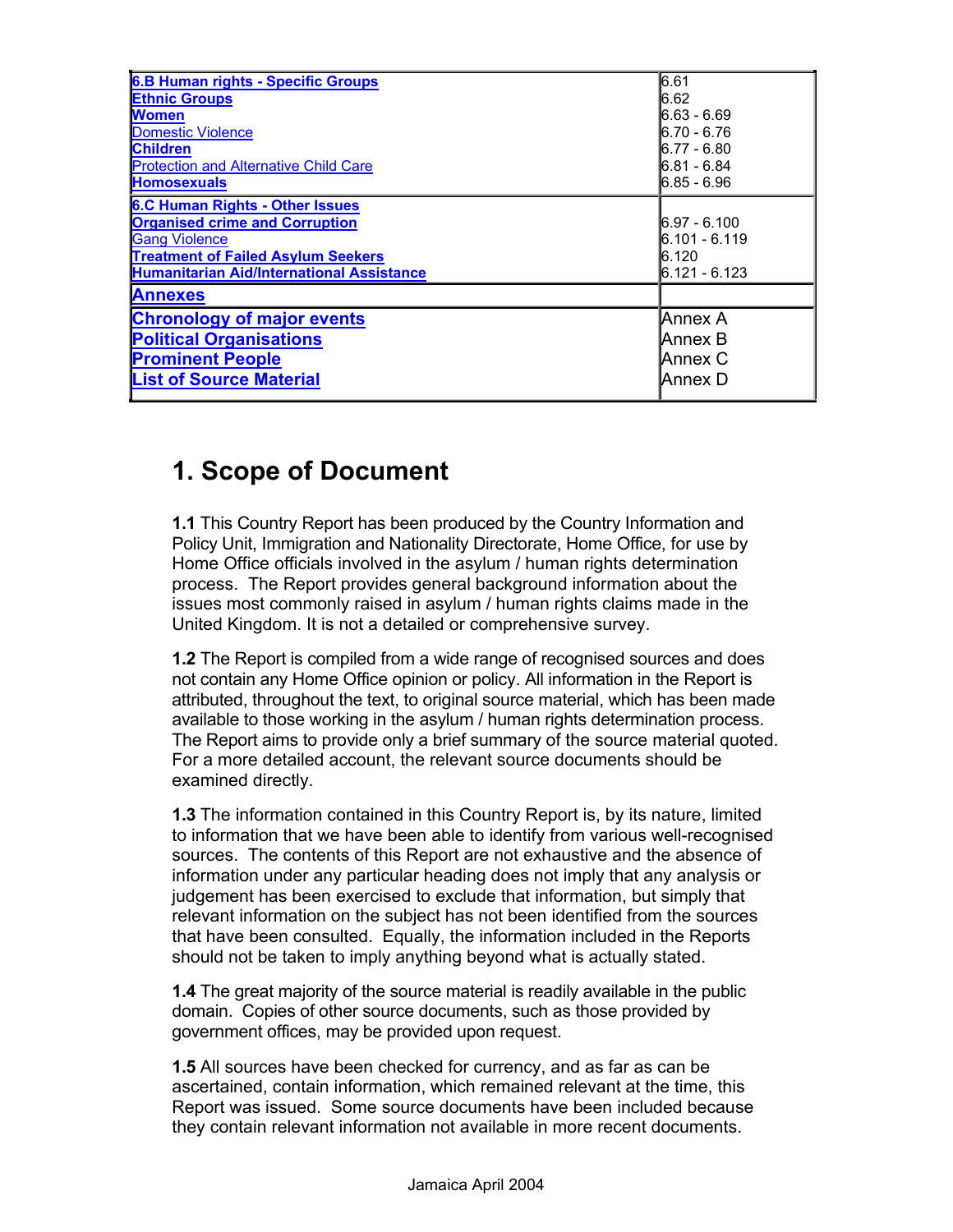**1.6** This Country Report and the accompanying source material are publicly disclosable. Where sources identified in this Report are available in electronic form the relevant link has been included. The date that the relevant link was accessed in preparing the report is also included. Paper copies of the source documents have been distributed to nominated officers within IND.

**1.7** It is intended to revise this Report on a six-monthly basis while the country remains within the top 35 asylum producing countries in the United Kingdom. Information contained in Country Reports is inevitably overtaken by events that occur between the 6 monthly publications. Caseworkers are informed of such changes in country conditions by means of Country Information Bulletins.

Return to Contents

## **2. Geography**

**2.1** Jamaica is located in the Caribbean Sea, south of Cuba. Its terrain is mostly mountainous, with a narrow, discontinuous coastal plain. Its climate is tropical all year and more temperate inland. **[6](p1)**

**2.2** Jamaica, with an area of 10,991 sq km, is the third largest island in the Caribbean Sea, lying 145 km (90 miles) to the south of Cuba and 160 km (100 miles) to the south-west of Haiti. Kingston is its capital and the island is divided into 14 parishes. According to the official estimate in 2003, the population stood at 2, 695,867. **[4](p1-2)**

**2.3** The official language is English but patois English is also widely spoken. The majority of the population belongs to Christian denominations, with the Church of God being the most numerous. **[4](p3)** Other denominations include the Methodist and Congregational Churches, the Ethiopian Orthodox Church, the Disciples of Christ, the Moravian Church, the Salvation Army and the Society of Friends (Quakers). **[1](p550)**

(For further information on geography refer to the Europa World Year Book 2004 - 12th Edition) Source **[1]**.

## **3. Economy**

**3.1** The key sectors in Jamaica's economy are bauxite and tourism. Since assuming office in 1992, Prime Minister Patterson eliminated most price controls, streamlined tax schedules and privatised government enterprises, whilst tight monetary and fiscal policies have helped slow inflation. **[6](p2)**

**3.2** According to the Foreign and Commonwealth Office Country Profile on Jamaica updated 14 August 2003, depressed economic conditions in 2002 have contributed to increased civil unrest and a mounting crime rate. **[6](p2)**

**3.3** According to the United States Department of State (USSD) Background Note on Jamaica, January 2004, the Jamaican Government's economic policies encourage foreign investment in areas that earn or save foreign exchange, generate employment, and use local raw materials. The Government provides a wide range of incentives to investors, including remittance facilities to assist them in the repatriation of funds to the country of origin; tax holidays, which defer taxes for a period of years; and duty free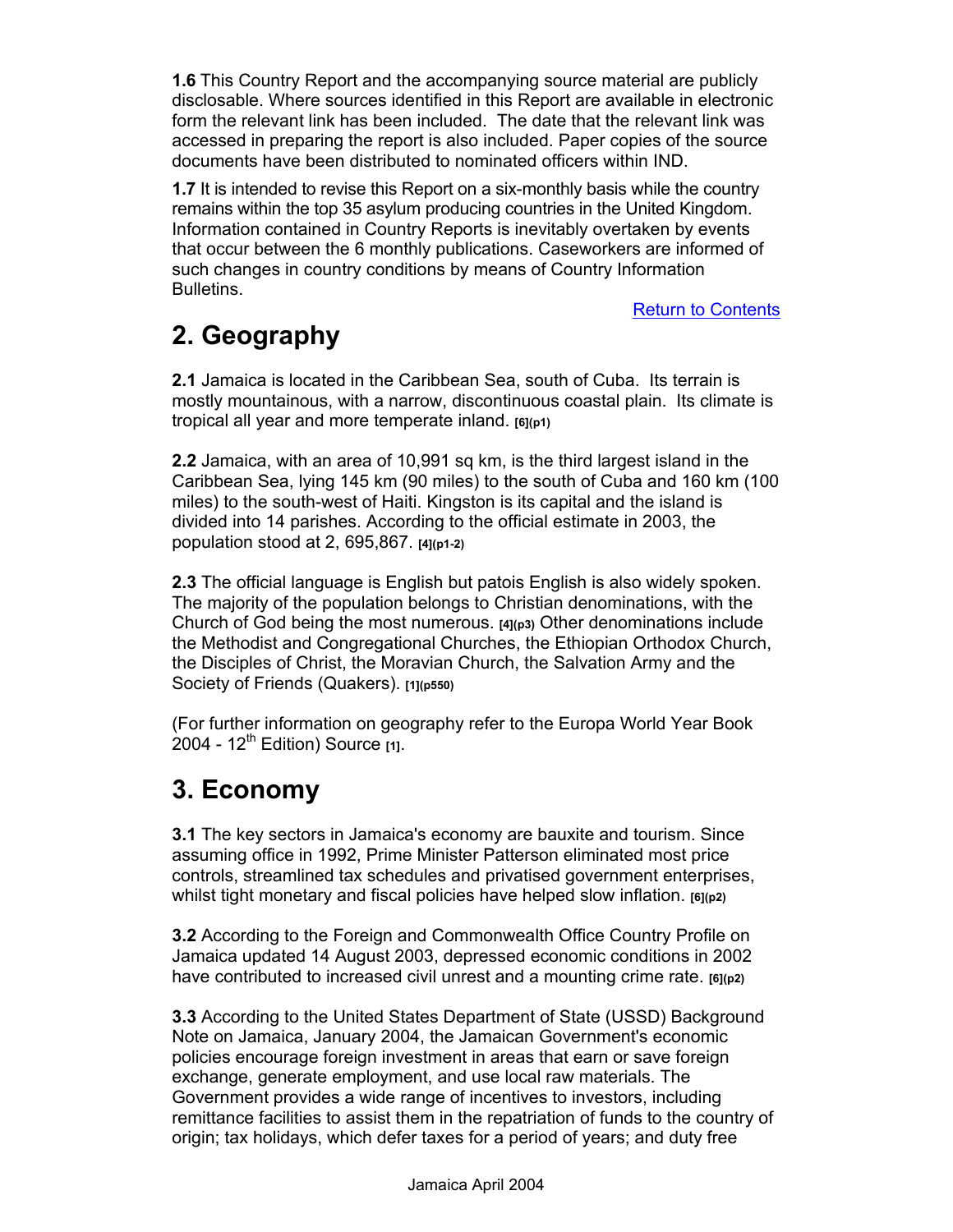access for machinery and raw materials imported for approved enterprises. **[7](p4)**

The currency in use is the Jamaican dollar. The exchange rate is J\$47.4 to US\$1. **[7][p3]**

(For further information on economy refer to the Europa World Year Book 2004 - 12th Edition) Source **[1]**.

Return to Contents

## **4. History**

**4.1** Jamaica was a British colony since 1655. The country became a member of the Federation of the West Indies in 1958. **[6](p1)** 

**4.2** Jamaica was granted internal self- government in 1959, and full independence, within the Commonwealth, was achieved on 6 August 1962. The two dominant figures after the Second World War were the late Sir Alexander Bustamante, leader of the Jamaica Labour Party (JLP), who retired as Prime Minister in 1967, and Norman Manley, a former Premier and leader of the People's National Party (PNP) who died in 1969. The Jamaica Labour Party (JLP) and the People's National Party (PNP) have been the two most dominant political parties forming successive governments since the country's independence. **[5](p2259)** 

## **Recent History**

**4.3** In 1992, Percival Patterson became Prime Minister and then led the PNP to election victories in 1993 and 1997. In the general election of 18 December 1997, the PNP won 56 percent of the votes cast and 50 of the 60 seats in the House of Representatives. **[5](p2259-2260)** According to an article on the BBC News dated 17 October 2002, this was the fourth consecutive electoral success for the PNP and third consecutive term for its leader. Provincial results gave the PNP 35 seats in the 60-seat Parliament against 22 for the JLP. **[21d]**

**4.4** In 1998 and 1999 there were many public protests against police actions and the deepening economic crisis, several of which resulted in riots. The continuing unrest led to the imposition of a curfew in Kingston in October 1998. The JLP and National Democratic Movement (NDM) initially helped to organise the protests but later disassociated themselves from the subsequent violence. **[5](p2260)**

**4.5** Despite measures implemented by the Government in 2000, confrontations between the Police and various sectors of the community continued during 2001. Amnesty International claimed that the Jamaican Police Force had one of the highest records for the execution of its own citizens in the world. In 2000 the police force had shot dead 140 suspected criminals. In July 2000, conflict broke out between the police and rival PNP and JLP factions in Kingston, reportedly caused by an exchange of gunfire between police and a group of civilians during a weapons patrol. Following three days of fighting in which 25 people were reportedly killed, units of the Jamaica Defence Force (JDF) were deployed to restore order. **[5](p2260)**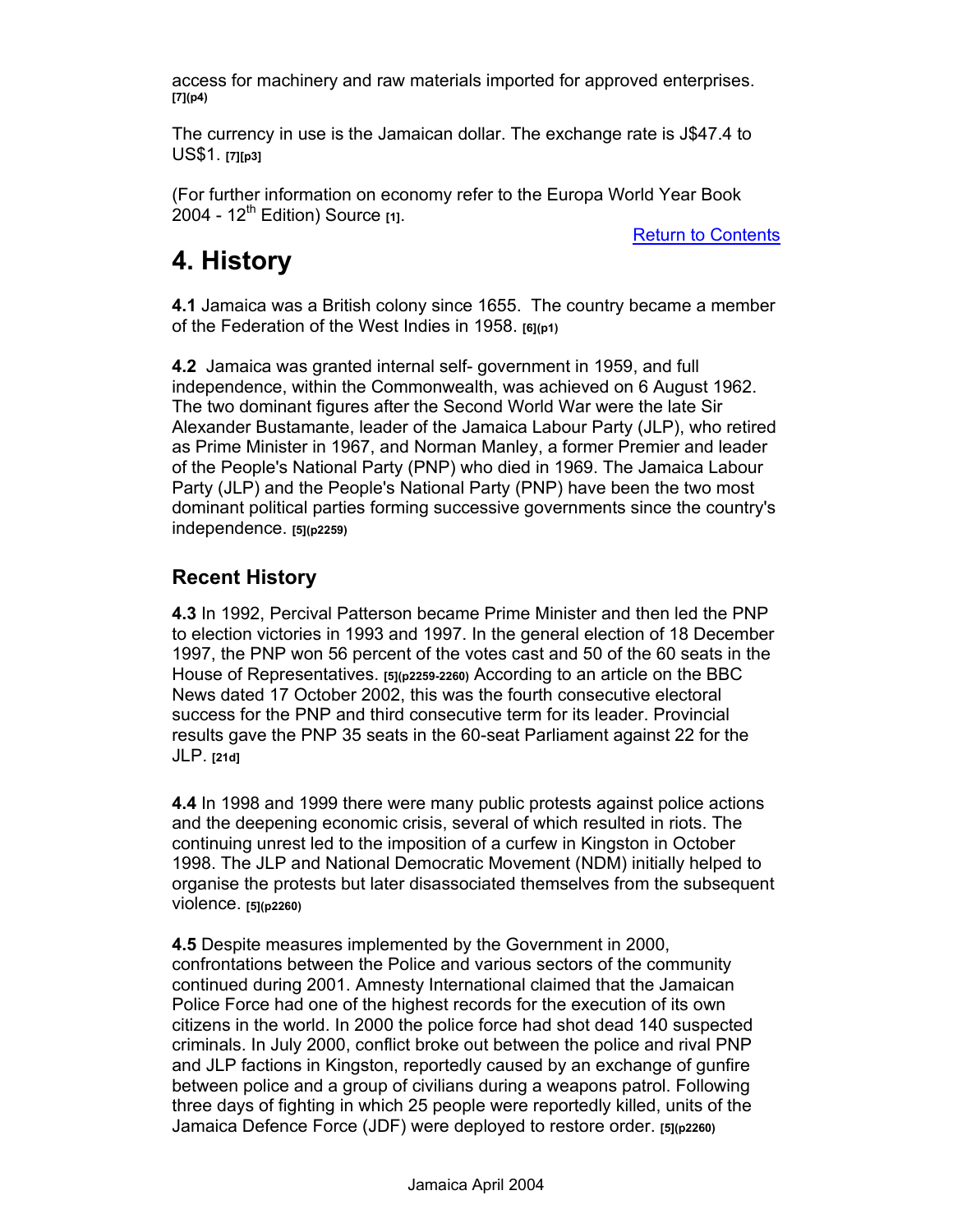**4.6** In August 2001, the leaders of the two political parties held a meeting to discuss ways of reducing crime and violence in the suburbs. It was proposed that a crime committee would be established and would be jointly headed by the Minister of National Security and the JLP's Spokesman on National Security. However, in October 2001, with social unrest and sporadic outbreaks of violence the Government was prompted into deploying army, air and coastguard units to suppress the unrest. These outbreaks continued into 2002. **[5](p2260)**

#### Return to Contents

**4.7** Although ostensibly political, much of the violence emanates from the 'garrison communities' known by their unofficial names which include Tel Aviv, Dunkirk and Southside in downtown Kingston, which are also home to the country's drug barons. And what is becoming clear is that many of the attacks are being funded by Yardie gangsters based in London. They are using money from the drug trade to disrupt elections and ensure their favoured candidates are brought to power. **[20]** 

**4.8** On 12 November 2003, Security Minister said that the national crime plan will be launched within six weeks, but he declined to give a definite date for the launch, claiming he would be giving away something operational. He said the basic purpose of the plan was to dismantle criminal groupings of a paramilitary nature which have been wreaking havoc on communities". **[36a]**

**4.9** One UK newspaper reported that the United Kingdom will be assisting the Jamaican police to set up a National Intelligence Bureau, which will coordinate the operations of all intelligence units within the constabulary. On 22 November 2003 the Security Minister Peter Phillips said that the single entity will co-ordinate all the Jamaica Constabulary Force's intelligence activities and will work closely with all other intelligence-gathering agencies in Jamaica. **[36c]**

**4.10** The USSD Report 2003 noted that on March 14 [2003], 2 years after the CMU shot and killed seven youths in Braeton, St. Catherine parish, Amnesty International (AI) issued a report of its own investigation into the incident, with the assistance of an independent U.K. firearms expert, stating that it found new evidence that supported the ongoing investigation of the case by the DPP. **[8](p3)**

**4.11** A news article dated 4 November 2003 reported that the Director of Public Prosecutions [DPP], Kent Pantry, ruled that six members of the Jamaican Constabulary Force be charged with the killings. The DPP's ruling followed his review of evidence presented during the lengthy coroner's inquest into the fatal police shooting. **[44f]** According to the USSD Report 2003, "The authorities brought charges against six police officers, and their trial was expected to begin in mid-2004." **[8](p3)** 

**4.12** In May 2003 two men and two women in Crawle, Clarendon were fatally shot by police. Amnesty International reported on 15 May 2003, that "The community of Crawle in Clarendon, Jamaica have complained of police harassment and threats following what appeared to be the extrajudicial execution of the four people on 7 May [2003]. Police officers had reportedly constantly visited the community in unmarked vehicles in an effort to intimidate them and several eyewitnesses said that they would only be willing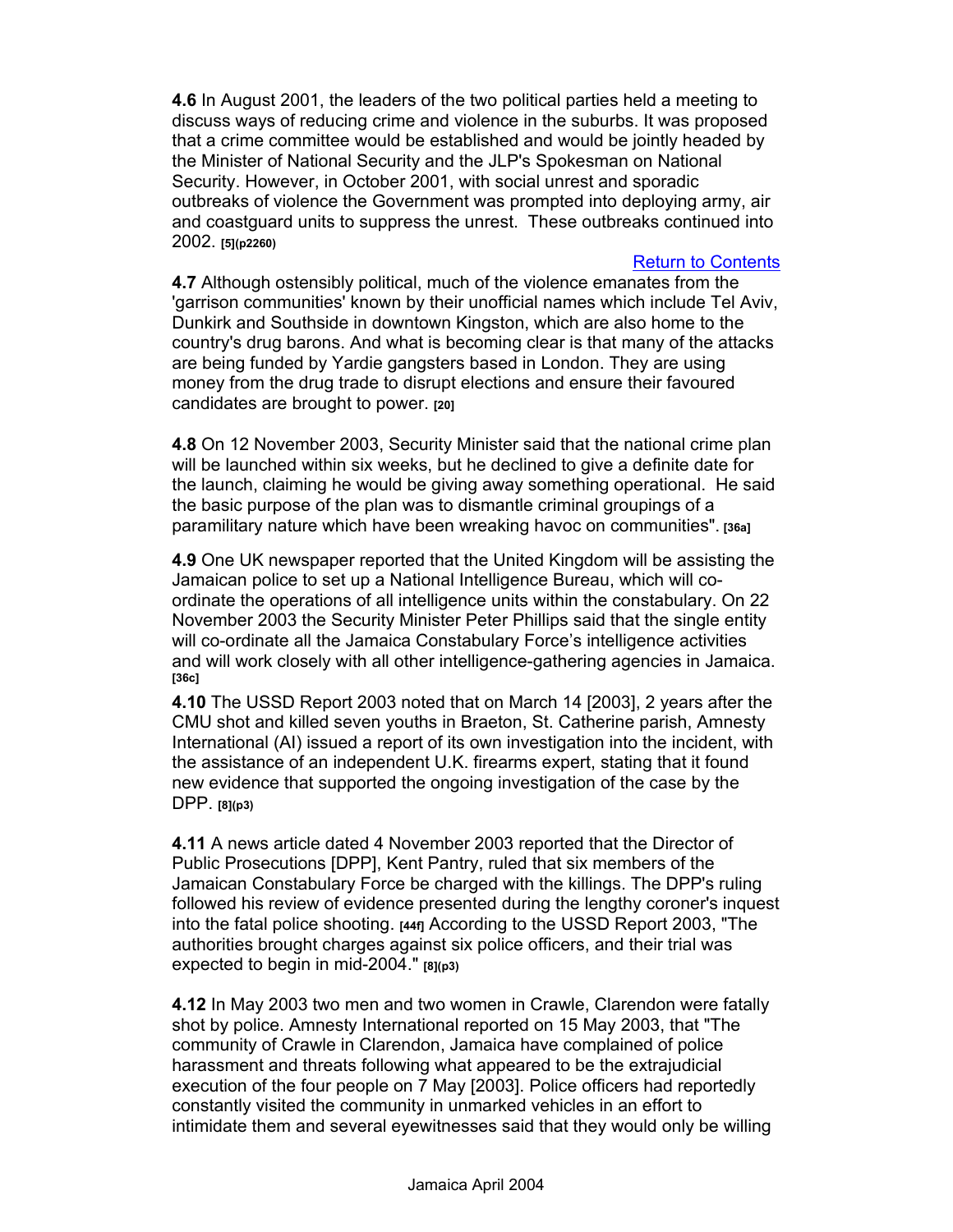to testify, if their safety could be guaranteed. **[9d]**

**4.13** It was confirmed on 2 June 2003 by the Police Commissioner Francis Forbes that the controversial Crime Management Unit (CMU) of the Jamaica Constabulary Gforce had been disbanded. Its leader, Senior Superintendent Renato Adams, had been taken off operational duties. Francis Forbes said that under Adam's leadership, the CMU had been dogged by controversy, including allegations of extrajudicial killings. **[44d]** Five members of the CMU, including Adams, were subsequently taken off frontline duty as police started their probe into the shooting." **[44e]** 

**4.14** The disbanding of the CMU had been considered a victory for justice by the opposition (JLP). They had reportedly objected to the establishment of the CMU from the outset and have been among those calling for its disbandment for well over a year when reports of controversial killings began to mount. A report in the Kingston Jamaica Observer on 4 June [2003] stated that all killings of police officers will now be investigated by the new Organised Crime Investigating Division (OCID) an upgraded version of the Organised Crime Investigating Unit." **[33a]** 

**4.15** Following the disbanding of the CMU in June 2003, the National Security Minister Dr Peter Phillips on 24 August 2003 stressed that there was no "quick fix" for solving worrying crime and violence in Jamaica. Phillips announced that that OCID would be upgraded and given more autonomy. The unit, which is a combination of the skills and human resources of three crime-fighting divisions, would focus on migratory pattern of crime. Phillips said much emphasis will be placed on curbing the movement of criminals across the country. **[44j]**

**4.16** Amnesty International welcomed the recent actions and undertaking by the Jamaican government to strengthen the investigation of police officers involved in fatal shootings. They said that the recent actions to help bring about police accountability are positive, welcome and give credibility to the government's statements that they seek to hold police officers to account in Jamaica. However, in their final analysis, there are only two criteria by which success can be judged: a significant drop in the number of those killed by police officers and the trial and conviction of officers for unlawful killings. **[9c]**

(For history prior to 1992 refer to the Europa World Year Book 2004 - 12<sup>th</sup> Edition) Source [1].

#### Return to Contents

#### **General Election of 16 October 2002**

**4.17** On 16 October 2002, the People's National Party won the general election for the fourth consecutive term in office. This was also a record third consecutive term for Prime Minister Patterson. **[21d]** Election results showed that the PNP won 35 seats of the 60-seat legislature, against its main opposition party the JLP, which won 25 seats in the House of Representatives. **[35]** According to an article in the Jamaican Gleaner dated 18 October 2003, of just over 1.3 million electors on the register of voters, 745,585 or just over 57% voted. **[34b]** The Caribbean Media Corporation dated 12 October 2002, noted that on Friday 11 October 2002, nearly 20,000 members of security forces and election-day workers voted. **[18f]** The Caribbean Media Corporation dated 11 October reported that ballots were sorted by constituency and placed in a secure location until they could be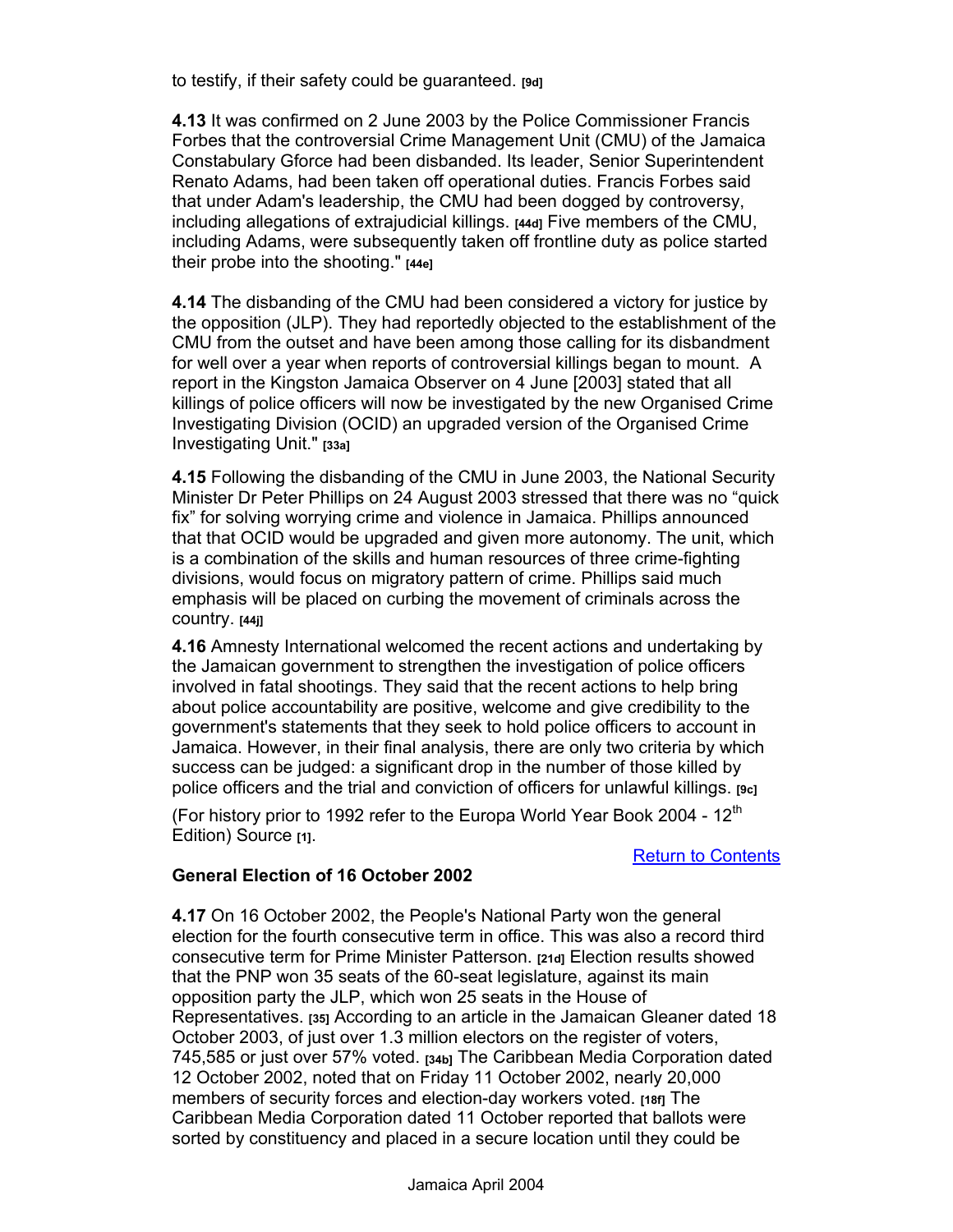added to the general pool for tallying on the day of the election. **[18e]**

**4.18** As mentioned in the US Department of State Background Note dated January 2004, groups and organisations such as the Citizens Action for Free and Fair Elections (CAFFE) and supplemented by the Carter Centre helped reduce the violence that has tended to mar Jamaican elections. Former President Carter also observed the 2002 elections and declared them "free and fair". **[7](p3)**

#### **Political Violence & the Election Campaign**

**4.19** According to the Independent (London) newspaper, dated 17 October 2002, thousands of police and soldiers patrolled the streets in Jamaica on16 October 2002 as voters streamed to the polls at the end of an election campaign overshadowed by a history of politically motivated gang violence. **[56]** There were differing accounts about how many people had been killed. **[16b] [21a]** A BBC report dated 14 October 2002 stated that more than 50 people had died across the island in the last two weeks and many of the killings are thought to have been politically motivated. **[21a]** According to an article in the Associated Press Sate and Local Wire, dated 17 October 2002, "There's less violence and less intimidation in this election," said voter George Ricketts, 68. "Things are looking up". **[54a]**

**4.20** According to the United States Department of State (USSD) Report 2003 issued 25 February 2004, "There were no reports of political prisoners in 2002." **[8](p8)**

**4.21** According to a BBC news article dated 14 October 2002, "In the run up to this year's [2002] elections, both Prime Minister Patterson and Edward Seaga have been preaching a message of peace and non violence amongst their supporters". **[21a]** According to a 12 June 2002 report by Reuters, "Jamaica's two main political leaders have signed a code of conduct they hope will ease violence and intimidation of party supporters as the Caribbean island heads toward elections by year's end." **[16a]** However, a report in the Observer (UK) dated 13 October 2002, states that "Many of the areas of the capital, Kingston, are in a state of war as armed gangs loyal to the two rival political parties - the ruling People's National Party and the opposition Jamaica Labour Party - launch attacks into each other's territory and candidates. Motorcades led by both Prime Minister P.J.Patterson and opposition leader Edward Seaga were fired upon in recent days". **[20]** 

**4.22** A news article by the Caribbean Media Corporation stated that the "Police Commissioner Francis Forbes has accepted a recommendation by the Electoral Advisory Committee (EAC), which advises on electoral policy in Jamaica and the director of elections for a ban on political meetings, motorcades, rallies and tours in six constituencies. In a release issued on Tuesday [8 October][2002] afternoon the Commissioner also warned that he would not hesitate to ask that campaigns be banned in more constituencies to stem a recent upsurge in political violence. The constituencies in which campaigning was banned are Central Kingston, Eastern St Andrew, Central St Andrew, Central St Catherine, Central Manchester and Western St Thomas." **[18f]**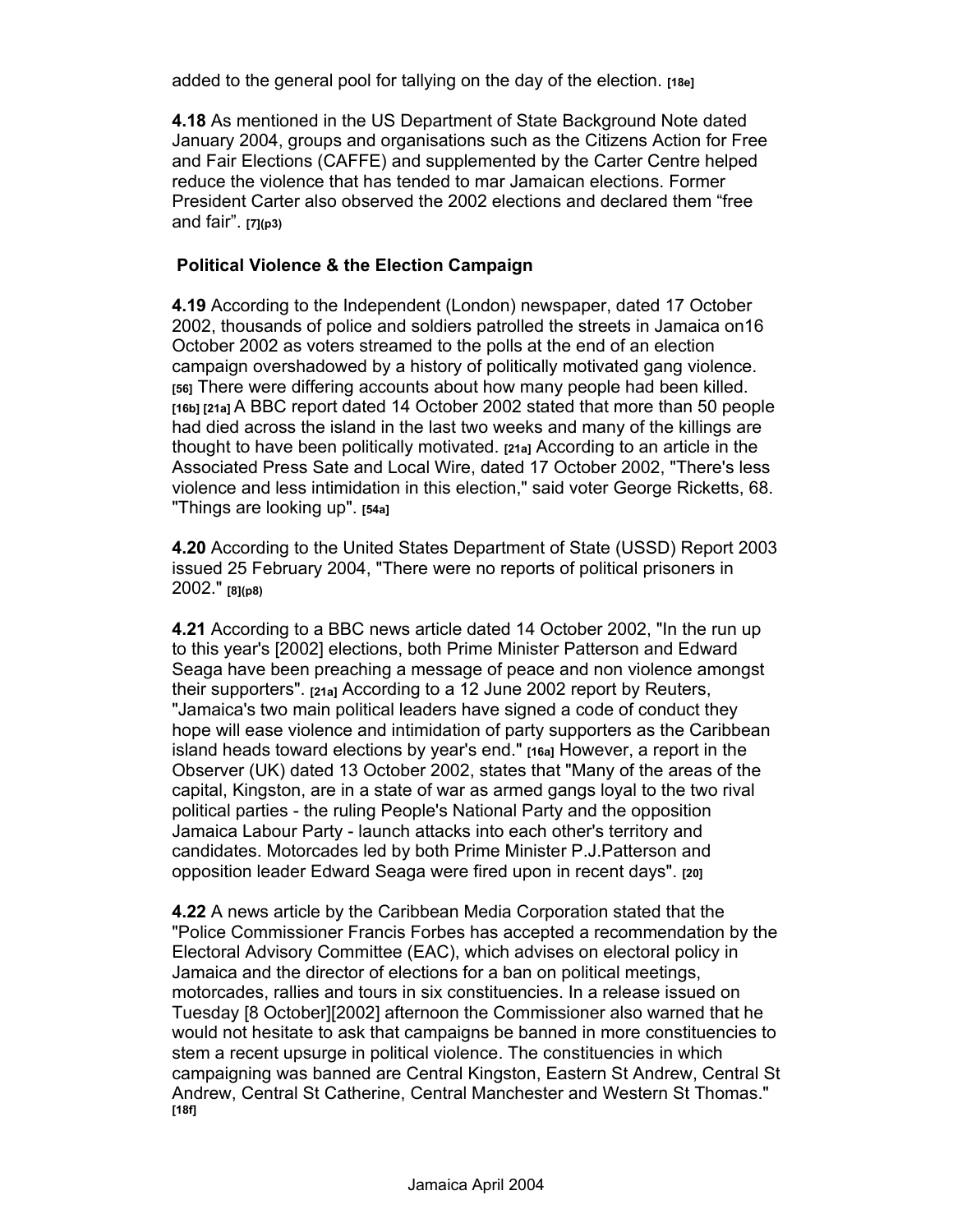**4.23** According to the Observer newspaper (UK) published on 13 October 2002, "Although ostensibly political, much of the violence emanates from the 'garrison communities' known by their unofficial names which include Tel Aviv, Dunkirk and Southside in downtown Kingston, which are also home to the country's drug barons. And what is becoming clear is that many of the attacks are being funded by Yardie gangsters based in London. They are using money from the drug trade to disrupt elections and ensure their favoured candidates are brought to power." **[20]**

Return to Contents

## **5. State Structures**

## **The Constitution**

**5.1** The Constitution came into force at the independence of Jamaica on 6 August 1962. Amendments to the Constitution are enacted by Parliament but certain entrenched provisions require ratification by a two-thirds' majority in both chambers of the legislature, and some (such as a change of the head of State) require the additional approval of a national referendum. The Head of State is the British Monarch, who is locally represented by the Governor-General, appointed by the British monarch and approved by the Jamaican Prime Minister in consultation with the Leader of the Opposition party. **[1](p548)**

**5.2** The Constitution includes provisions in safeguarding the fundamental freedoms of the individual, irrespective of race, place of origin, political opinion, colour, creed or sex. **[1](p548)**

### **The Fundamental Rights and Freedoms**

**5.3** The fundamental rights and freedoms as mentioned in chapter three of the constitution includes:

- (a) The right to life. This section provides that "no person shall intentionally be deprived of life save in execution of the sentence of a court in respect of a criminal offence of which he has been convicted." It also stipulates that a person shall not be regarded as having been deprived of his life in contravention of this section if he dies as a result of the use of force in protection from violence, defence of property, to effect a lawful arrest, to prevent escape from lawful detention, in suppression of a riot, insurrection or mutiny or in lawful prevention of a criminal offence.
- (b) Protection from arbitrary arrest or detention
- (c) Protection from inhuman treatment
- (d) Freedom of movement
- (e) Protection of property and privacy of home
- (f) Provision to secure protection of law
- (g) Freedom of conscience
- (h) Freedom of expression
- (i) Freedom of assembly and association.

**[2]** 

Return to Contents

#### **Citizenship and Nationality**

**5.4** Under chapter 2 of the 1962 Constitution, any person who was born in Jamaica and was a citizen of the United Kingdom and Colonies prior to 5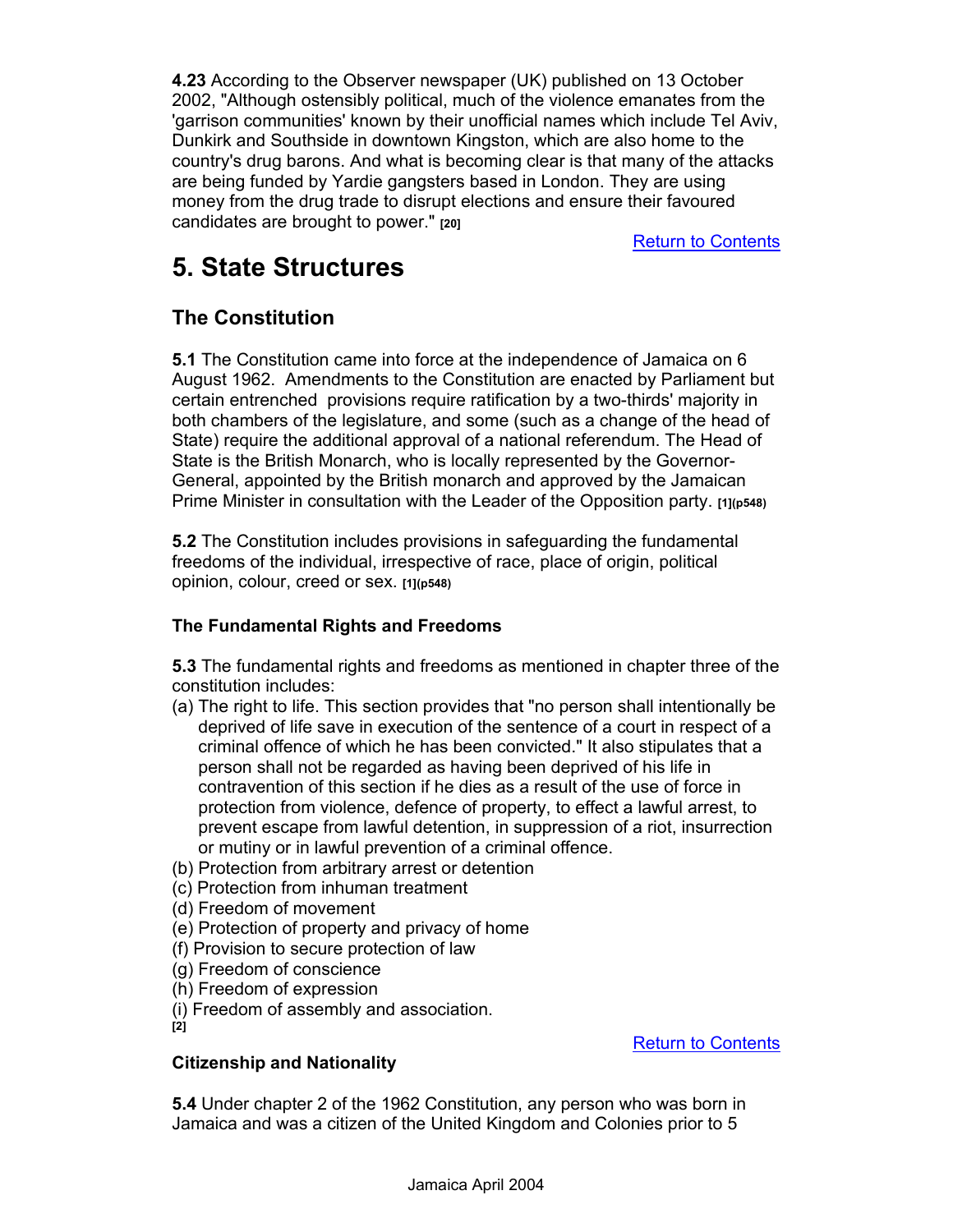August 1962, became a citizen of Jamaica on 6 August 1962. All persons born in Jamaica after independence would automatically gain Jamaican citizenship. Persons born outside Jamaica to Jamaican parents, who would have qualified for citizenship on 6 August 1962, can become Jamaican citizens. Any person who marries a Jamaican can be registered as a citizen of Jamaica. **[2]**

**5.5** The Governor-General is empowered to deprive citizens of Jamaica of their citizenship, persons who have acquired legal rights or the citizenship of another country by registration, naturalisation or other voluntary and formal act (other than marriage). **[2][p3]**

## **Political System**

**5.6** According to the USSD Report 2003, "Jamaica is a constitutional parliamentary democracy and a member of the Commonwealth of Nations." **[8](p1)** The Head of State is the British Monarch and is locally represented by the Governor-General. The legislature is bicameral and comprises the upper chamber or the Senate and the lower chamber or the House of Representatives. The Senate consists of 21 Senators, 13 of whom are appointed by the Governor-General on the advice of the Prime Minister and 8 by the Governor-General on the advice of the leader of the opposition. In the absence of an opposition leader, 8 independent Senators may be appointed to the Senate. The House of Representatives consists of 60 elected members called Members of Parliament. **[1](p548)**

**5.7** On winning a third term in office at the end of 1997, Prime Minister Patterson announced plans to make Jamaica a republic within five years, replacing the British monarch as Head of State with a ceremonial President. **[5](p2260)** At the PNP annual conference on 21 September 2003 Prime Minister Patterson repeated this. **[61]**

**5.8** The Prime Minister is appointed from the House of Representatives by the Governor-General, and is the leader of the Party that holds the majority of seats in the House of Representatives. The leader of the party is voted in by members of that party. The leader of the Opposition is voted in by members of the Opposition party. The Cabinet consists of no fewer than eleven other ministers, not more than four whom may sit in Senate. The members of the Cabinet are appointed by the Governor-General on the advice of the Prime Minister. **[1](p548)**

**5.9** According to the USSD Report 2003, "Two political parties, the People's National Party (PNP) and the Jamaica Labour Party (JLP), have alternated in power since the first elections under universal adult suffrage in 1944. In the October 2002 general elections, Prime Minister P.J. Patterson's People's National Party (PNP) won 24 of the 60 seats in Parliament." **[8](p1)**

Return to Contents

#### **Electoral Reform**

**5.10** In March 1992, the then Prime Minister Michael Manley announced his retirement on grounds of ill health, and in the ensuing party leadership election, Percival J Patterson, the former Deputy Prime Minister, emerged the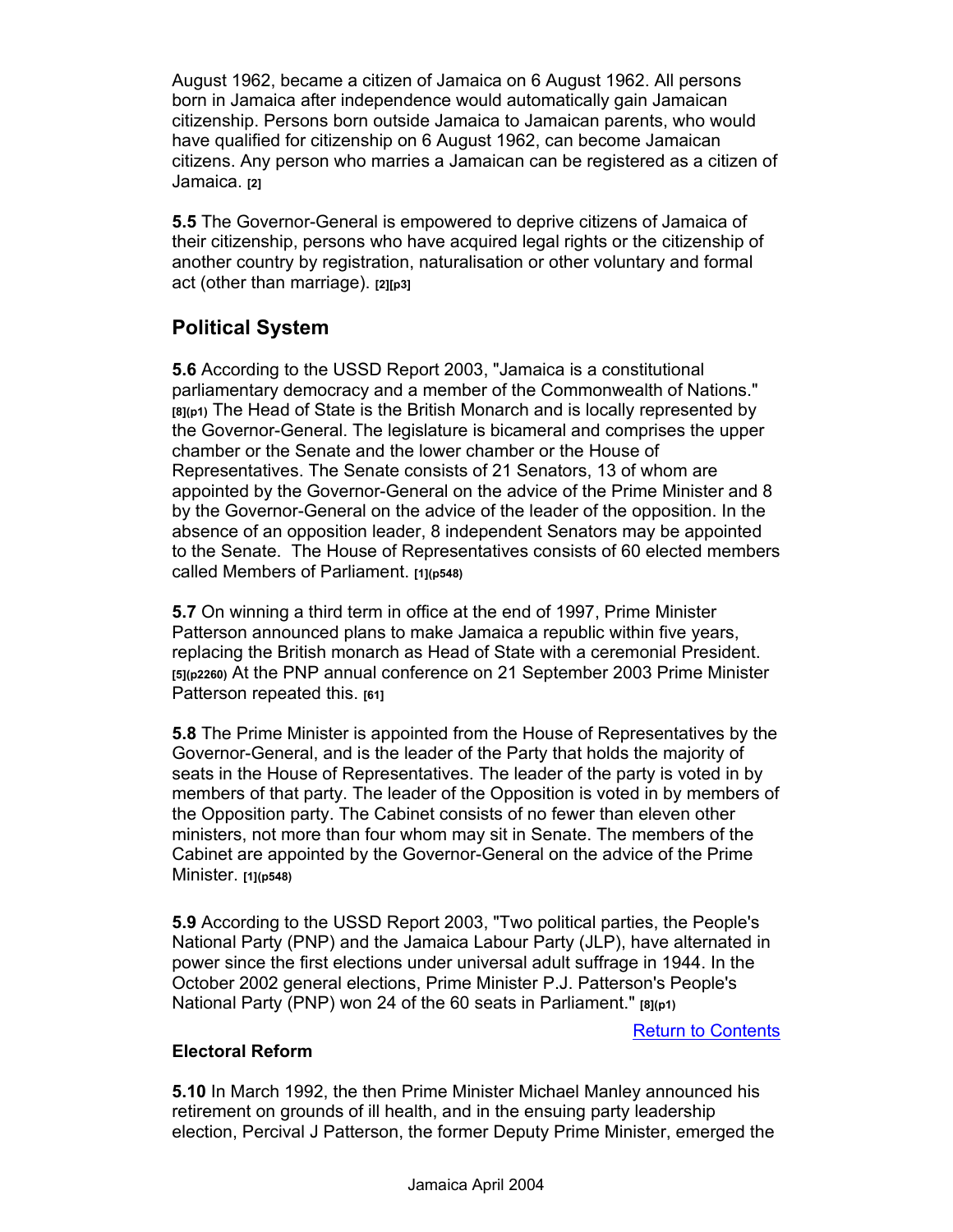victor. Under Patterson's leadership the policy of stringent economic management continued, with the result that inflation lessened and the exchange rate stabilised. Conscious of his own popularity and factional disarray within the JLP, Patterson opted for an early election in March 1993, in which the PNP polled an overwhelming 60% of the votes, albeit on a low turnout. The election was to some degree marred by violence and allegations of irregularities, leading to the installation in 1996 of a computerised electoral register. The JLP's defeat also led to increased in-fighting among senior members and criticism of Seaga's leadership. **[1](p539)**

**5.11** According to an article in the Jamaica Gleaner dated 18 October 2002, "The US-based Carter Centre, which sent a team of international observers for the election [16 October 2002], also heaped praise on the EAC and the Electoral Office of Jamaica for a job well done." **[34b]** Another article in the Jamaica Gleaner dated 18 October 2002 stated that "The political leaders have praised the performance; and CAFFE, which had observers posted islandwide, told a press briefing yesterday [17 October 2002] that despite some incidents of violence and intimidation, the polling went relatively smoothly." **[34c]** 

**5.12** An article in the Jamaica Gleaner newspaper dated 18 October 2002, reported that "The type of garrison politics that is practised in Jamaica is not seen anywhere else in the world, according to Jennifer McCoy, Carter Centre Director for Latin American and Caribbean Programme"…The Carter Centre representative said it was not all bad as she was satisfied with the progress made since the elections of 1993 and 1997, when "overt fraud" was evident. To this end, she praised the Electoral Office of Jamaica for taking steps to weed out political activists with freshly recruited election day workers who manned more than 7,200 polling stations islandwide in Wednesday's [16 October 2002] general election, that was won by the People's National Party. **[34d]** 

**5.13** According to an article in the Associated Press dated 20 June 2003, "Jamaica's main opposition party scored an important victory Thursday [19 June 2003], winning control of 12 of 13 municipal councils in elections billed as a crucial popularity test for the government. With all ballots counted, the Jamaica Labor Party won 52 percent of the vote in races accompanied by isolated violence, electoral officials said. Thursday's election was the first electoral victory for the Jamaica Labor Party, led by former Prime Minister Edward Seaga. Prime Minister P.J. Patterson's People's National Party won 48 percent of the votes. **[58]** As reported in the Caribbean Media Corporation news dated 4 August 2003, "Following the 19 June [2003] local government elections, some 20 twenty people were killed during a flare-up of violence in lower Mountain View Avenue - one of the main thoroughfares connecting the capital with the Norman Manley International airport in the corporate area. Police were forced to introduce a curfew in sections of the community". **[44b]**

**5.14** According to an article in the Caribbean Media Corporation dated 6 August 2003, normal commercial activities resumed in the troubled community of lower Mountain View Avenue in eastern Kingston, following a heavy presence and a two-week-old truce among warring factions. Following peace talks on Tuesday [5 August 2003] with representatives of the PMI [Peace Management Initiative] the residents said they were confident that the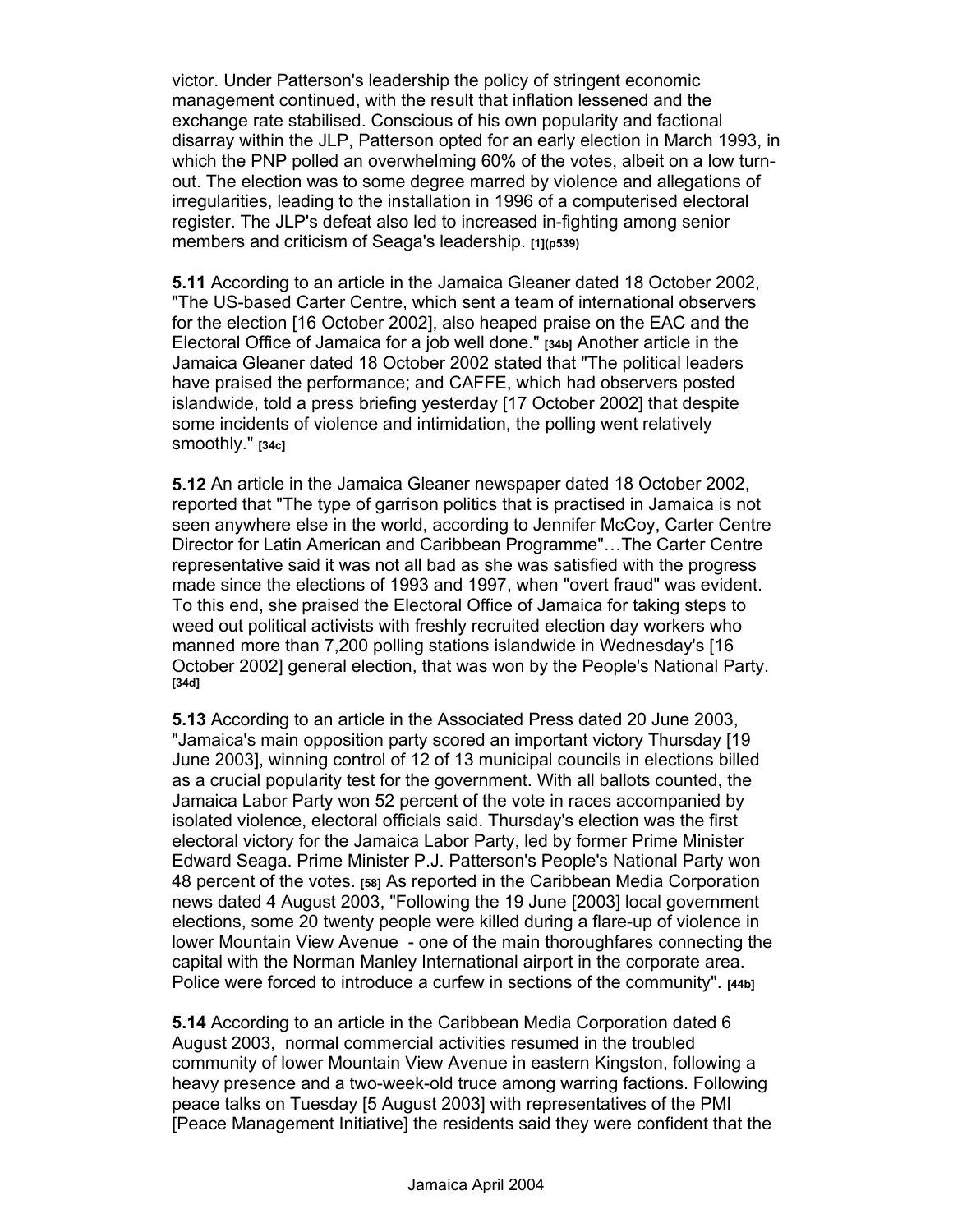latest peace talks would result in agreements to settle disputes without violence. **[44c]**

#### Return to Contents

#### **Political Parties**

**5.15** According to the USSD Report 2003, "The Constitution provides citizens with the right to change their government peacefully, and citizens exercise this right in periodic elections on the basis of universal suffrage. All citizens aged 18 and over have the right to vote by secret ballot. However, voters living in "garrison communities" in inner-city areas dominated by one of the two major political parties face substantial influence and pressure from politically connected gangs and young men hired by political parties, which impede the free exercise of their right to vote. Although there is a history of political violence and killings in the period leading up to elections, the June 19 [2003] elections were less violent than previous elections. There were few reports of intimidation of voters and party agents." **[8](p9-10)**

**5.16** In a Jamaica Gleaner news article dated 18 October 2002, Jennifer McCoy, Carter Centre Director for Latin American and Caribbean Programme commenting on the 16 October 2002 election said that "Garrisons are political constituencies fiercely loyal to either the People's National Party or the opposition Jamaica Labour Party." Ms McCoy sought to explain the reasoning behind earlier comments by President Carter that garrison politics were a disgrace and a blot on Jamaica's image. His comments, she said, referred to the impact of the so-called garrison-type political organisation and the right of voters to cast their ballots freely and fairly to make their choice. **[34d]**

**5.17** The JLP's defeat in the 1993 election led to increased in-fighting among senior members and criticism of Seaga's leadership, with the result that in 1995 former JLP Chairman and finance spokesman, Bruce Golding, left the party to lead a new organisation, the National Democratic Movement (NDM). **[1](p539)** A report in Reuters press dated 13 October 2002 stated that "Bruce Golding, who left the JLP years ago, rejoined the party recently, leading to speculation he is in line to take over the leadership when Seaga steps down." **[16b]** However, according to the Jamaica Election website (www.jamaicaelections.com/index.php) the NDM did not win any seats in the general election. **[35]**

**5.18** The Imperial Ethiopian World Federation Party (I.E.W.F. Inc.) was officially launched on 16 July 1997 and first entered the Jamaican political arena in the 1997 General Election with 5 candidates. It was launched to represent the Rastafarian community in the Jamaican Parliament and the Grassroot people. **[52]** The IEW Inc took part in the general election on 16 October 2002 but failed to win any seats in the parliament. **[35]**

**5.19** The United People's Party was formed in 2001 by Antoinette Haughton. The growing impetus to break the political domination of PNP and its main political opposition JLP gave rise to formation of another new party, that of the Jamaica Alliance for National Unity (JANU), which was launched in 2002 by a group of church leaders. **[13b]**

Return to Contents

### **Judiciary**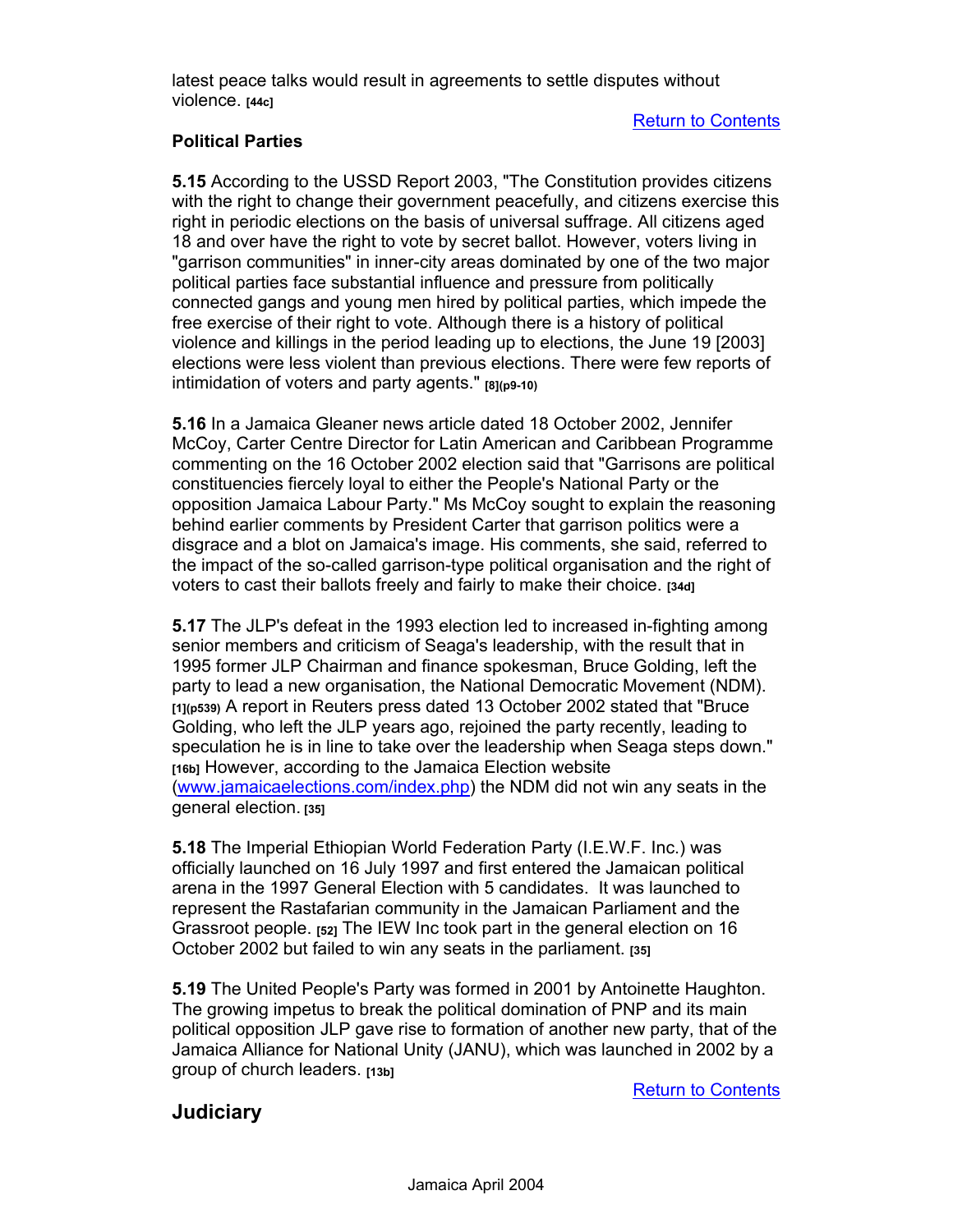**5.20** According to the USSD Report 2003, " The Constitution provides for an independent judiciary, and the Government generally respected this provision in practice; however, the judicial system was overburdened and operated with inadequate resources." **[8](p7)** 

**5.21** According to the USSD Report 2003, "Three courts handle criminal matters at the trial level. Resident magistrates try misdemeanors. A Supreme Court judge tries more serious felonies, except for felonies involving firearms, which are tried before a judge of the Gun Court. Defendants have the right to appeal a conviction in any of the three trial courts to the Court of Appeal, which is the highest court in the country. This appeal process resulted in frequent delays. The Constitution allows the Court of Appeal and the Parliament, as well as defendants in civil and criminal cases, and plaintiffs in civil cases, to refer cases to the Judicial Committee of the Privy Council in the United Kingdom as a final court of appeal." **[8](p7)** According to an article in the Latin American Press dated 19 March 2001, "Caribbean heads of Government have signed a landmark agreement to establish the long-awaited Caribbean Court of Justice (CCJ), in Jamaica several organisations, including the country's bar association, continue to oppose the regional judicial body. The new court will replace the British Privy Council as the court of last resort for the region". **[13a]** 

**5.22** In November 2003 Edward Seaga renewed his proposal for a referendum on the model of government including the plans to supersede the Privy Council with the CCJ. **[18c]** According to an article in the Caribbean Media Corporation news agency dated 30 August 2003, "Jamaica's law association and the main opposition party the Jamaica Labour Party JLP have insisted that the Government hold a referendum on the issue." **[44a]**

**5.23** According to an article in the Latin American Press dated 19 March 2001, "The proposal [CCJ] has faced strong opposition from the Jamaica Bar Association and Jamaicans for Justice, a human rights organisation (LP, Feb. 14 2000)." "We feel it is inappropriate to sit in the audience and applaud when … we don't feel it should be signed; we think it is premature," Derek Jones, President of the Jamaican Bar Association, said. Jamaican Attorney General Arnold Nicholson told the Senate that it was unfortunate that the Bar Association continues to oppose the court. Jones, however, said his organisation opposes not the concept of the court, but the way in which it is being established." The Bar Association insisted that the court should be included in the member countries' constitutions to ensure that succeeding governments are not able to withdraw. **[13a]**

**5.24** The Trinidad Business Guardian dated 9 May 2002, quoted Lex Caribbean as supporting the establishment of the Caribbean Court of Justice (CCJ) to replace the London-based Judicial Committee of the Privy Council…"It will mean more cases will be adjudicated upon at that level and vast amounts of money will be saved to pursue those cases, said De Nobriga Inniss & Co." Camacho [Managing partner of De Nobriga Inniss & Co] went on to say that "The Privy Council is very expensive, not only because of its geographical distance but the cost is very expensive to retain attorneys in England to have them file documents in the case, for example." **[32]**

**5.25** According to the Jamaican Gleaner dated 8 September 2002,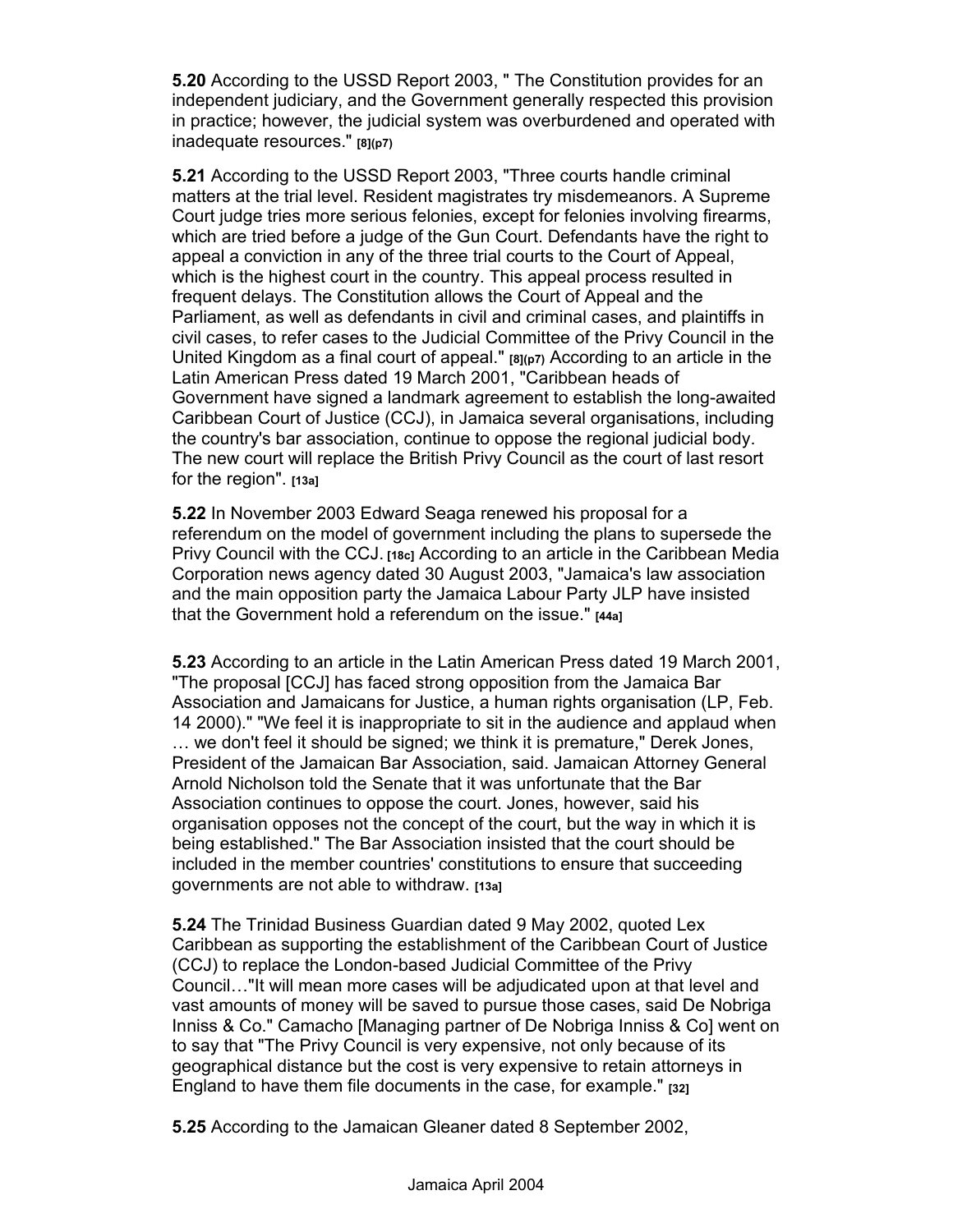"Approximately 20 Supreme Court staff have been trained under the Legal Institutions component of the Social Conflict and Legal Reform Project (SCLR), to prepare them for a case and "caseflow" management under the Civil Procedure Rules and for a mediation pilot programme." **[34j]** In September 2002 the Government introduced a New Civil Procedure Rule to improve the efficiency and management of the judicial system. **[57]**

**5.26** As reported on 5 February 2004 in the Jamaica Observer, Chief Justice Lensley Wolfe met with Police Commissioner Francis Forbes on Monday 2 February 2004 at the police chief's request, apparently to discuss the constabulary's wish for judges and magistrates to place limitations on gang members when they are granted bail. Forbes had told reporters on Friday [30 January 2004] that he wanted to explore whether there was anything in existing laws that would permit the application of such restrictions and the tests that the police would have to meet to satisfy the judges. **[36m]**

#### Return to Contents

**5.27** The police argue that gang members, who are out on bail, often engage in new violence and want this curfew option as part of their arsenal in the fight against crime. However, the 5 February 2004 Jamaica Observer report goes on to say "But in Parliament on Tuesday [3 February 2004], Opposition Jamaican Labour Party (JLP) members, Abe Dabdoub and Delroy Chuck, sharply criticised the chief justice for entertaining the police commissioner and suggested that it was part of a pattern of unacceptable behaviour, judicial or otherwise, by Wolfe." Wolfe has had a contentious tenure since he became the island's top judge in July of 1996. Dabdoub said that "the appearance of the independence" of the judiciary from other branches of the government "is crucial" and suggested that the Wolfe/Forbes meeting could suggest a blurring of the lines." **[36m]**

### **Legal Rights and Detention**

**5.28** The Constitution provides for the fundamental right to protection from arbitrary arrest and detention. **[2]**

**5.29** According to the USSD Report 2003 "The Jamaica Constabulary Force Act permits the arrest of persons "reasonably suspected" of having committed a crime. There were some reported incidents of arbitrary arrest during the year [2003], and the authorities continued to detain suspects, particularly those from poor neighborhoods, without bringing them before a judge within the prescribed period." **[8](p5)**

**5.30** According to the USSD Report 2003, "The law requires police to present a detainee in court within a reasonable time period, but the authorities continued to detain suspects beyond such a period, which the Government attributed to an overburdened court system that could not accommodate large numbers of such presentations in a timely manner … Magistrates inquired at least once a week into the welfare of each person listed by the JCF as detained. There was a functioning bail system." **[8](p5)**

**5.31** According to the USSD Report 2003, "Defendants have the right to counsel. Legal Aid attorneys were available to defend the indigent, except those charged with certain offenses under the Money Laundering Act or Dangerous Drugs Act. The Public Defender may bring cases for persons who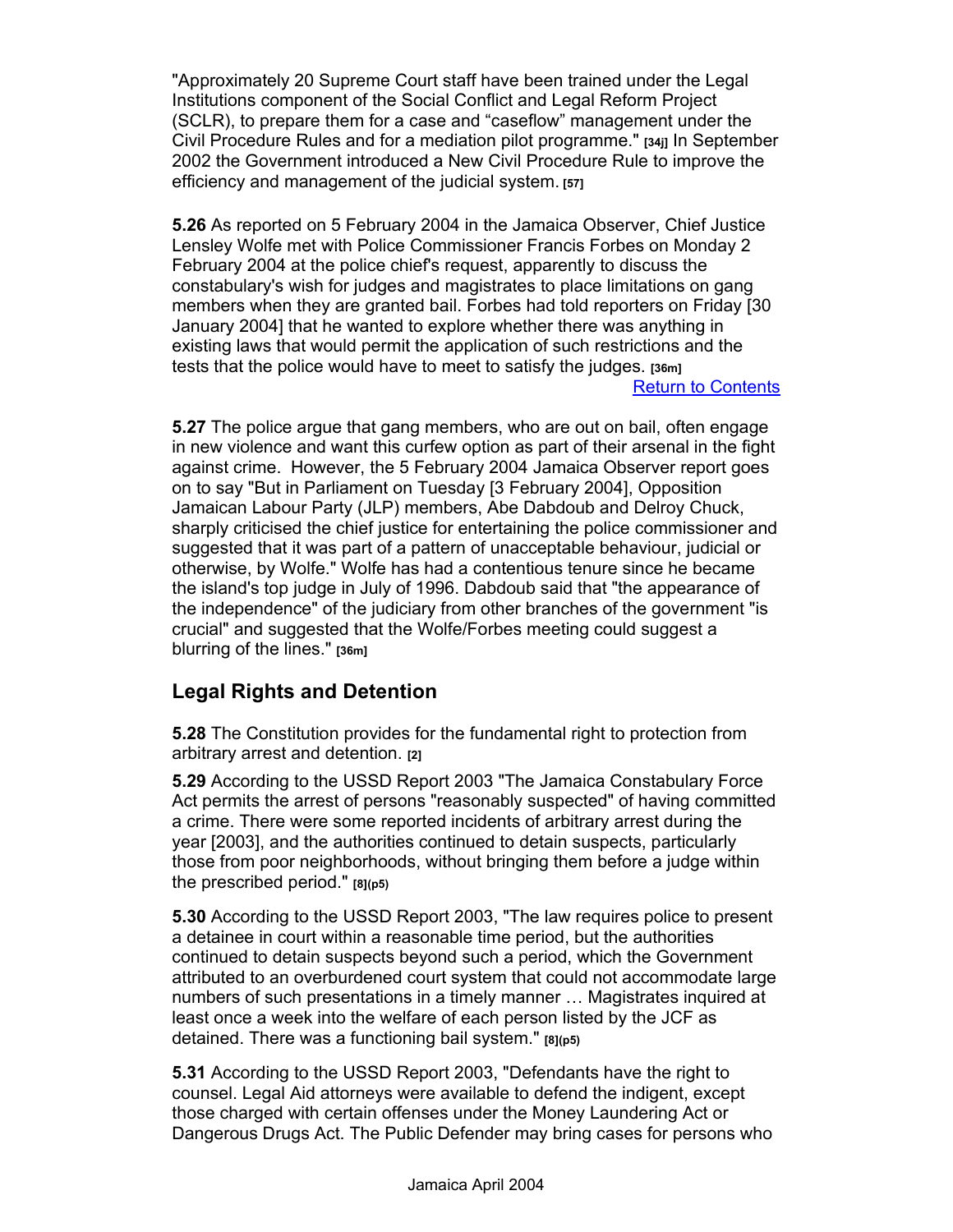have had their constitutional rights violated. The Public Defender's Office contracted private attorneys to represent clients; however, funds were insufficient to meet the demand, and attorneys sometimes requested payment from clients." **[8](p7-8)**

#### **Legal Aid**

**5.32** The human rights organisation Jamaicans for Justice stated in its "Jamaica Human Rights Situation report, 2003, that "The Legal Aid Authority struggles with a budget that is less than one third of what it needs to effectively represent all those who need legal aid. They also have great difficulty getting the police either to inform citizens of their right to counsel or to call the duty counsel when needed. In addition the Ministry of Justice has itself acknowledged the need for a "Proper streamlining of the Legal Aid System" and last year [2002] threatened to reduce the number of offences for which legal aid was available. **[51a](p7)**

**5.33** As reflected in the Jamaica Gleaner dated 27 January 2003, "Recently Jamaicans for Justice produced pamphlets about the Rights of Citizens. Entitled 'Respect yourself, Respect Others Know your Rights' the pamphlets were designed and printed with the assistance of grant funding from the Commonwealth Foundation and the German Embassy. What we now have available in house and being distributed islandwide are small wallet-sized documents packed with information which could prove useful for all citizens of Jamaica." **[34l]**

**5.34** A revised second edition of the Code of Conduct for Police-Citizen Relations in Jamaica was launched on Tuesday 10 February 2004 by the Inner-City Development Committee of the Jamaica Chamber of Commerce. The revised edition now includes the rights of citizens and the responsibilities of the police in relation to 'night noises', 'finger printing', 'photographing', 'motor vehicles and the road code' and 'child abuse'. National Security Minister, Dr. Peter Phillips said that the document highlighted for all Jamaicans, "in the face of levels of criminal violence and crime, which are altogether too high," that the ultimate solution could be found in mutual trust and respect between police and citizens coupled with shared knowledge of the rights and obligations of each party. **[62]** 

#### **Death Penalty**

**5.35** Jamaica is on an Amnesty International list of countries, which retain the death penalty for ordinary crimes. **[17]**

**5.36** The Associated Press dated 12 August 2003, states that "The last hanging was carried out in 1998. Since then, 51 prisoners have been sentenced to death for murder, according to local rights groups." **[54c]** The report in the Associated Press dated12 August 2003, stated that last year [2002], Prime Minister P.J. Patterson announced he would seek a constitutional amendment to resume hangings to combat violent crime on the Caribbean island. In 1979, legislators held the first vote of conscience on the issue, voting 24-19 in favour of retaining hangings. **[54c]** The Associated Press article dated 12 August 2003 goes on to say that "Efforts to resume hanging have been blocked, however, by the London-based Privy Council -- the highest court of appeals for several former British colonies. In 1993 the court ruled that keeping prisoners on death row for more than five years was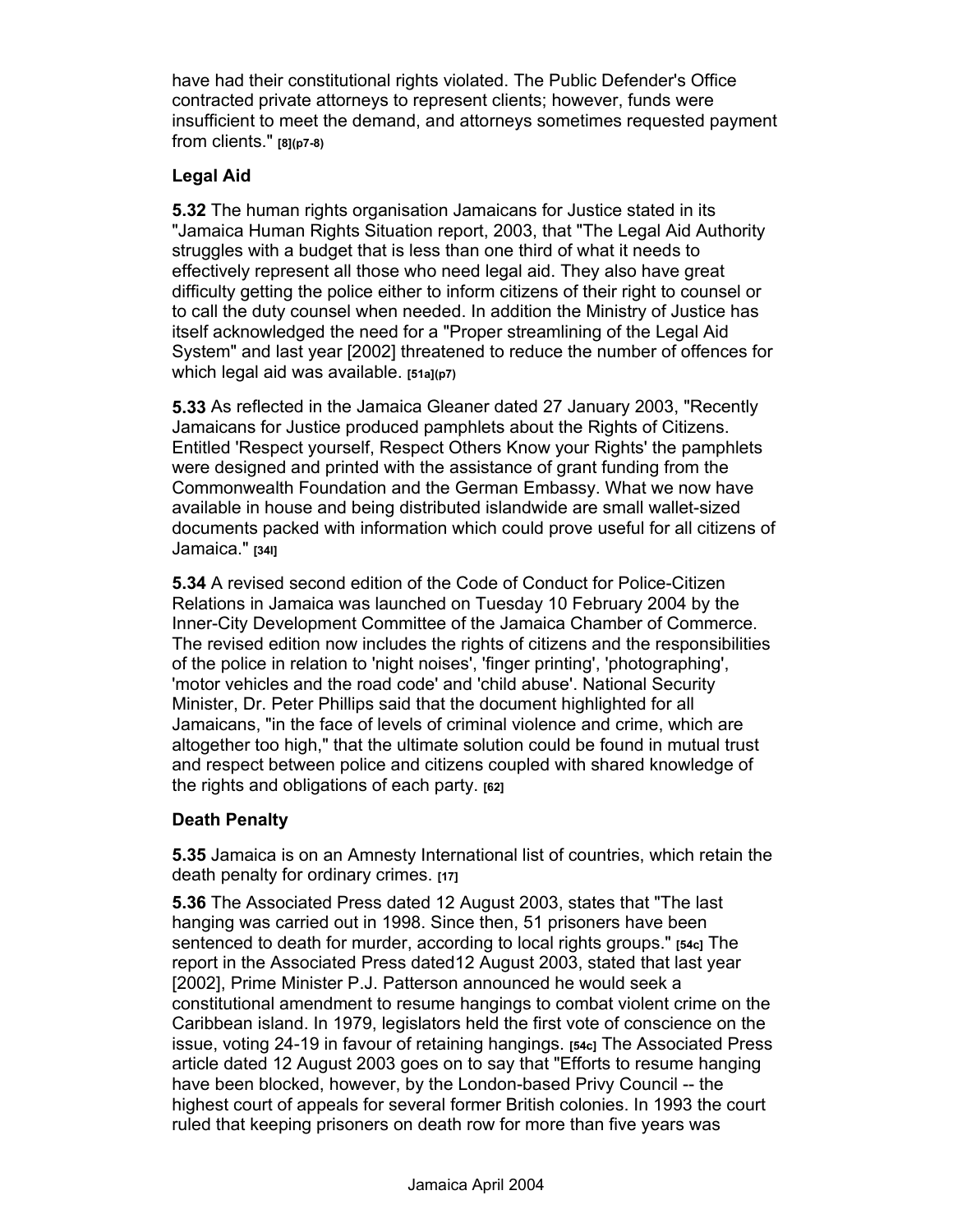inhumane and that their sentences should be commuted to life in prison." **[54c]** Return to Contents

### **Internal Security**

**5.37** According to the USSD Report 2003, "The Jamaica Constabulary Force (JCF) had primary responsibility for internal security, assisted by the Island Special Constabulary Force. The Jamaica Defence Force (JDF--army, air wing, and coast guard) was charged with national defense, marine narcotics interdiction, and JCF support. The JDF had no mandate to maintain law and order and no powers of arrest, unless so ordered by the Prime Minister. The Prime Minister occasionally gave the JDF powers to cordon and search. The Ministry of National Security oversaw the JCF and the JDF. Civilian authorities generally maintained effective control of the security forces; however, some members of the security forces committed human rights abuses." **[8](p1)**

**5.38** According to an article in the Caribbean Media Corporation dated 7 July 2002, in July 2002, "The Jamaican Defence Force is to assist the police in fighting crime on the island by adjusting its operations, the JDF Chief of Staff Rear Adm Hardley Lewin, has said". **[18b]** As reflected in an article in the Jamaica Observer on 13 November 2002 the Security Minister Peter Phillips said that both the Jamaica Defence Force (JDF) and the police were engaged in the highest levels of planning and preparation for duties under the new crime plan. The New Crime Plan, which was launched in November 2002, formalised the role of JDF in fighting crime in co-operation with JCF… "They are gathering the necessary intelligence in undertaking the necessary reconnaissance of the places where they have to go (search) and in training and re-equipping their troops with the tactical expertise necessary and with the determination to succeed." **[36a]**

For further details of the co-operation between JCF and JDF see below "The New Crime Plan" (see paragraphs 5.46 - 5.61).

Return to Contents

#### **The Jamaica Constabulary Force (JCF)**

**5.39** According to the Jamaica Constabulary website (www.jamaicapolice.org) the Jamaica Constabulary Force was established in the aftermath of the Morant Bay Rebellion in 1865. The JCF retained its semi-military character and comprises a system of gazetted and non-gazetted ranks. The Officer Cadre (gazetted rank) are drawn from Jamaican Officers who have been promoted through the ranks from constable. **[37a](p1)** 

**5.40** Within the JCF, there were a number of key groups. As reported in an Amnesty International report dated 10 April 2001 "Killings and Violence by Police: How many more victims?" a special unit was established by the Prime Minister in September 2000, in response to demands for action on crime from the business community. It was reportedly the  $13<sup>th</sup>$  such special unit established since 1976." **[9b]**

**5.41** According to the same website (www.jamaicapolice.org), the Force is responsible for the maintenance of law and order, prevention and detection of crime, the protection of life and property, the investigation of alleged crime, and the enforcement of all Criminal Laws. The Commissioner of Police is responsible to the Minister of National Security for the Command and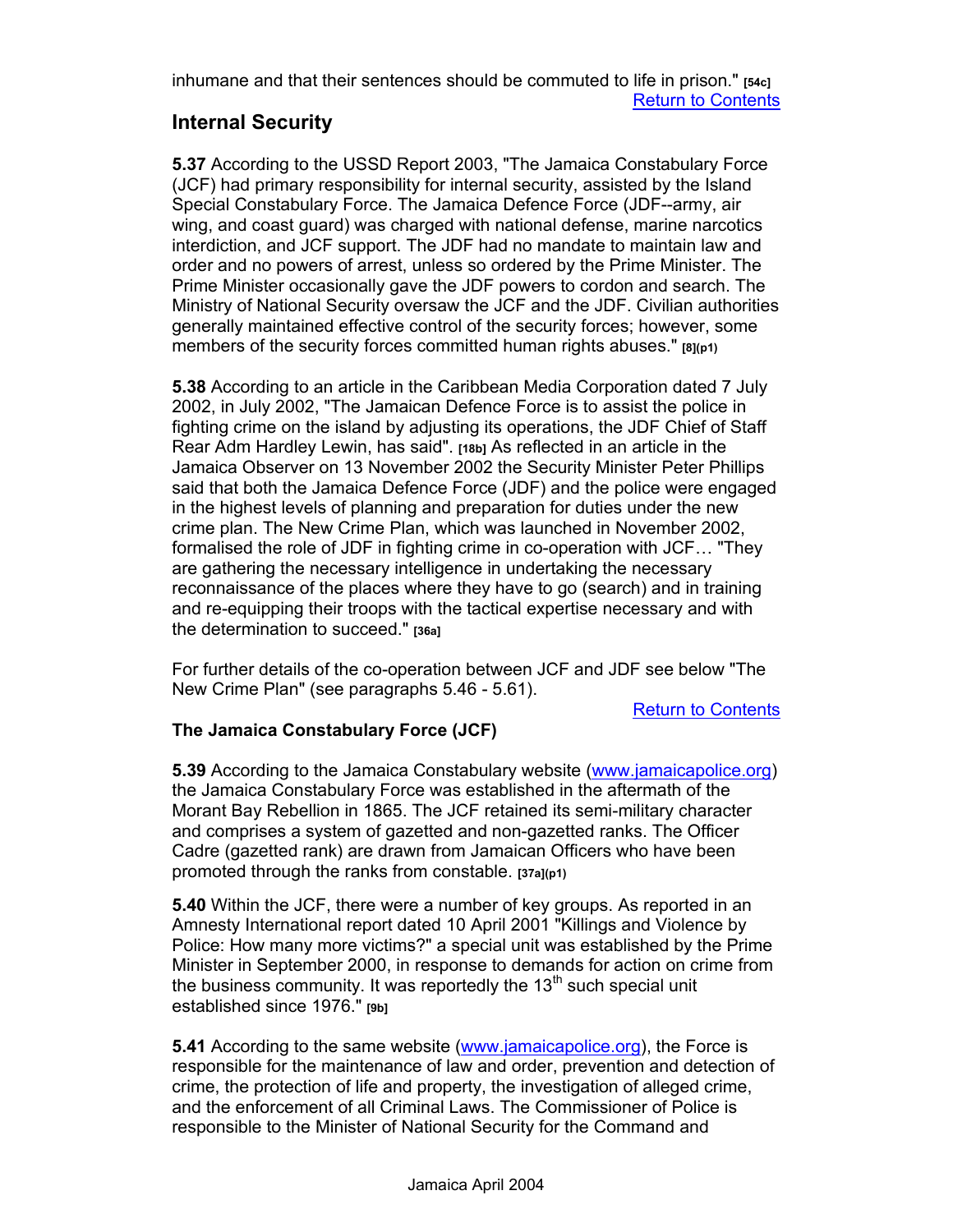Superintendence of the Force. He administers this responsibility in accordance with a chain of command through which all communication and correspondence are normally channelled. Senior Management groups are also formed to complement the Office of the Commissioner. Management groups are organised into activities described as the following portfolios: Administration and Support Services, Operations, Crime, and Special Projects. **[37a](p2)**

**5.42** In his undated foreword to the adaptation of the Jamaica Constabulary Force's Five (5) year Corporate Strategy, formatted for the World Wide Web statement of the Corporate Strategy of the JCF, Commissioner of Police, Francis Forbes, said "Our commitment to 'Serve Protect and Reassure' the people of Jamaica and its visitors was heralded some 3 years ago. Since then the Jamaica Constabulary Force has felt in a state of continuous crisis, coping with the many demands upon us. It has been a reactive, Fire Brigade, style of policing." He went on to say "I am determined to break this reactive spiral and pursue proactive policing methods which will gain the support of the public, support which we need to be truly effective." **[37b](p1-3)** According to an article in the Gleaner dated 10 December 2002, December 2002 saw the official launch of police courtesy week under the theme "Police and Community in partnership for a safe Jamaica". **[34g]** 

**5.43** According to the USSD Report 2003, "The Jamaica Constabulary Force falls under the direction of the Ministry of National Security. It is headed by a Commissioner who delegates authority through the ranks to its constables. The force maintains divisions focusing on community policing, special response, intelligence gathering, and internal affairs. Generally, the JCF was effective, although corruption and impunity were problems. In June [2003], the Government dismantled the controversial police Crime Management Unit after another incident [Crawle - section 6.23 - 6.31] in which citizens were killed by police during an alleged shootout." **[8](p5-6)** 

**5.44** According to a report in the Caribbean Media Corporation news dated 2 June 2003, the Police Commissioner Francis Forbes on Monday [2 June] confirmed media reports that the controversial Crime Management Unit (CMU) of the Jamaica Constabulary Force had been disbanded and its leader, Senior Superintendent Renato Adams, pulled from operational duties. **[44d]**  (For more information on the CMU please refer to paragraphs 6.23 - 6.31)

**5.45** Since February 2003, plans were being formulated for a major restructuring of the JCF. As reported in the Financial Times dated 14 February 2003, "Plans are being formulated for a major restructuring of the Jamaica Constabulary Force (JCF) including new guidelines to deal with the problem of corruption within the service", Police Commissioner Francis Forbes has said. "In addition, the JCF is drafting a new training manual and the establishment of training units across the island and the retraining of trainers." He said that "members of the force would have to undergo annual training and certification for the use of firearms as it moves to modernize its operations." **[18a]**

Return to Contents

#### **The New Crime Plan**

**5.46** As reported in the Jamaica Observer dated 13 November 2002, "Security Minister said yesterday [12 November 2002] that the national crime plan will be launched within six weeks, but declined to give a definite date for the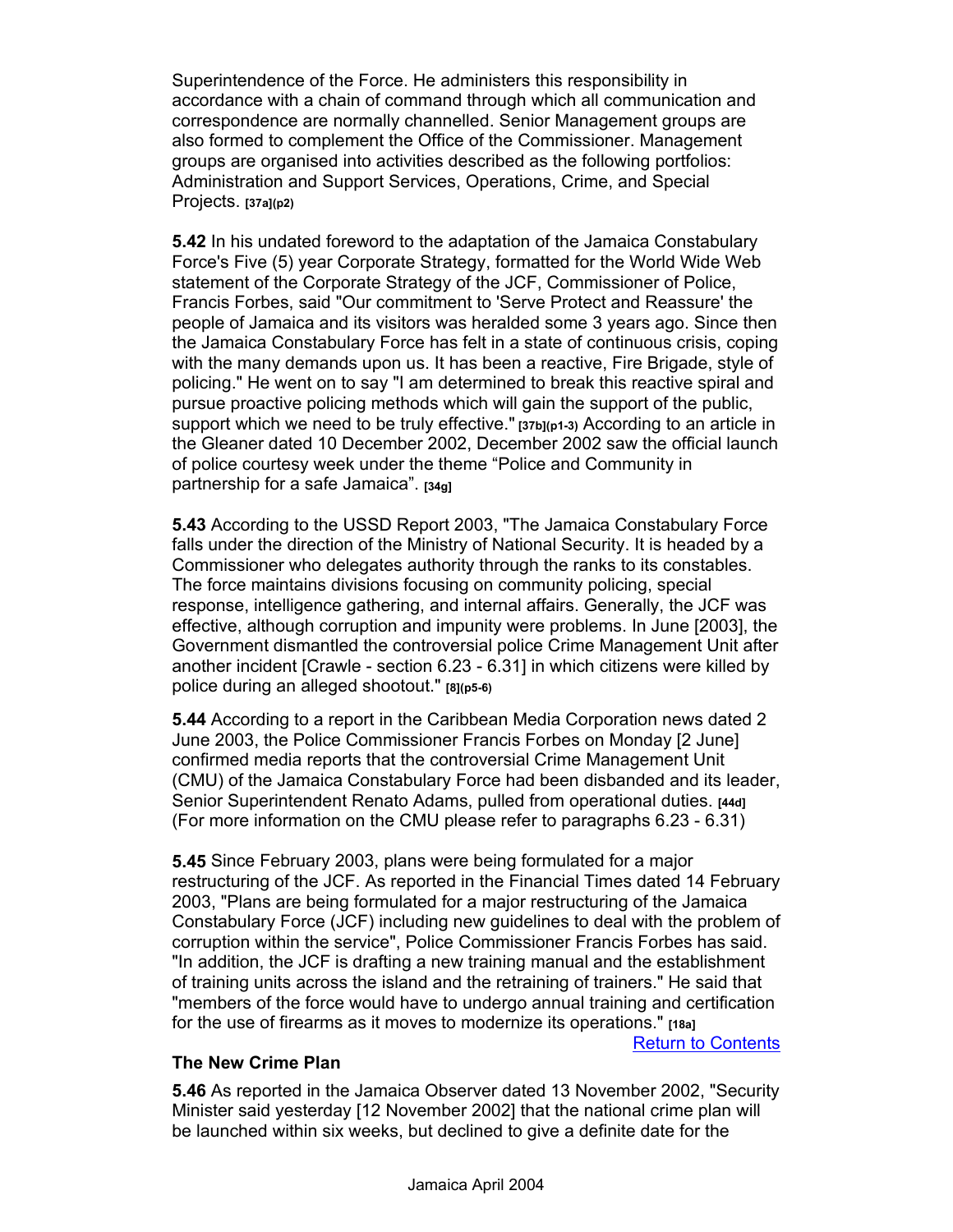launch, claiming he would be giving away something operational. He said the basic purpose of the plan was to dismantle criminal groupings of a paramilitary nature which have been wreaking havoc on communities". **[36a]**

**5.47** The Jamaican Gleaner newspaper in November 2002, reported that "According to Police Commissioner Francis Forbes, the intelligence capability of the police force has been greatly improved and the police personnel focussing on organised crime, gangs and other groups are now preparing a list of names as well as arrest and search warrants which are expected to assist the police when the new initiative is launched". **[34e]**

**5.48** The Jamaica Observer dated 23 November 2002, reported that the United Kingdom will be assisting the Jamaican police to set up a National Intelligence Bureau, which will co-ordinate the operations of all intelligence units within the constabulary. "The single entity will co-ordinate all the Jamaica Constabulary Force's intelligence activities and it will work closely with all other intelligence-gathering agencies in Jamaica," Security Minister Peter Phillips said yesterday [22 November 2002] at the Jamaican High Commission in London. **[36c]**

**5.49** The Jamaica Observer dated 4 December 2002 reported that Security Minister Dr Phillips said the security forces were prepared to stay in volatile communities for as long as it takes to 'break the back' of criminal gangs and end the orgy of violence that has paralysed the country. The crime plan will also encompass a broad-based poverty reduction programme and a slate of legislative reforms. **[51b]** 

**5.50** The same article in the Gleaner noted that "Essentially the new anticrime thrust will rely heavily on the military working with the police to flush out the criminals, many of whom are involved in drug trafficking …The security forces will also be involved in the removal of derelict buildings; a general clean up of communities and the building of community sports facilities." **[51b]** 

**5.51** According to an article in the Jamaica Observer dated 15 December 2002, the security forces took their anti-crime initiative with its curfews and premises-by-premises search for guns and criminals, to the Central Kingston community of Southside yesterday [14 December 2002]. Southside is a pocket of strong support for the Jamaica Labour Party (JLP) in a constituency that votes substantially for the ruling People's National Party (PNP). In the weeks leading up to the October 16 [2002] elections, there were constant conflicts between gangs from Southside and nearby Tel Aviv and Matthews Lane, areas which are predominantly PNP. **[36b]** 

**5.52** As reflected in an article in the Jamaica Gleaner dated 13 January 2003 Jamaicans for Justice stated that "It is, however, becoming increasingly obvious to observers of the Jamaican situation that no serious forward movement cain [sic] be achieved on that other major challenge, the national war on crime, without extensive change in how the country is governed. For, in a winner-takes-all system, one political party cannot disarm its followers without committing political suicide. In a system based upon unbridled political rivalry, Machiavellian levels of political dishonesty, and a constant competition to inherit the leader s [sic] seat, even when the leader is still alive, no strong political leader can afford to blink". [34k] **Return to Contents** 

**5.53** However, as reported in the Jamaica Gleaner newspaper dated 31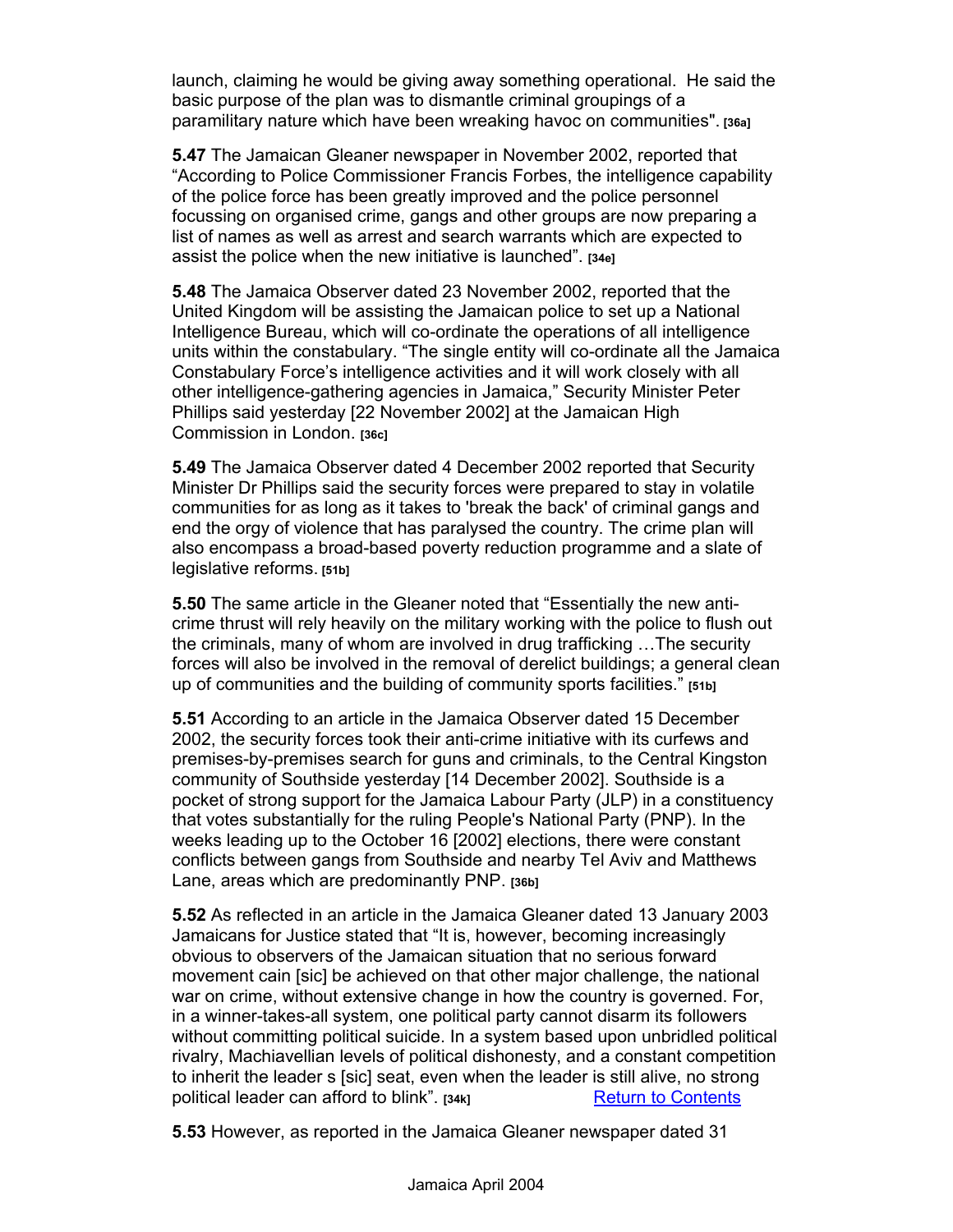January 2003, "Despite some negative feedback, Dr Peter Phillips, National Security Minister, remains optimistic that the latest anti-crime plan announced by Prime Minister P.J. Patterson on December 1 last year [2002] will be a success. He reiterated that it will remain in place for as long as it takes to break the back of the crime wave which left more than 1,000 persons dead last year [2002]." Dr Phillips said "The difference this time around … was the multi-faceted approach taken by the Government in tackling the problem, emphasis is also being placed on the economic and social transformation of the inner-city communities in which the bulk of the crime takes place." **[34h]**

**5.54** The report in the Gleaner dated 31 January 2003 went on to say Dr Phillips then said "The current strategy involves the deployment of the security forces for long periods in the volatile areas. Sections of Hannah Town in West Kingston and Tavares Gardens (Payne Land) in South West St Andrew have remained under curfew since December 1 [2002] when the initiative was launched. The impact was almost immediate as there was significant reduction in major crimes in these areas. The Gleaner newspaper of the same date said "Among the initial successes of the new initiative were the recovery of more than two dozen guns, several rounds of ammunition and the detention of several wanted men. But, while there have been successes, there are no reports that gangs that were targeted have been disbanded. The Minister has admitted that the economic and social profile of the country had to c hange [sic] before crime is brought down to tolerable levels." **[34h]**

**5.55** Following the disbanding of the CMU in June 2003, an article in the Caribbean Media Corporation news dated 25 August 2003, reported that the National Security Minister Dr Peter Phillips Sunday [24 August][2003] stressed that there was no "quick fix" for solving worrying crime and violence in Jamaica, even as announced that the recently formed Organised Crime Investigating Division (OCID) would be upgraded and given more autonomy. Phillips said that the unit, which is a combination of the skills and human resources of three crime-fighting divisions, would focus on migratory pattern of crime. "This is a new challenge to both the security forces and communities that up to now were not associated with crime … "Much emphasis will be placed on curbing the movement of criminals across the country," said Phillips. **[44j]**

**5.56** According to the USSD Report 2003, "On May 7 [2003], members of the JCF's Crime Management Unit (CMU) killed two men and two women at a home in Crawle, Clarendon. The JCF officers involved claimed that they returned fire after someone in the home shot at them; however, witnesses to the incident disputed this claim. These allegations led to the disbanding of the CMU and the reassignment of its Senior Superintendent to a desk job. The JCF Commissioner requested foreign assistance in investigating the incident. London's Metropolitan Police Service sent detectives to investigate. On 30 October 2003, they submitted a report to the Department of Public Prosecutions (DPP), where it remained at year's end [2003]." **[8](p2-3)**

**5.57** The Caribbean Media Corporation article dated 25 August [2003] noted that in an address to the nation, Dr Phillips also responded to criticisms of the government's response to the crime situation and the recent debate over comments by Police Commissioner Francis Forbes that the crime plan initiative by the police had not met its target. He [Dr Phillips] pointed to accomplishments of the security forces and crime statistics, which show that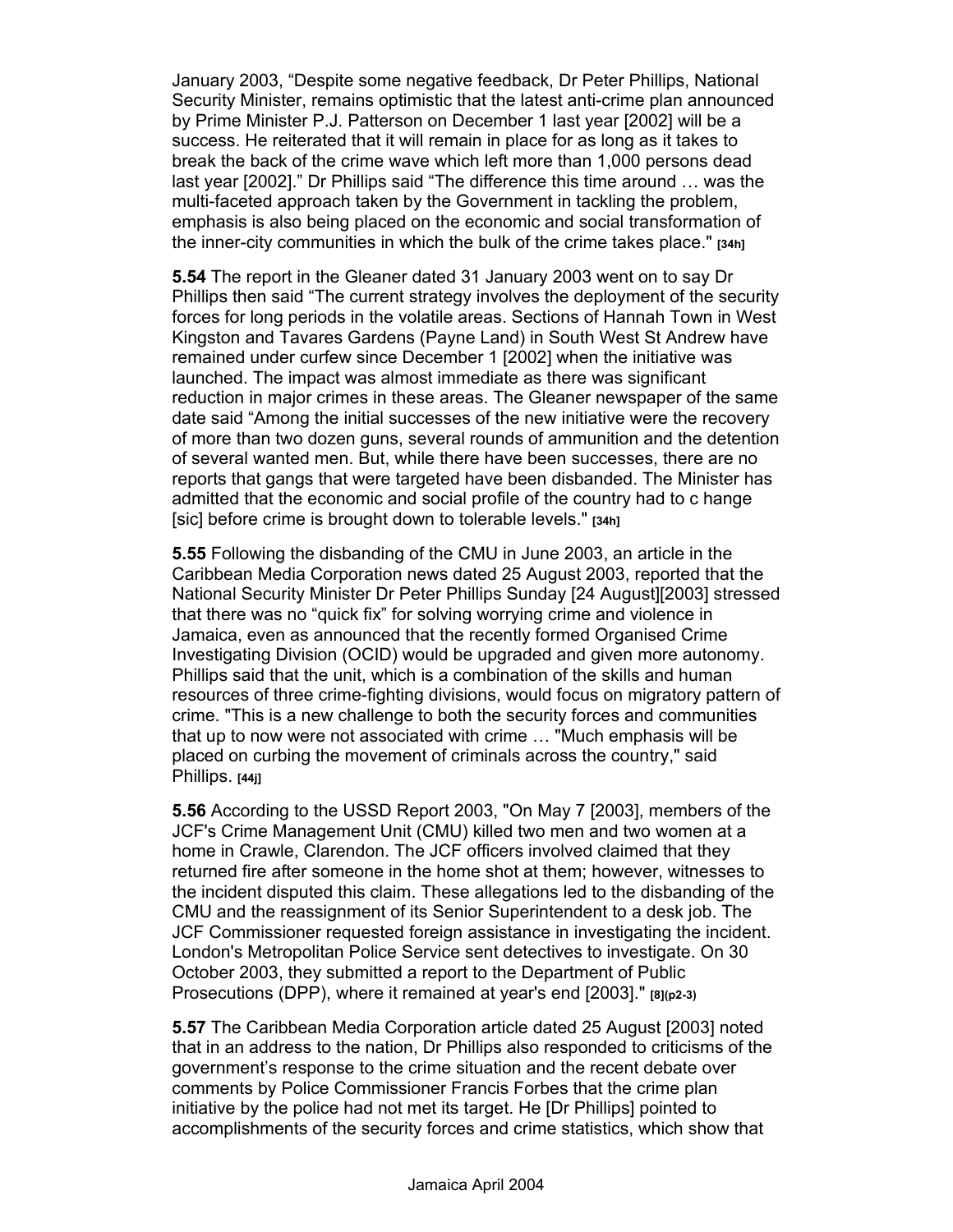major crimes were down by nearly 30 per cent during the first three months of this year [2003]. However, during April, June and July [2003], there were sharp increases, which virtually erased the gains in the statistics of the first three months, Dr Phillips said. The national security minister further noted that during the month of August [2003] major crimes were down by 11 per cent and murders, by 3 per cent. "The highest number of murders occurred in June [2003], in the week of the local elections," he said. **[44j]**

**5.58** The same article by the Caribbean Media Corporation noted that up until August 2003 the murder rate stood at 605 since the start of the year [2003] with the murders of 10 persons occurring within a 36-hour period over the weekend of the 23 - 24 August 2003. This figure is four more than the figure recorded for the same period the previous year [2002]. "The OCID, headed by a senior superintendent of police, is to be equipped with its own resources and would incorporate the fugitive apprehension and gang intelligence units", Phillips said. In addition, it would include six sub-teams, headed by senior police personnel, targeting criminal gangs and other areas such as carjacking; illegal firearms an ammunition; sex crimes, as well as data processing and cyber-crime investigation. Phillips also announced that closed circuit cameras will be used as a crime fighting tool in sections of the corporate area. **[44j]**

**5.59** On 4 January 2004, the Jamaica Information Service reported that on 7 December 2003, in his Broadcast to the Nation by the Minister of National Security Dr The Hon. Peter Phillips as saying "Last Monday [1 January 2004] marked exactly one year since we changed our crime-fighting strategy and launched a new anti-crime initiative with four specific objectives: Apprehend the criminals and break up the gangs; Improve relations between the communities and the Security Forces; Improve social conditions in specifically targeted communities; Encourage the public to support the fight against crime. Tonight, I wish to report to you on how we are doing with the anti-crime initiative and tell you about some of the additional things we'll be doing in the New Year to build on the gains we have made so far." **[24a]**

**5.60** In the broadcast Dr Phillips went on to say "So, how are we doing? The truth is that the question is not as easy as it sounds. If I answer with just statistics, they would show a pretty sizable [sic] drop in five of the seven major crimes for which we keep careful and accurate figures. Compared to this time last year [December 2002], murder is down 10 percent; shooting down 13 percent; robbery down 22 percent; breaking-in down 26 percent and larceny down 28 percent. Two other major crimes continue to be of concern - rape remains at the same level as last year [2002] and carnal abuse is actually 28 percent higher". **[24a]**

**5.61** He said "I cannot honestly look you in the eye and say the crime situation will be solved overnight because the problems of crime and violence are complex, needing a sustained and integrated solution. However, what I can say is that the trend is in the right direction despite the challenges and occasional set-backs." **[24a]** 

### **Prisons and Prison Conditions**

**5.62** According to the USSD Report 2003, "Prison conditions remained poor; overcrowding, inadequate diet, poor sanitary conditions, and insufficient medical care were typical. There were no reports of prison riots. The majority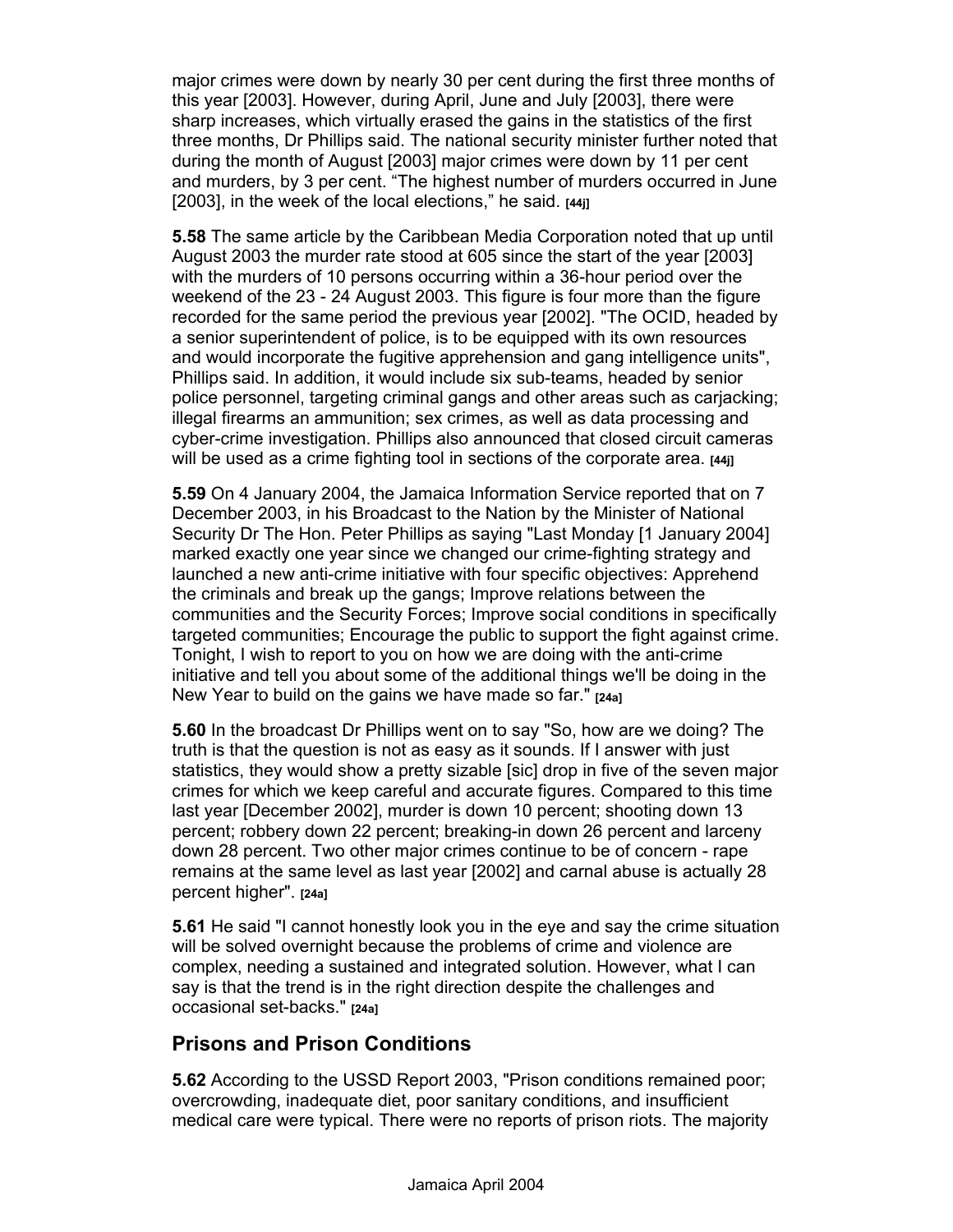of pretrial detainees were held in police lockups. The new Horizon Remand Center, placed under JDF control in 2002, received prisoners, which relieved some overcrowding. However, due to construction problems and staffing shortages, the facility could not receive its full capacity of 1,026 prisoners. A separate prison for women--the Ft. Augusta Women's Prison--was housed in a 19th century fort. Sanitary conditions were poor, although far less so than in the men's prisons because there was less overcrowding. Ft. Augusta was also relatively safer and had less violence than the men's prisons. However, inmates at Ft. Augusta complained of beatings by guards" … "The Constitution prohibits the incarceration of children in adult prisons; however, in practice some juveniles were held with adults. On July 16 [2003], Jamaicans for Justice, a local human rights nongovernmental organization (NGO), released a short report citing incidences of rape, statutory rape, beatings, use of physical restraints, and harsh punishment against children housed in staterun "places of safety."" **[8](p4-5)**

**5.63** According to the USSD Report 2003, "During the year [2003], at least five detainees died while in police lock-ups; some of the deaths involved negligence." **[8](p3)**

**5.64** According to the USSD Report 2003, "In January [2003], the U.K. Privy Council upheld a 2000 Court of Appeals ruling that it was unconstitutional for juveniles to be held "at the Governor General's pleasure." At year's end [2003], the proceedings brought by the Public Defender seeking compensation from the Government for a prisoner who died in March 2002 at Mandeville police station as a result of being beaten by other prisoners were still pending." **[8](p5)**

**5.65** According to the USSD Report 2003, "At year's end [2003], two 2002 cases of prisoners in Bull Bay and Manchester police lockups who died in police custody were still under investigation." **[8](p5)**

**5.66** According to the USSD Report 2003, "In general, the Government allowed private groups, voluntary organizations, international human rights organizations, and the media to visit prisons and monitor prison conditions." **[8](p5)**

#### **Military Service**

**5.67** According to War Resisters' International 1998, conscription has never existed since independence was achieved in 1962. There is no legislation providing for conscription. The legal enlistment age is between the ages of 18 and 24. **[27]**

Return to Contents

#### **Conscientious Objection**

**5.68** There is no known legal provision for conscientious objection. In 1998 the government stated that, as military service is voluntary, the question of Conscientious Objection status does not apply. **[27]**

#### **Draft Evasion and Desertion**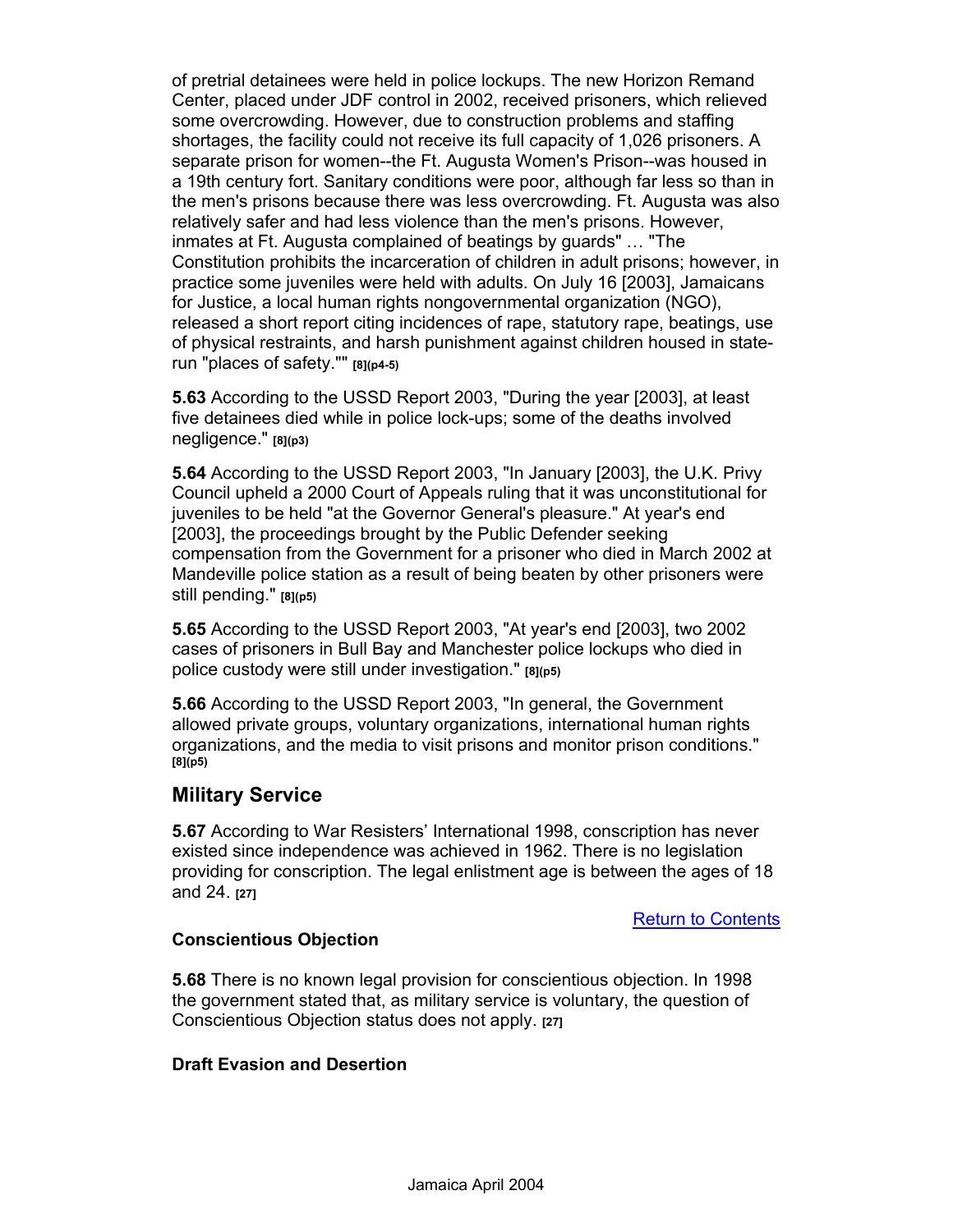**5.69** Desertion is punishable by up to two years' imprisonment in peacetime. In wartime desertion is punishable by firing squad execution. **[27]**

### **Medical Services**

**5.70** The health system offers primary, secondary and tertiary care. Secondary and tertiary care are offered via 23 government hospitals and the teaching hospital of the University of the West Indies, with a combined capacity of 4,802 beds. The Pan American Health Organisation, in its 2002 country profile of Jamaica, and has summarised the healthcare system thus: "Jamaica has developed a large and complex public network of primary health care centres and hospitals around the country, offering an extensive array of services, frequently for free or below cost. The rising costs of health care resources, which are largely imported and devaluation of the Jamaican currency have widened the gap between available and required resources. In response to this situation, the Government is engaged in health sector reform with the assistance of several technical co-operation agencies." **[42]**

#### Return to Contents

**5.71** According to the same country profile by the Pan American Health Organisation, in 1997, the Government proposed a National Health Insurance plan to offer coverage for a defined set or package of hospitals, laboratory, diagnostic, and pharmacy services. Private sector health services were provided through an extensive network of professionals offering specialist services, and by family doctors throughout the island. A number of NGOs provide health services for a nominal fee. Rehabilitation services in the public sector included physiotherapy, social work, speech pathology and occupational therapy. **[42]**

**5.72** According to the Ministry of Health in Jamaica's Health Services Profile the 1997 National Health Services Act provided for the implementation of the reform of government health services in Jamaica. The Act essentially decentralised the management of the health services by creating four semiautonomous regional bodies named the Regional Health Authorities (RHA's). The RHA's have direct management responsibility for the delivery of health services within a geographically defined region. **[41]**

**5.73** The Ministry of Health established the Standards of Regulation Division in 1999. The Division developed standards for maternity centres and nursing home staff; protocol for the management of chronic diseases were developed and a criterion-based clinical audit was introduced to survey the competence of health professionals in the management of major obstetrical emergencies. **[42]**

**5.74** An article in the Jamaica Observer dated 9 March 2004, noted that on 8 March 2004 the University Hospital of the West Indies (UHWI) opened its newly refurbished obstetrics and gynaecology ward. At the opening the Chief Executive Officer Stephannie Reid immediately announced plans to upgrade the accident and emergency department and build a new operating theatre and intensive care unit. **[36o]**

**5.75** Medical treatment for children is provided for at the Bustamante Hospital for Children. The hospital draws its patients from the whole island and, occasionally, from some Caribbean neighbours. It is the only Children's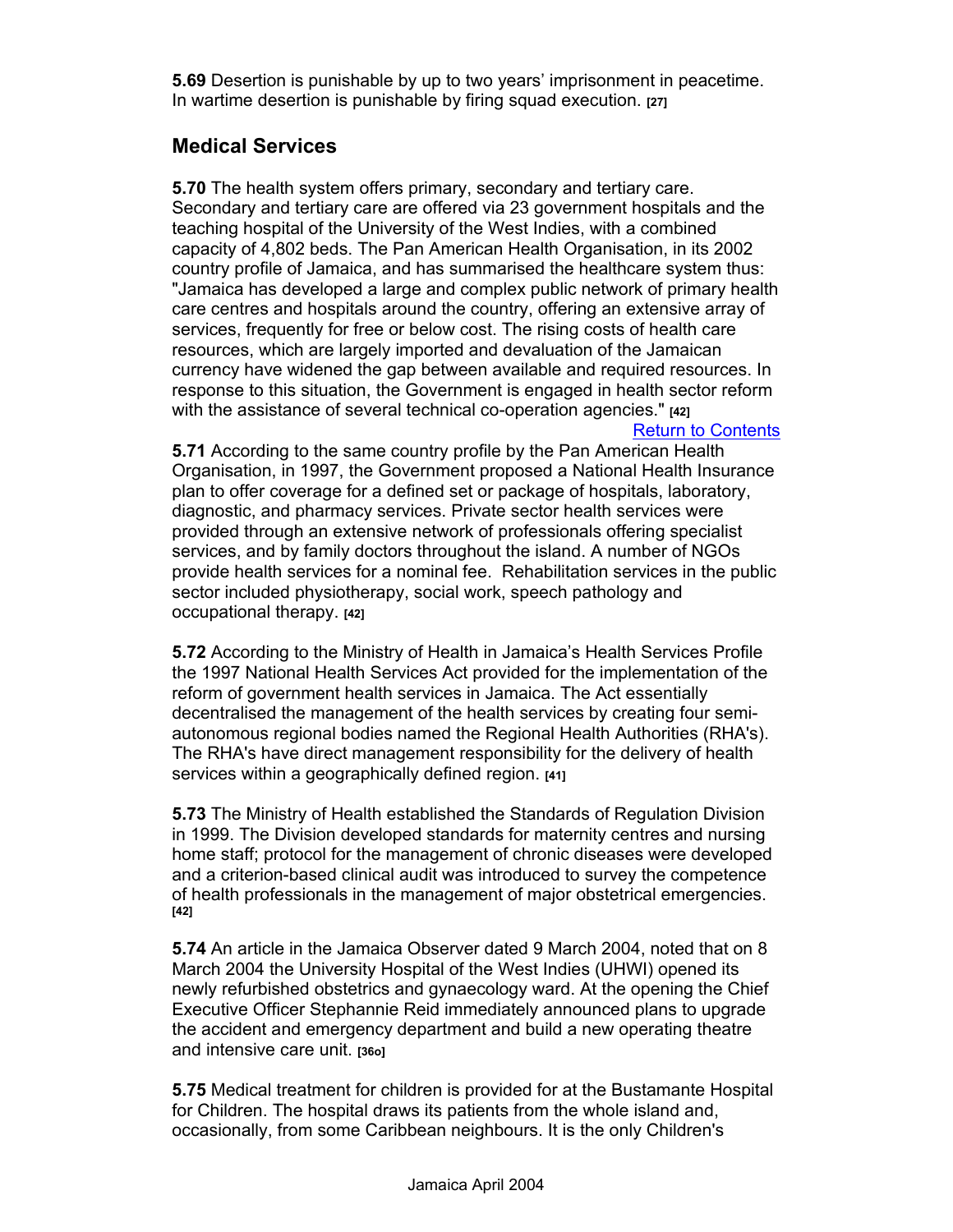Hospital in the English speaking Caribbean, and caters to patients from birth to twelve years old. It provides preventative, curative, emergency, rehabilitative and ambulatory services in paediatric medical and surgical specialties and sub-specialties. It has a capacity for 250 beds, including a sixbed Intensive Care Unit. **[14]**

**5.76** According to the Pan American Health Organisation 2002 country health profile on Jamaica, there is only one specialised health insurance provider that offers individual and group plans. Life insurance carriers also provide group health plans. **[42]**

#### **Return to Contents**

#### **The National Health Insurance Programme (NHIP)**

**5.77** According to the undated National Health Insurance Green Paper, the National Health Insurance Plan (NHIP) is a contributory health financing plan aimed at covering all residents of Jamaica for a stipulated package of medically necessary services. It is designed to assist families in meeting the high costs of health care without suffering financial distress and to provide dedicated resources for enhancing the availability and quality of health services. It is a critical component of the overall Health Reform Programme. The key features of the NHIP are Universal Coverage, Service Package, Mandatory Health Insurance, Choice of Insurer, Choice of Service Provider, Catastrophic Care and Management. **[47](p1-2)**

**5.78** The NHIP will cover a range of services in the public and private sectors. The providers of services are likely to include the following: Public Hospitals, Private Hospitals, Public Health Centres, Private Pharmacies, Public Dispensaries, Private Diagnostic Centres, Public Laboratories and Private Laboratories. **[47](p9)** The NHIP will cover a service benefit package – the Standard Benefit Package – consisting of inpatient care, laboratory and diagnostic tests and pharmaceuticals. Other services will be included in later years if deemed necessary and affordable. **[47](p8)**

**5.79** As reflected in an article in the Jamaica Observer dated 13 March 2003 the Government was expected to launch its \$2.5-billion national health fund (NHF) in April 2003 as it moved to tackle the problem of chronic diseases and to upgrade the island's public sector health-care system. The Health Minister John Junor told the Observer on12 March 2003 that the fund would get financial support from the National Insurance Scheme. **[36n]**

**5.80** The National Health Fund was officially launched on Friday, November 28, 2003 by the Prime Minister, Most Hon. P.J. Patterson. The Prime Minister, in his speech commended the Minister of Health, and CEO of the NHF for their hard work in getting the NHF started. In expressing his confidence in the success of the NHF the Prime Minister said, "As we embark on this new phase in the provision of health care services to our people, I have every confidence that the National Health Fund will make a significant difference to the health and well being of our people, with all the resulting social and economic benefits". **[28]** 

#### Return to Contents

#### **HIV/AIDS**

**5.81** According to the Jamaica Information Service, last updated 5 March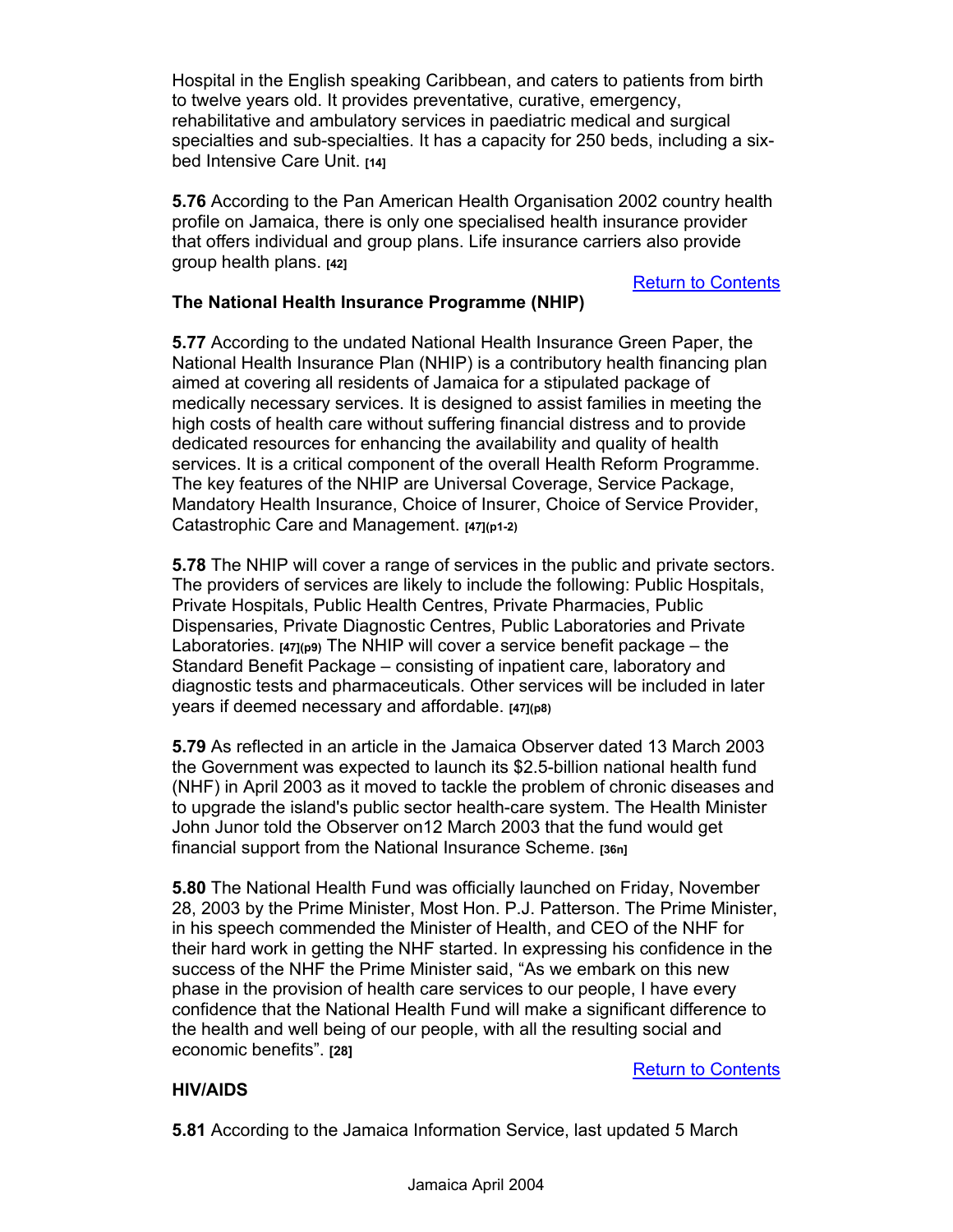2004, the country's Health Ministry has been trying to get a message of "protect yourself" across to the population since the first case of AIDS was reported in the island in 1982. The disease has now become the second leading cause of death in the country for men and women in the age group 30-39 years, with approximately 1.5 per cent of the adult population estimated to be HIV positive. In the year 2000, 12 persons were reported to have died of AIDS in Jamaica every week. **[24b](p1-2)**

**5.82** According to the Jamaica Information Service, last updated 5 March 2004, "Statistics indicate that the disease is most prevalent in the heterosexual population, which accounts for about 61 per cent of all infections, 25 per cent of transmission have not being determined, 6 per cent credited to the homosexual population, while there are no reports of transmission from intravenous drug use. Health workers have also found a high infection rate among commercial sex workers and persons with a history of sexually transmitted infections." **[24b](p1-2)**

**5.83** Since 1995, new infections have been increasing sharply among adolescent females who have three times higher infection rate than males of the same age group. Researchers claim that poverty, ignorance, early sexual experience with older men and embarrassment to seek advice on protection is responsible for the increase among adolescent females. **[24b](p1-2)**

**5.84** According to the Jamaica Information Service, the Government from as early at 1988, put a number of measures in place to stem the transmission of the disease, including the establishment of a National HIV/Sexual Transmitted Disease (STD) Prevention and Control Programme, which is a comprehensive integrated disease prevention, health promotion programme directed towards behaviour change in individuals. **[24b](p1-2)**

#### **5.85** The National AIDS Committee [NAC] -

www.nacjamaica.com/about\_nac/index.htm Jamaica website (accessed 5 March 2004) states that the NAC has four main functions; To advise the Minister of Health in Jamaica on policy issues relevant to HIV/AIDS & STIs.; To involve all sectors of the Jamaican Society in efforts to prevent and control HIV/AIDS & STIs; To act as a central body where ideas, experiences and questions about HIV/AIDS & STIs in Jamaica can be shared, discussed and addressed; To provide a sustainable means of supporting the initiatives of the NAC and member organizations by eliciting funds from fundraising activities, public and private sector participation. **[45d]**

**5.86** The NAC website http://www.nacjamaica.com/organizations/local.htm notes that there are a number of local organisations working with AIDS and HIV. See source **[45a]** for a list containing their names, addresses and telephone numbers. **[45a]**

**5.87** The National AIDS Committee Jamaica issued a report stating the reported AIDS cases in Jamaica showed a minimal increase in the first half of 2002 compared to the year 2001. A total of 511 new AIDS cases were reported. **[45c]**

**5.88** In August 2003, The United Nations Family Planning Association (UNFPA) announced that Jamaica and Surinam would be benefiting from a US \$2.1m agreement signed between the European Commission, UNFPA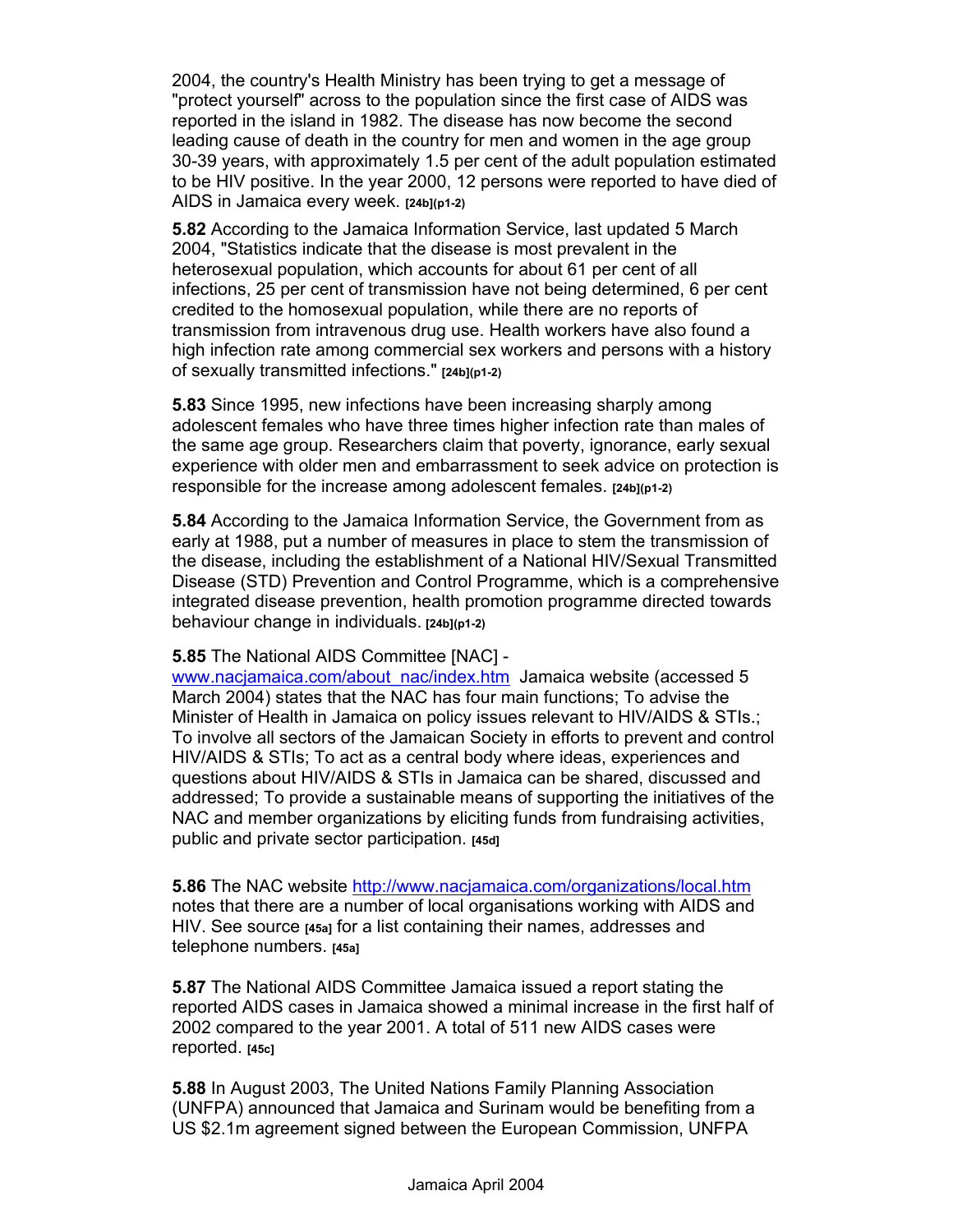(United Nations Population Fund) and the Surinam Government. The Jamaican-based representative of UNFPA said that the three-year project will be placed on the reduction of maternal mortality as well as HIV/AIDS prevention among people in rural and urban settings, especially the marginalised and disadvantaged. **[44g]**

#### Return to Contents

#### **HIV/AIDS Sufferers**

**5.89** According to an article in the Global Information Network, IPS Newsfeed dated 28 August 2002, Jamaica's Health Minister John A. Junor stated in public that "discrimination and stigmatisation" has resulted in job losses and violence against people battling with AIDS. The island's chief medical officer, Peter Figueroa, has admitted that stigma and discrimination drive people underground. "If we are to address the epidemic we have to be able to accurately gauge the number of HIV cases across the island," he said. In 2001, the Jamaica National Aids Committee proposed changing some 20 laws that activists said discriminated against people affected by HIV/AIDS. The head of Jamaica Aids Support (JAS), Ian McKnight said "The proposals are about the expansion of the Public Health Act to cover care, support and prevention of HIV/AIDS. It is about care and support for those with the disease and prevention for those without." But the proposals are far-reaching in a country where being HIV-positive could mean losing one's home, family or even life, due mainly to the threat of violence. As a result, many people refuse to take the HIV test. In fact, one-third of all HIV/AIDS cases are diagnosed after death, says the health ministry. **[15a]**

**5.90** According to the USSD Report 2003, "Violence against individuals suspected or known to be homosexuals occurred, as did violence and discrimination against persons living with HIV/AIDS." **[8](p2)**

**5.91** A report in the Jamaica Observer reported on 5 April 2003, a University of the West Indies' professor asserted that Jamaica and the Caribbean should adopt legislation to ensure that people infected with HIV/AIDS are not discriminated against in the workplace. Rose-Marie Belle Antoine, a lawyer and lecturer at the University of the West Indies said "Laws are needed not only to ensure that infected persons get jobs but that they are able to retain them." **[36d]** Following this on 10 April 2003, the Ministry of Health's National HIV/STI Control Programme (NCHP) formally forged a media alliance and launched a campaign to remove the stigma associated with HIV/AIDS virus. Dubbed "Live Positive" the campaign will essentially seek to create a more supportive environment for people living with HIV/AIDS – more commonly known as PLWA. **[36e]**

**5.92** The National AIDS Committee (NAC), is a private NGO established in 1998 by the Ministry of Health to co-ordinate the national multi-sectoral response to the AIDS epidemic in Jamaica. The NAC has strong links with the National HIV/STI Control Programme (NCHP), representatives from both private and public sector organisations, NGOs and community based organisations (CBOs). **[19a]**

**5.93** A summary of organisations working with HIV/AIDS can be found on the following internet link (www.nacjamaica.com/organizations/summary.htm) **[19b]**.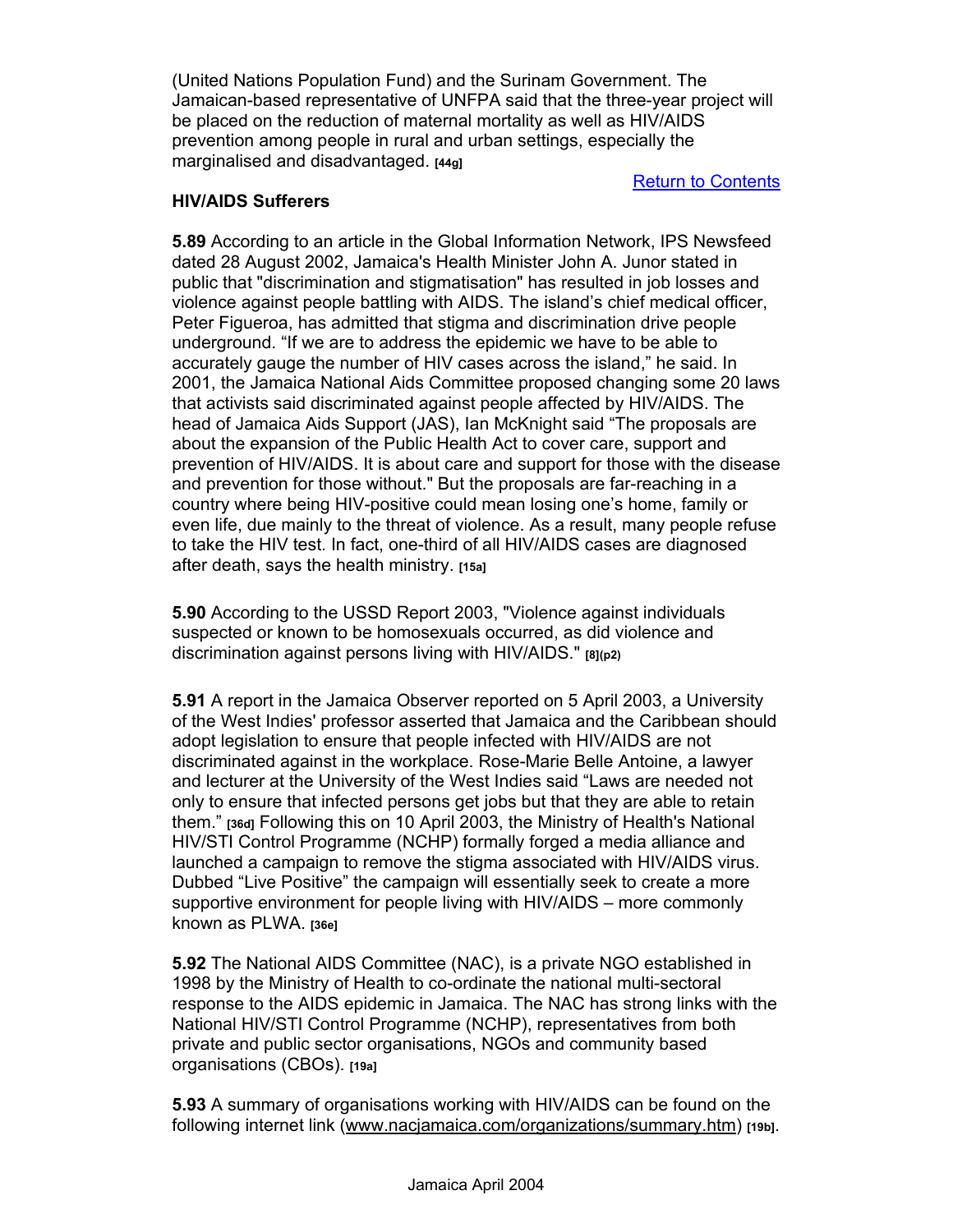#### **Availability of Anti-retrovirals**

**5.94** The National Aids Committee has published a comprehensive list of medication available in Jamaica for treatment of HIV/AIDS. See source **[45b]** for this list.

**5.95** A survey published by the Pan American Health Organization indicated that the price of anti-retroviral therapy in Latin American and Caribbean countries, including Jamaica, dropped up to 54% in the year 2001-2002. **[43a]** According to this report, the cost to Jamaica's Ministry of Health of purchasing the antiretroviral combination 3TC+AZT+EFV was \$1226.40 in May 2002, one of the lowest prices in Latin America and the Caribbean. **[43b]**

#### **Mental Health Care**

**5.96** According to the Department of Health and Substance Dependence, WHO, Geneva; 2002 Country Profile, Jamaica has a Mental Health Act. Under the new Mental Health Bill, provisions have been made for the admission of patients, whether voluntary or involuntary, and the designation of psychiatric facilities for the mentally ill. Mental health facilities include disability benefits for persons with mental disorder, care provisions in the primary health care system, and actual treatment of severe mental disorders in primary care. **[48]** According to the Pan American Health Organisation, in 2000 schizophrenia accounted for 49 percent of patients seen at mental health clinics in Jamaica. **[42]**

**5.97** According to the Division of Health Systems and Services Development (HSP) 2000 - 2001, published in August 2002, Jamaica has several post basic programs in psychiatric nursing offered by the Ministry of Health. Mental health officers are trained to deliver comprehensive mental health services in a continuum of care-home, community, health center, psychiatric hospital, and general hospital. The programs are made available to all persons in the Caribbean and are offered based upon needs in the system. **[22]**

**5.98** For a list of therapeutic drugs available in Jamaica see the source **[48]**

**5.99** According to the survey carried out by the WHO in 2002, primary care, including mental health care, is performed by more than 1200 general practitioners across the island. They refer the more serious cases to psychiatrists. **[48]**

**5.100** Continuity of public policy and fiscal support has ensured the ongoing development of the island's community mental health services. The National Community Mental Health Service relies on trained psychiatric nurse practitioners who provide crisis management, medication, supportive psychotherapy, and make home visits. More patients are treated within the community than in hospitals. **[48]**

Return to Contents

#### **Cardiac Disease and Treatment**

**5.101** In addition to the general and specialist treatment and referral units within the public health service, the Jamaica Foundation for Cardiac Disease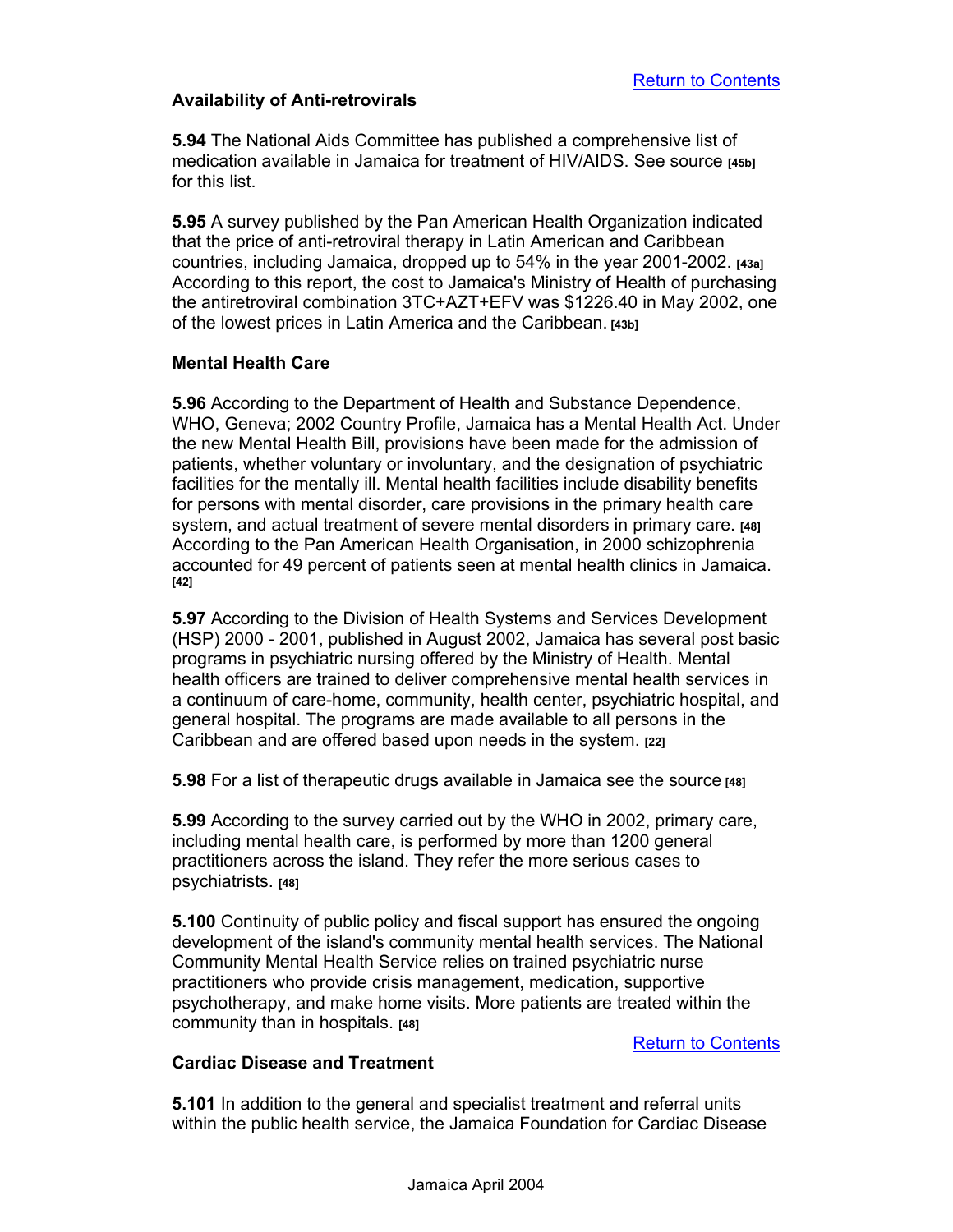(JFCD) is a non-profit making NGO that has promoted and supplemented cardiac healthcare since 1994. **[49]** The JFCD has developed a good reputation for facilitating subsidised and free heart surgery, particularly for children. **[15b]**

## **Educational System**

**5.102** According to the Europa Regional Surveys of the World 2004, primary education was compulsory in certain districts, and free education was ensured. The education system consists of a primary cycle of six years, followed by secondary cycles of three and four years, respectively. **[1](p556)** At the end of the primary cycle, pupils sit the National Assessment Programme, which is the basis of selection for the secondary education. Secondary schools provide a programme of maximum of seven years which leads to the Caribbean Examinations Council Secondary Education Certificate after 5 years and GCE Advanced 'A' levels after a further 2 years. **[23]**

**5.103** Higher Education comprises two stages of study. The first stage is the undergraduate level, which after 3 years leads to the Bachelor's Degree. The second stage leads to higher degrees. **[23]**

**5.104** According to the Europa Regional Surveys of the World 2004, in 1990 an estimated 1.6% of adult population had received no schooling and in 2000 an estimated 13.3% of the population was illiterate. **[1]** In a Statement on Jamaica Adult Literacy Survey 1999 by Hon. Minister of Education, Youth and Culture, Burchell Whitman noted that there were high levels of illiteracy in some rural parishes and an unsatisfactory percentage (15.3 %) of all adults were characterised as 'basic literate'. There were 7.4% illiteracy and 8% basic illiteracy among the 15 – 19 age group. On the whole, the data demonstrated that a large proportion of adult Jamaicans were effectively excluded from full participation in some of the more complex demands of the modern society. **[38]**

**5.105** According to a Caribbean Media Corporation article on 13 August 2003, the Ministry of National Security in Jamaica launched a 10m Jamaican dollar scholarship programme aimed at getting young people back to schools and away from a life of crime. The project is being administered through the Youth Initiative Against Crime and Violence to provide educational support to youths at risk, including those on the streets, in juvenile institutions, in the inner city or who have been abandoned. **[44h]**

**5.106** In July 2003, the Government announced plans for a School Fee Assistance Programme, which will benefit 105,000 of Jamaica's poorest high school students. From September 2003 students will have their fees paid in part or whole by the Government. According to officials, of the students who will receive the fee support, about 38 percent of them - 40,000 - are covered by the Government's anti-poverty initiative. **[36f]**

Return to Contents

## **6. Human Rights**

## **6A. Human Rights Issues**

### **General**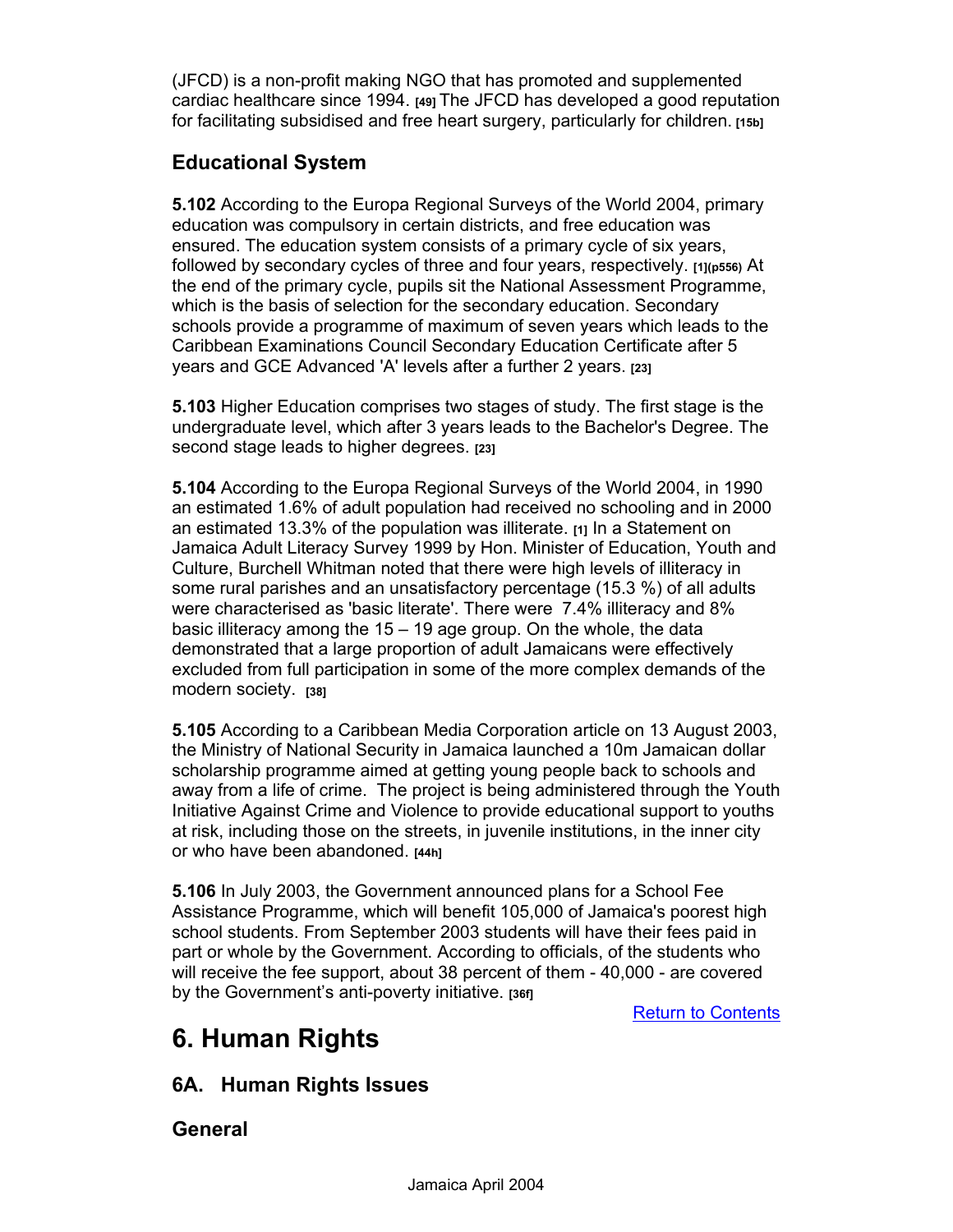**6.1** According to the US State Department Report on Human Rights Practices (USSD) Report 2003, "The Government [of Jamaica] generally respected the human rights of its citizens; however, there were serious problems in some areas. Members of the security forces committed unlawful killings. Mob violence against and vigilante killings of those suspected of breaking the law remained a problem. Police and prison guards abused detainees and prisoners. Although the Government moved to investigate incidents of police abuses and punish some of those police involved, continued impunity for police who commit abuses remained a problem." **[8](p1-2)**

**6.2** According to the USSD Report 2003, "Prison and jail conditions remained poor; overcrowding, brutality against detainees, and poor sanitary conditions were problems. There were reports of arbitrary arrest and detention. The judicial system was overburdened, and lengthy delays in trials were common. Violence and discrimination against women remained problems [in 2003]. There were cases of societal discrimination against persons with disabilities, while treatment of members of the Rastafarian religion improved. Violence against individuals suspected or known to be homosexuals occurred, as did violence and discrimination against persons living with HIV/AIDS. Child labor was a problem, as was trafficking in persons." **[8](p2)**

#### Return to Contents

**6.3** According to the USSD Report 2003, "The JCF [Jamaica Constabulary Force] continued an initiative of "community policing" to address the problem of long-standing antipathy between the security forces and many poor innercity neighborhoods. The Police Federation conducted lectures to educate policemen in citizens' rights. The Government, the Independent Jamaica Council for Human Rights, and foreign governments developed human rights materials to be used in all subjects at the primary and secondary levels, which were being tested in selected classrooms at year's end [2003]. Part of the test involved 1,000 coloring books, depicting human rights and corresponding responsibilities, distributed to two primary schools in the Kingston area." **[8](p6)** 

#### **Human Rights Monitoring**

**6.4** The Report of the Special Rapporteur on Extrajudicial, summary or arbitrary Executions, dated 26 September 2003 referring to the mission of 17- 27 February 2003 states that " With regard to its legal observations under international human rights law, Jamaica is a State party to the International Covenant on Civil and Political Rights, the International Covenant on Economic, Social and Cultural Rights; the International Convention on the Elimination of All Forms of Racial Discrimination; the Convention on the Elimination of All Forms of Discrimination against Women; the Convention on the Rights of the Child and the Optional Protocol to the Convention on the Rights of the Child on the involvement of children in armed conflict. Jamaica has also signed but not yet ratified the Optional Protocol to the Convention on the Rights of the Child on the sale of children, child prostitution and Child pornography. In 1998 Jamaica withdrew from the Optional Protocol to the International Covenant on Civil and Political Rights. In addition, within the context of the Organization of American States, Jamaica is a State party to the American Convention on Human Rights." **[12](p8)**

**6.5** The USSD Report 2003 noted that "A number of human rights groups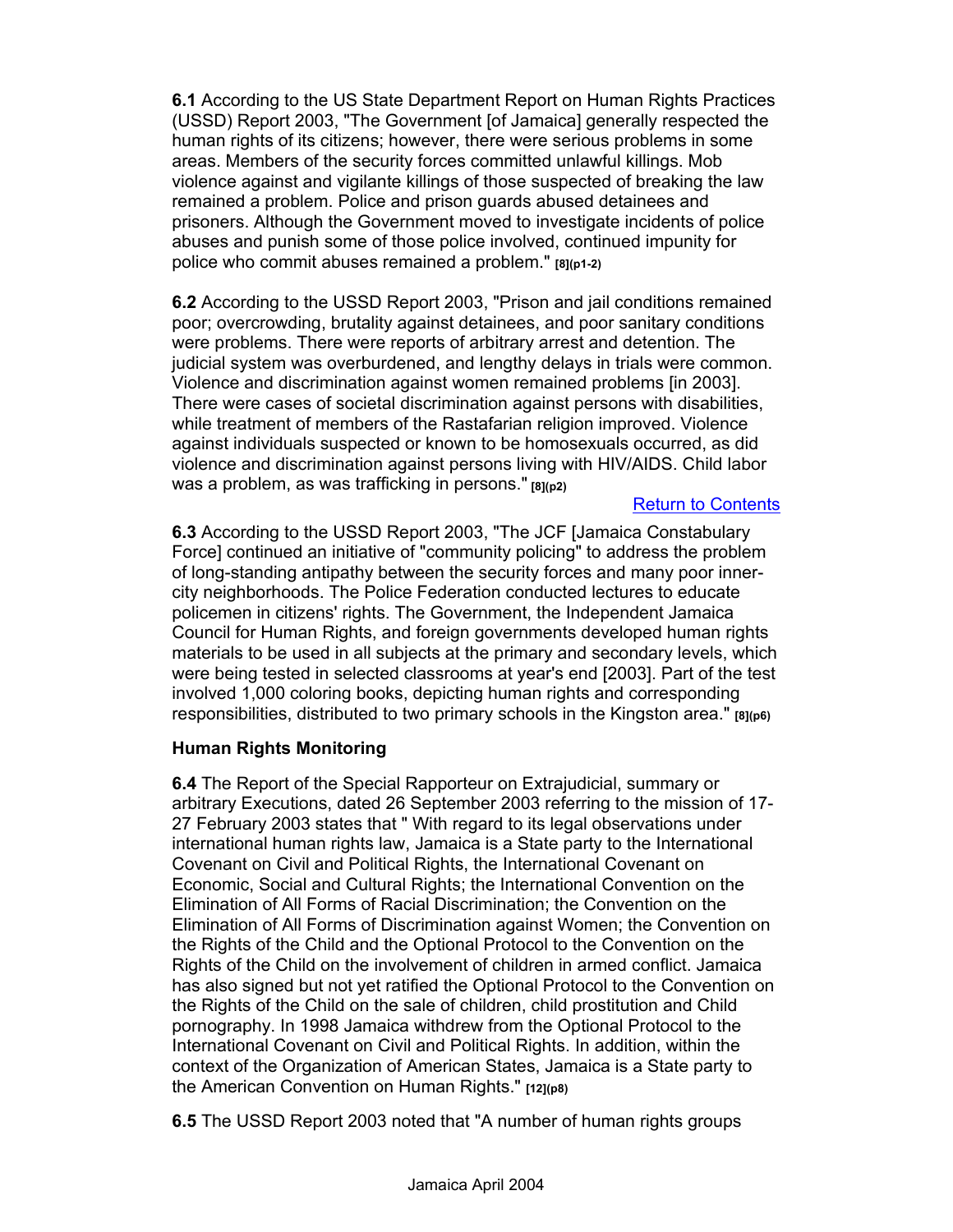operated without government restriction, investigating and publishing their findings on human rights cases, and government officials generally were cooperative and responsive to their views. The Independent Jamaica Council for Human Rights was the country's only formal organisation concerned with all aspects of human rights. The NGO Jamaicans for Justice, created in 1999 in response to concerns about police impunity, focused on the issues of extrajudicial killing and excessive use of force by the police and wrote a weekly newspaper column. Jamaicans for Justice reported that undercover police regularly attended its meetings; nevertheless, the group professed to have a cordial relationship with the police and sat on two of the police consultative boards." **[8](p10)**

**6.6** Amnesty International in their report entitled "Essential actors of our time" 2003, stated that "Amnesty International wrote to the Jamaican government three times during the period 2000 to 2003 regarding repeated statements by top government and public officials portraying human rights workers as "enemies of the police force" and insinuating defenders are in league with criminal gangs. In July 2002, the organisation requested the Minister for National Security to clarify whether it was official government policy to regard human rights groups as sanctioning criminality, following comments by the Head of the Crime Management Unit that "criminals have infiltrated civil rights groups." Amnesty International received no reply." **[9a](p10)**

**6.7** According to The Independent Jamaica Council for Human Rights (1998) Limited (IJCHR) website www.ijchr.com/information.htm, they are based in Kingston and formed in 1968. It is the oldest human rights NGO in the Caribbean. The Council is non-partisan and non-sectarian. Its membership is open to all persons who subscribe to the Universal Declaration of Human Rights and support the aims and objectives of the IJCHR. The Council pursues the protection and promotion of human rights through advocacy, public education and legal aid and assistance. The Council is dedicated to achieving respect for human rights, greater mutual tolerance and less abuse of the vulnerable in society. **[31a]**

**6.8** As reported in an article in the Caribbean Media Corporation news dated 10 December 2003, "The Police High Command and its affiliate groups signed a Memorandum of Understanding (MOU), launching a number of policies to deal with anti-corruption, police use of force and human rights. A government statement said that the new initiative is aimed at reforming the Jamaica Constabulary Force (JCF) and "fostering a more harmonious relationship between members of the society and the police". It said "that the MOU is the first ever to be signed between the Police High Command and its affiliates."" **[44i]**

**6.9** According to an undated Jamaicans for Justice report (accessed 24/02/04, "Jamaica's Human Rights Situation", "Human Rights defenders in Jamaica face a number of problems and dangers, both organizationally and individually. Organizations have been subject to telephone threats (including death, bodily harm) from anonymous callers and alleged political party supporters. They also face verbal police harassment, inordinate difficulty getting charitable status/tax exemption which other NGOs are able to get, and on occasion slander from government officials including the Commissioner of Police force and the Chairman of the Police Federation." **[51a](p9)**

#### **The Security Forces and the Human Rights Apparatus**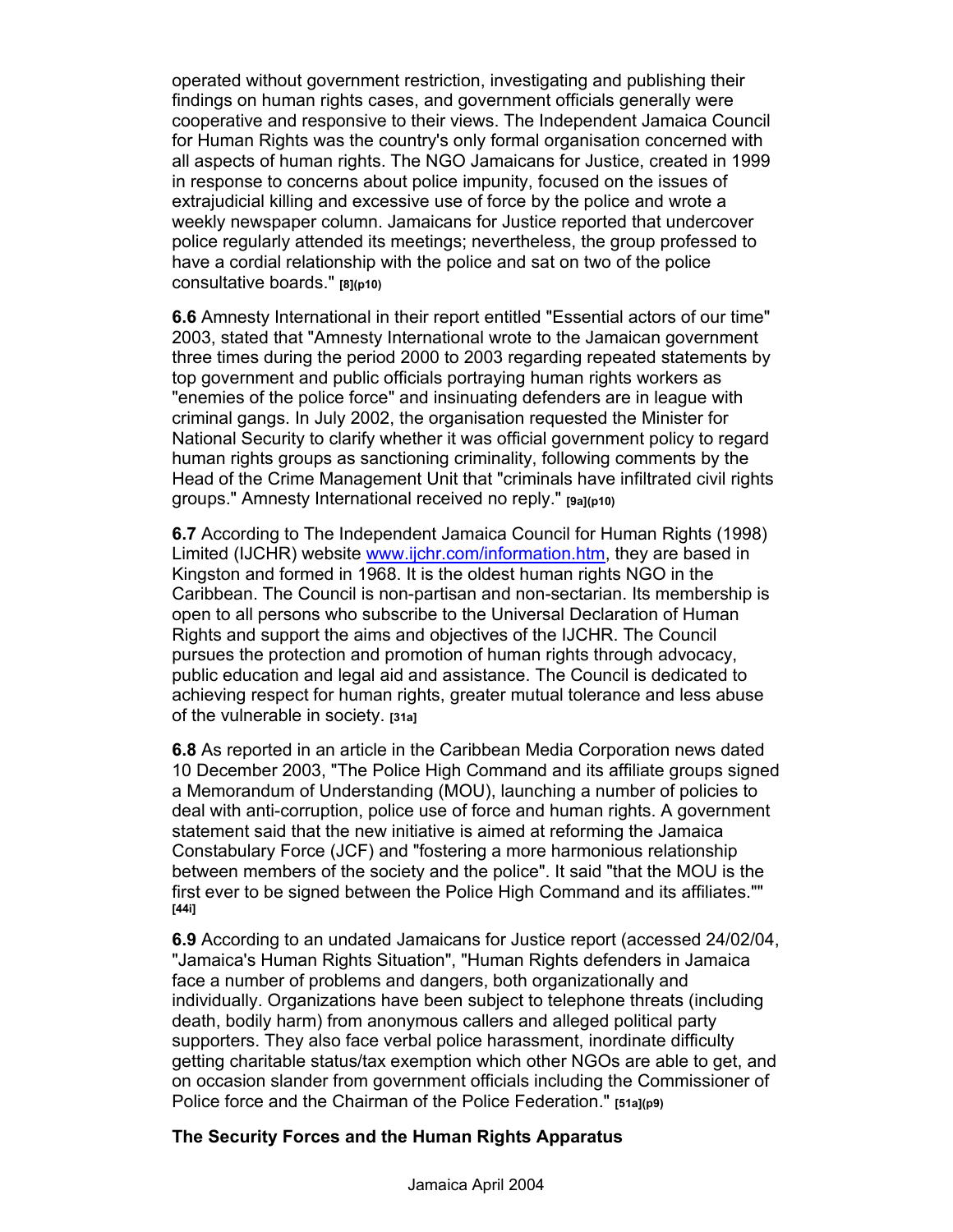**6.10** As reported in the USSD Report 2003, "The Jamaica Constabulary Force falls under the direction of the Ministry of National Security. It is headed by a Commissioner who delegates authority through the ranks to its constables. The force maintains divisions focusing on community policing, special response, intelligence gathering, and internal affairs. Generally, the JCF was effective, although corruption and impunity were problems. In June [2003], the Government dismantled the controversial police Crime Management Unit after another incident in which citizens were killed by police during an alleged shootout." **[8](p5-6)** (For more information see Section 6.23 - 6.31)

**6.11** The Gleaner reported in an article on 11 December 2002 that "The Opposition Jamaica Labour Party (JLP) yesterday refused to support an amendment to the Defence Act that would give the Jamaica Defence Force (JDF) soldiers similar powers to those enjoyed by the members of the Jamaica Constabulary Force (JCF)" … "If approved, the move would give soldiers the authority to search premises and apprehend persons regardless of whether members of the police force are present. The Bill sought by way of an amendment to section 9 of the Act, to introduce the words: and have all such powers as may lawfully be exercised."… "Opposition Leader Edward Seaga lashed at the government at the haste with which it was attempting to amend the legislation"…"Where such abuses take place, Mr Patterson pointed out that persons who were wronged, would have recourse under the law. He pointed to the establishment last week of a Consultative Committee that will, among other things, hear complaints brought by members of the public against members of the JDF." **[34f]**

**6.12** According to the USSD Report 2003, "The JCF conducted both administrative and criminal investigations into all incidents involving fatal shootings by the police. The JCF's BSI [Bureau of Special Investigators], which employed 29 investigators, specifically addresses police shootings. The BSI completed investigations of 37 of 323 shooting incidents during the year and sent them to the DPP. The DPP ruled on 10 cases and sent 3 to criminal courts. One officer was found criminally liable. The BSI supplemented the JCF Office of Professional Responsibility, which investigated police corruption and other misconduct, and the civilian Police Public Complaints Authority (PPCA), which oversaw investigations of the other two bodies and could initiate its own investigations. The PPCA had 12 investigators." **[8](p6)**

**6.13** The USSD Report 2003 noted that "On December 8 [2003], the JCF Commissioner signed a memorandum of understanding with police officers' representatives that outlined a new policy statement on human rights and police use of force and firearms. The statement incorporated U.N.-approved language on basic principles on the use of force and firearms by law enforcement officials." **[8](p6)** 

**6.14** As reported in the Jamaica Gleaner dated 27 January 2004, "A 52-yearold police corporal attached to the May Pen traffic department in Clarendon was shot and killed during a drive by shooting in the parish on 26 January 2004. Reports suggest that he was in the process of issuing a traffic ticket to a motorist near the intersection of Manchester Avenue and Glenmore Road in May Pen when, a white station wagon Toyota motor car with armed men aboard drove up and both policemen and the motorist were shot." He was the first officer to be killed by criminals since the start of the year [2004]. **[34v]**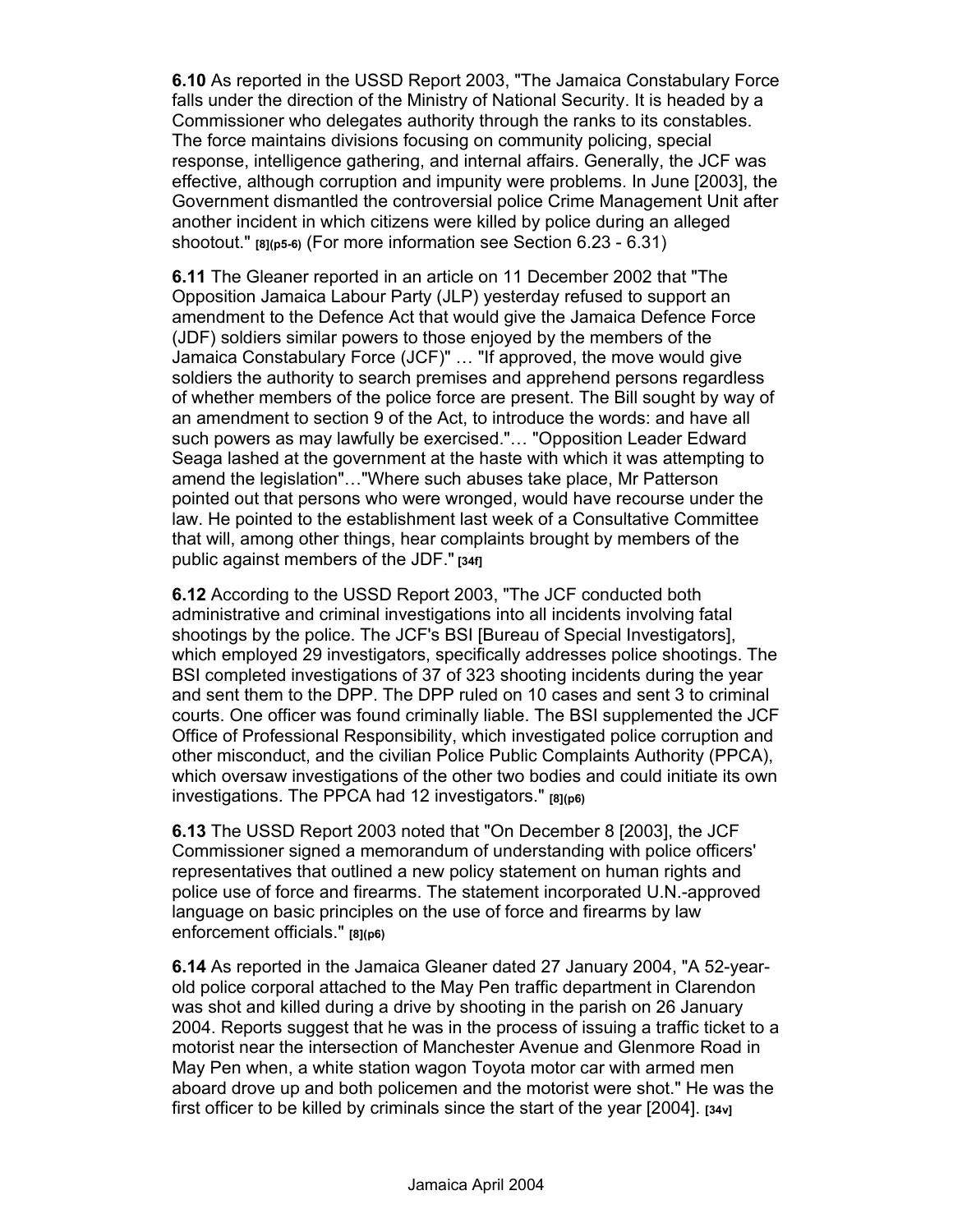**6.15** On 23 February 2004 the Jamaica Gleaner reported that a Senior Superintendent had been murdered in Kingston on 20 February 2004. The Superintendent, "Mr McDonald was part of Mr Seaga's security detail during the 1980s and at one time worked closely with the Denham Town community, western Kingston, a part of Mr. Seaga's constituency." **[34u]** The Jamaica Observer reported on 9 March 2004 that "The police have detained a suspect in the February 20 murder of Senior Superintendent Lloyd McDonald in what was being interpreted as a substantial breakthrough in the gunslaying of the most senior Jamaican police officer in recent memory." Mr McDonald was the third policeman killed so far this year [up to 9 March 2004]. **[36p]** 

**6.16** In February 2004, as reported in the Jamaica Gleaner dated 18 February 2004, "Special Branch detectives are now probing reports of a plot to kill Police Commissioner Francis Forbes. There are also reports that since the news of the plot surfaced about three weeks ago [the end of January 2004], the 52-year-old commissioner had effected some changes to his personal security." The Gleaner learnt that the sources of the threat are both internal and external. It is alleged that at least one senior police officer and an influential civilian have been implicated in the alleged plot. This is the second time in four years that the commissioner has had to "beef up" his personal security. **[34m]**

#### **Arbitrary arrests**

**6.17** According to the USSD Report 2003, "The Jamaica Constabulary Force Act permits the arrest of persons "reasonably suspected" of having committed a crime. There were some reported incidents of arbitrary arrest during the year [2003], and the authorities continued to detain suspects, particularly those from poor neighbourhoods, without bringing them before a judge within the prescribed period. Human rights organisations were satisfied with the progress of the policy requiring that each new case involving detention of persons deemed "unfit to plead" for reasons of mental illness be brought to the court's attention once per month." **[8](p5)** 

#### **Torture and ill-treatment of suspects in custody**

**6.18** According to the USSD Report 2003 "The law prohibits torture and other abuse of prisoners and detainees; however, according to the USSD Report 2003, there have been continued reports of physical abuse of prisoners by guards, despite efforts by the Government to remove abusive guards and improve procedures" … "At year's end [2003], the case involving accusations of police use of excessive force against demonstrators protesting the 2001 demolition of 17 squatters' homes was still pending with the DPP. In April 2002, the DPP ruled that two police officers should be charged with wounding with intent and malicious destruction of property for a 2000 incident in which police fired on a minibus when the driver failed to stop at a roadblock. The case was still before the courts at year's end [2003]." **[8](p4)**

#### **Police impunity**

**6.19** According to the USSD Report 2003, "Although the Government moved to investigate incidents of police abuses and punish some of those police involved, continued impunity for police who commit abuses remained a problem [in 2003]." **[8](p1-2)** The USSD Report 2003 also noted that "Generally, the JCF was effective, although corruption and impunity were problems. In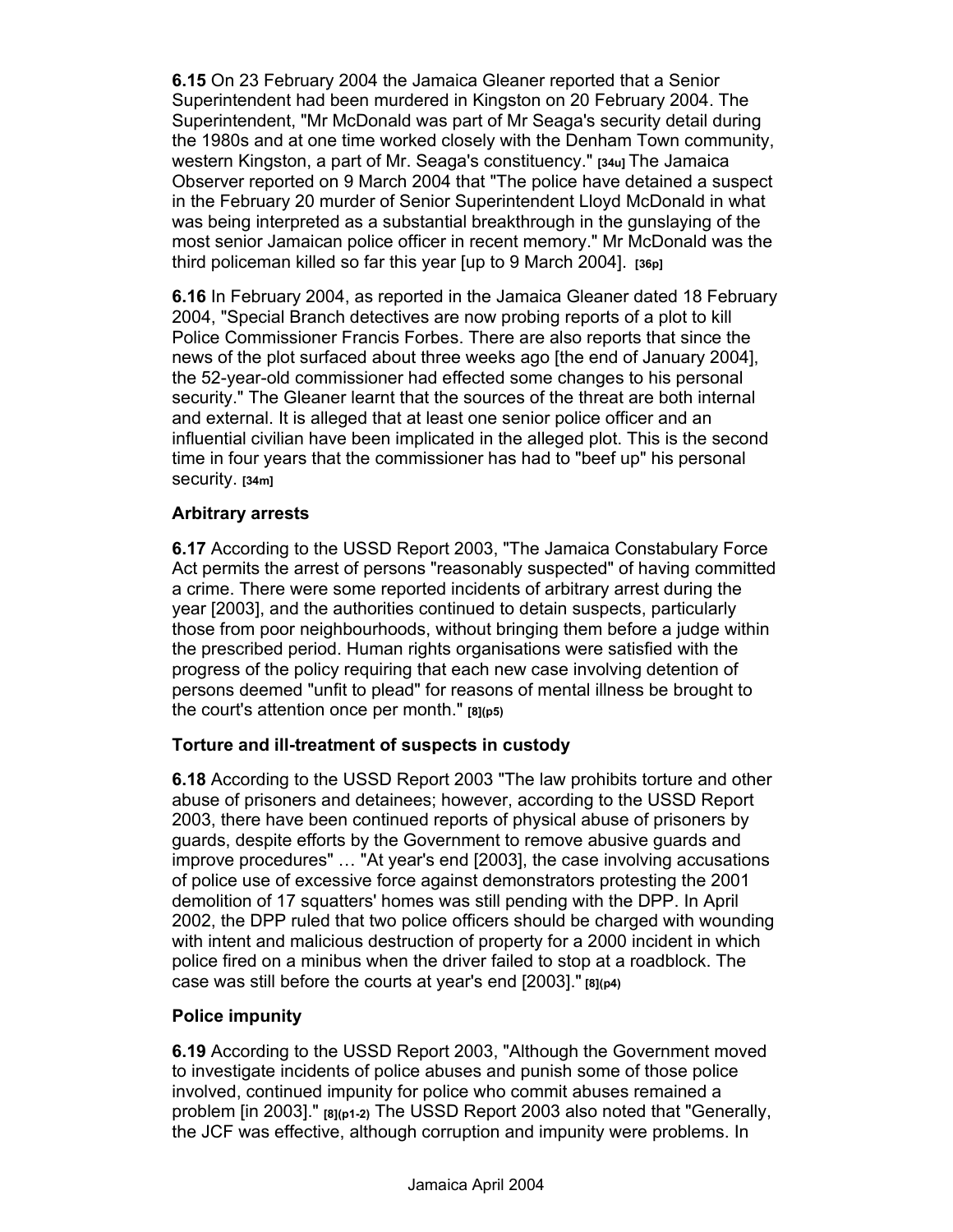June [2003] the government dismantled the controversial police Crime Management Unit after another incident in which citizens were killed by police during an alleged shootout." **[8](p6)**

**6.20** In their news release, 'Jamaica: An end to police impunity in sight?', dated 25 June 2003, Amnesty International said "Amnesty International today welcomed the recent actions and undertaking by the Jamaican government to strengthen the investigation of police officers involved in fatal shootings. The recent actions to help bring about police accountability are positive, welcome and give credibility to the government's statements that they seek to hold police officers to account in Jamaica. However, in the final analysis, there are only two criteria by which success can be judged: a significant drop in the number of those killed by police officers and the trial and conviction of officers for unlawful killings, Amnesty International said today." **[9c]**

**6.21** The same Amnesty International news release stated that "In the past three months, the Jamaican Government has taken firm steps and made specific commitments to end unlawful killings and police impunity. The authorities have:

- undertaken to improve the autopsies on those killed by the police;
- undertaken to lessen the backlog for Coroner's Court enquiries into police killings;
- made explicit public statements that unlawful killings by police officers will not be tolerated;
- publicly requested that the Director of Public Prosecutions make a decision on whether to prosecute members of the Crime Management Unit implicated in the unlawful killing of the Braeton Seven;
- sought and received expert assistance from the governments of the UK, USA and Canada with the investigation of the killings of four persons in Crawle by officers from the Crime Management Unit on 7 May 2003; and
- Disbanded the Crime Management Unit."

Amnesty International said that the disbanding of the Crime Management Unit - which has been implicated in numerous abuses of human rights - is a particularly welcome development. However, Amnesty International said that mere disbandment of the unit does not go far enough. **[9c]**

#### Return to Contents

**6.22** According to the human rights organisation 'Jamaicans for Justice', "Jamaican laws and constitution are impressive in the protection they provide for the rights of the citizens but breeches by agents of the state, of the law and the constitution go unpunished and result in a culture of impunity". **[51a](p1)**

#### **Crime Management Unit**

**6.23** As reported in the USSD Report 2003, "On March 14 [2003], 2 years after the CMU shot and killed seven youths in Braeton, St. Catherine parish, Amnesty International (AI) issued a report of its own investigation into the incident, with the assistance of an independent U.K. firearms expert, stating that it found new evidence that supported the ongoing investigation of the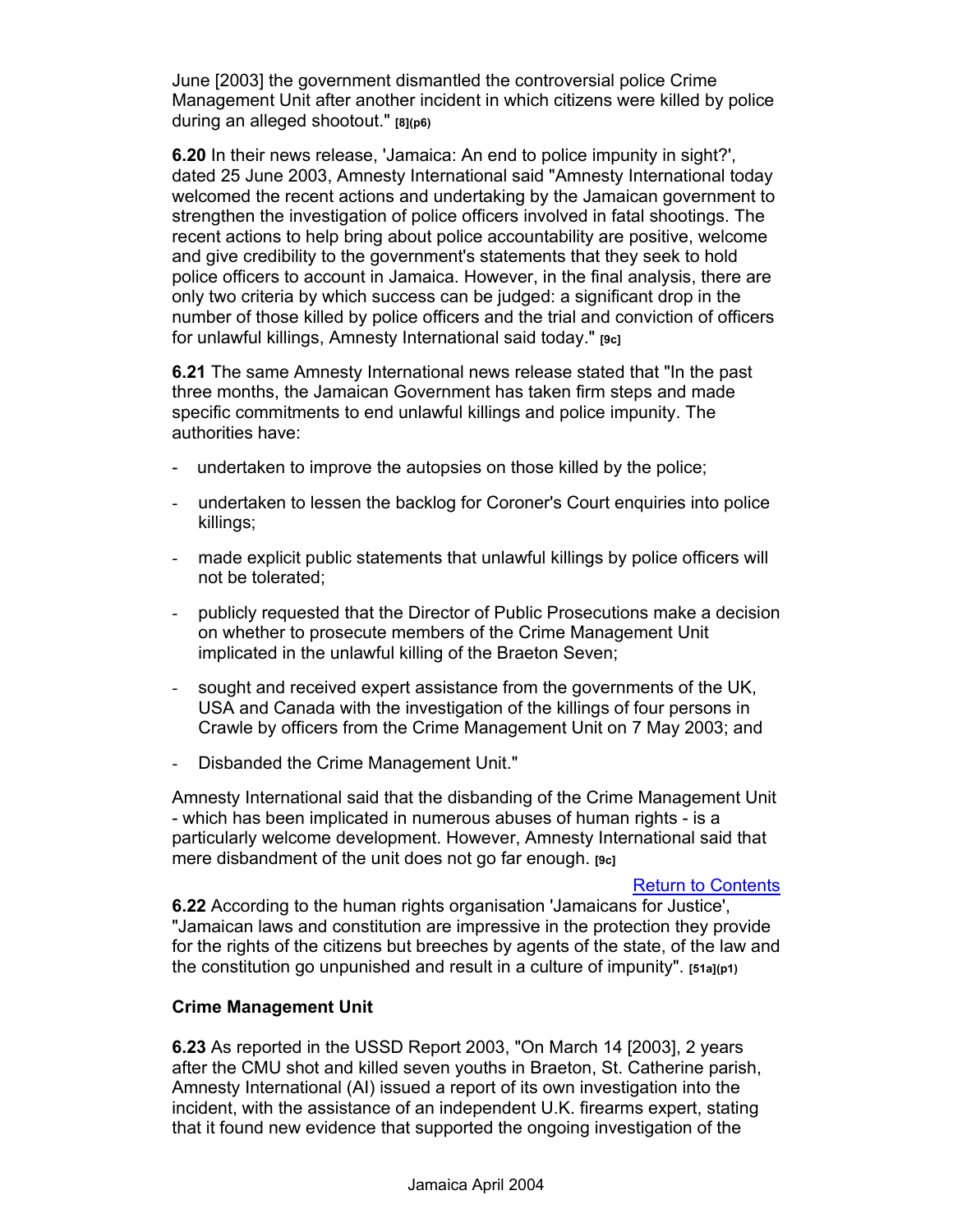case by the DPP." **[8](p3)**

**6.24** A report on 2 June 2003 by the Caribbean Media Corporation stated that "Police Commissioner Francis Forbes on Monday [2 June][2003] confirmed media reports that the controversial Crime Management Unit (CMU) of the Jamaica Constabulary Gforce has been disbanded and its leader, Senior Superintendent Renato Adams, pulled from operational duties. Speaking at a press conference in Kingston on Monday [2 June] afternoon, Francis Forbes said "Adams would no longer lead a police team on operations in the various communities." He said that "effective 9 June [2003], Adams would assume a new position as Coordinator of the National Anti-Crime Initiative - a post that will see him spending time collecting data." Under Adam's leadership, the CMU had been dogged by controversy, including allegations of extrajudicial killings. **[44d]**

**6.25** The disbanding of the CMU follows the police shooting in May 2003 of two men and two women in Crawle, Clarendon. Amnesty International reported on 15 May 2003, that "The community of Crawle in Clarendon, Jamaica have complained of police harassment and threats following what appeared to be the extrajudicial execution of the four people on 7 May [2003]." Police officers had reportedly constantly visited the community in unmarked vehicles in an effort to intimidate them and several eyewitnesses to the killings have stated that they would only testify, if their safety could be guaranteed. **[9d]**

**6.26** An article in the BBC News - Caribbean Rim: Press review 3-4 June 03 - Kingston Jamaica Observer, states that "The opposition considers the action [the disbanding of the CMU] a victory for justice." The JLP had reportedly objected to the establishment of the CMU from the outset and have been among those calling for its disbandment for well over a year when reports of controversial killings began to mount. It is mentioned in a related report in the Kingston Jamaica Observer on 4 June [2003] that all killings of police officers would now be investigated by the new Organised Crime Investigating Division (OCID) an upgraded version of the Organised Crime Investigating Unit." **[33a]**

**6.27** On 5 June 2003, the Caribbean Media Corporation reported that "Five members of the CMU, including Adams, were subsequently taken off frontline duty as police started their probe into the shooting." **[44e]** 

**6.28** As reported in the Caribbean Media Corporation news dated 5 June 2003, "Detectives from Scotland Yard and the Royal Canadian Mounted Police, who are investigating the killings were expected to hand a preliminary report to the Police Commissioner within 30 days." London's Metropolitan Police Commissioner Sir John Stevens told journalists at a press conference at the British High Commission in Kingston on Wednesday [4 June 2003] that "Their initial role of the outside support is to scope the task in Crawle and this should take 30 days or so to complete." He said that "Our objective is simple, to search for the truth and support the JCF's, (Jamaica Constabulary Force) investigation." **[44e]**

**6.29** Amnesty International in their report 'Jamaica: An end to police impunity in sight?' dated 25 June 2003, stated that "While noting that there has not been a single trial of a police officer on a charge of unlawful killings in recent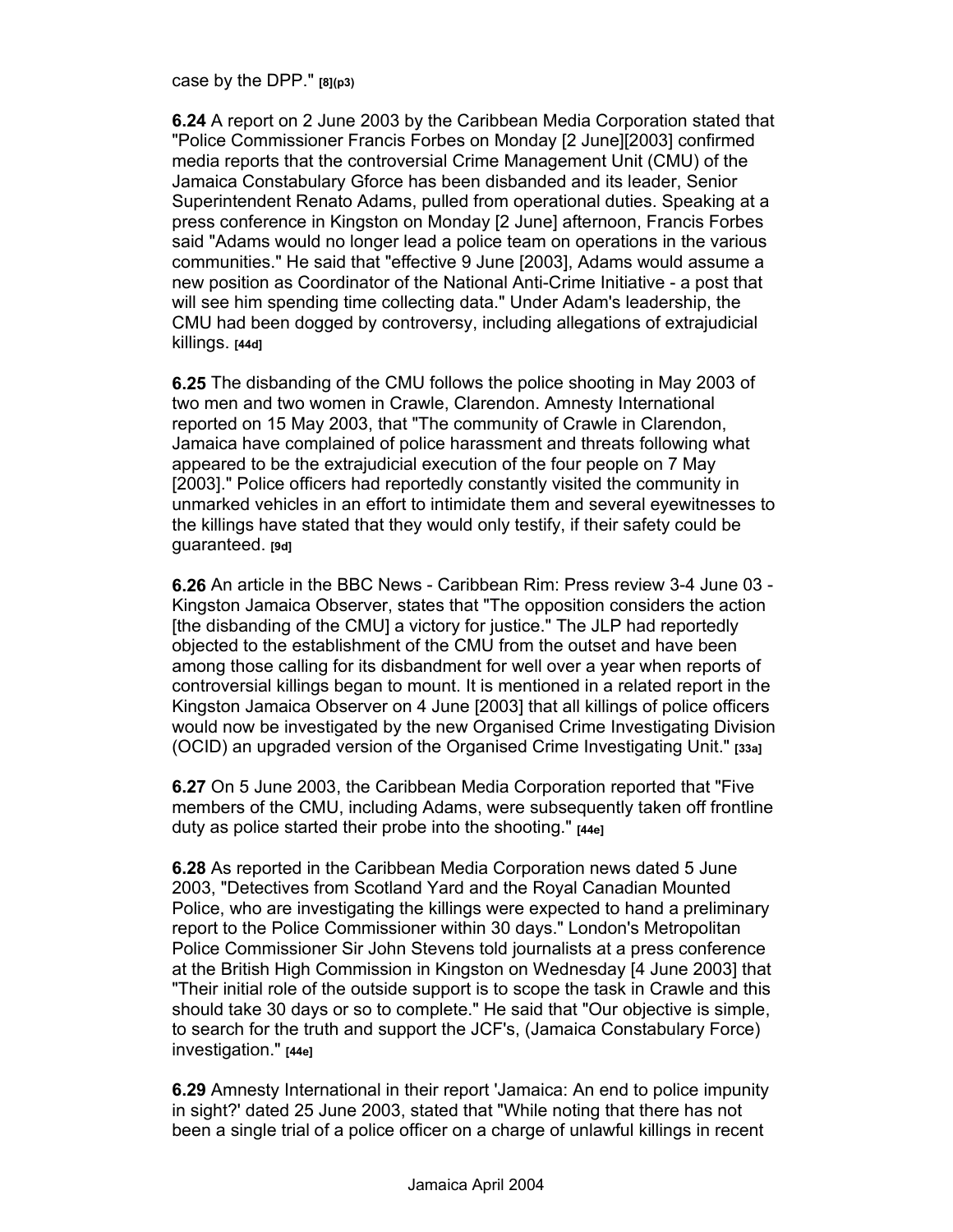times, Amnesty International nevertheless hopes it has seen the turning of a corner in the fight to see justice for the victims of unlawful killings in Jamaica. Amnesty International is also concerned at recent reports that the members of the Crime Management Unit involved in the killings at Crawle have yet to give statements to investigating officers and wish to return to the scene of the killings before doing so." **[9c]**

**6.30** As reported in the Caribbean Media Corporation news dated 4 November 2003, "Two years after seven gunmen were fatally shot by the police in the community of Braeton in the central parish of St Catherine, the Director of Public Prosecutions [DPP], Kent Pantry, ruled that six members of the Jamaican Constabulary Force be charged with the killings." The DPP's ruling followed his review of evidence presented during the lengthy coroner's inquest into the fatal police shooting of seven youths on 14 March 2001. **[44f]** According to the USSD Report 2003, "The authorities brought charges against six police officers, and their trial was expected to begin in mid-2004." **[8](p3)** 

**6.31** An article in the Jamaican Observer dated 29 January 2004 reported that some residents of Spanish Town called for the re-instatement of "tough cop", Senior Superintendent Renato Adams, to active street duty. An owner of a business in heart of the town told the Observer that "When Adams [is] in Spanish Town, extortion is at a minimum. The people trust him and are not afraid to give him information because they know he will not let them down, unlike other police officers." **[36g]**

Return to Contents

#### **Use of lethal force**

**6.32** According to the USSD Report 2003, "The police frequently employed lethal force in apprehending criminal suspects. There were 127 deaths, including those of 13 police officers, during police encounters with criminals [in 2003], compared with 147, including 16 police, in 2002. While allegations of "police murder" were frequent, the validity of some of the allegations was suspect." **[8](p2)**

**6.33** The BBC reported on 26 October 2003, that "The Jamaican Government has ordered an inquiry into the police killings of two elderly men, which sparked mass riots. Thousands took to the streets, burning cars and blocking roads near Montego Bay airport in protest at the deaths of a taxi driver and newspaper seller. Police said the two men were caught in crossfire with an armed gang during a dawn raid on Saturday [22 February 2003]." The protesters said the two men had been killed by police in cold blood. **[21e]**

**6.34** The Jamaica Gleaner dated 17 February 2004 reported that, "A Police officer shot and killed a man who threatened them with a machete in northwestern Jamaica, authorities said Monday [16 February 2004]. Two officers were on patrol Sunday in the upscale Coral Gardens section of resort town Montego Bay when they saw a man shouting and waving a machete," police spokeswoman Camille Tracy said. "He was told to drop the machete by the policemen, but he refused," Tracy said. The 44-year-old man started swinging the machete in their direction and the two officers began to run backward and one of them fell, she said. The man, identified only a "Tru Tru", started to attack the officer on the ground with the machete and the policeman shot him in the chest., police said." Jamaica has one of the highest per capita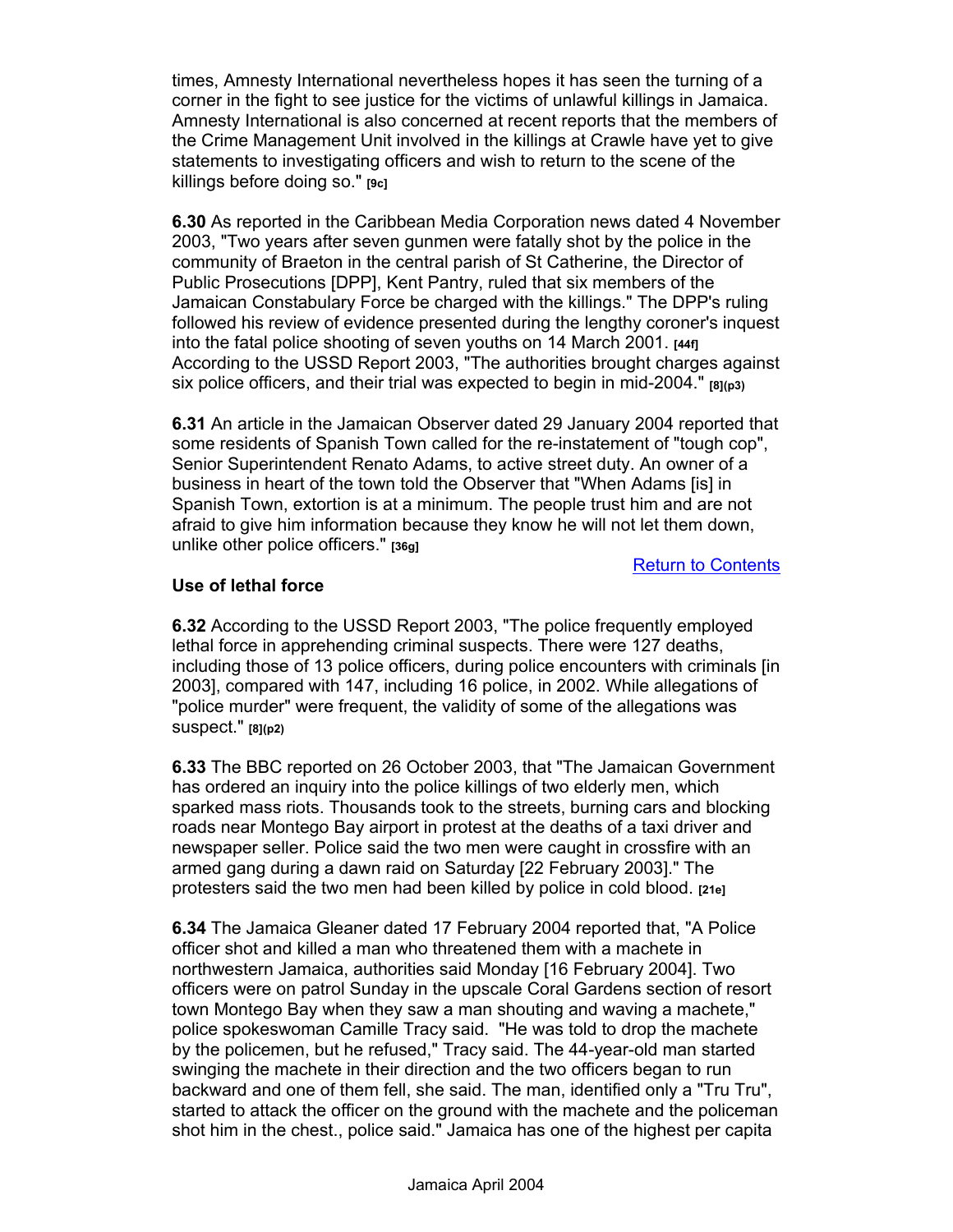levels of police shootings in the world, according to Amnesty International. Police killed 113 people last year [2003], down from 133 in 2002, authorities said. **[34n]**

**6.35** Riots broke out in the west Kingston neighborhood of Denham Town on 13 February 2004, as reported in the Associated Press dated 13 February 2004. "The disturbance began around midday after a police officer shot a 14 year-old uniformed student in the head as he was eating his lunch with classmates near his school, residents told The Associated Press. The boy was reportedly listed in serious condition. "The policeman just pointed his gun over the fence and started shooting," said witness Sharon Maragh, 43. "He said he didn't like people from west Kingston." As word of the incident spread, about 500 residents and students descended upon the Denham Town Police Station, breaking windows with stones and setting a police car and military jeep on fire." Police said some protesters fired shots at the building, wounding a soldier. Police later regained control after former Prime Minister and opposition leader Edward Seaga arrived and pleaded with residents for calm. Seaga, the member of Parliament for the area, promised a swift investigation into the shooting, RJR radio reported. **[54d]** 

Return to Contents

#### **Extrajudicial Killings**

**6.36** As reported in the USSD Report 2003, "In October [2003], the U.N. Commission on Human Rights released the report dated 26 September 2003 of the U.N. Special Rapporteur on Extrajudicial, Summary, or Arbitrary Executions, which stated that the country had an unacceptably high number of questionable police shootings and should hold more policemen accountable for their actions." **[8](p2)**

**6.37** The above-mentioned Report of the Special Rapporteur, Asma Jahangir, dated 26 September 2003, states that "During the visit Ms Jahangir met with government ministers and officials, including representatives of the police, the security forces and the judiciary, She also met with a number of civil society organizations and community representatives. She had the opportunity to visit a number of neighbourhoods in central Kingston - the so-called "inner cities" and the St Catherine prison in Spanish Town. She also visited Montego Bay. On a number of occasions she met with individual witnesses and family members of persons who had allegedly been extrajudicially executed." **[12](p2)** 

**6.38** The Special Rapporteur report dated 26 September 2003, states that "Following her mission, it was the Special Rapporteur's distinct impression that extrajudicial executions by the police, and possibly in a very few cases also Jamaican Defence Forces, had in fact taken place. She stresses that she is not mandated to pronounce any clear-cut judgement as to the guilt or innocence of any individual; this eventually has to be determined through a due process of law. She also notes that the criminal justice system in Jamaica currently does not have the appropriate capacity to deal with these cases." **[12](p2)**

**6.39** The Report goes on to say that "The Special Rapporteur recognizes the challenge faced by the security forces in controlling crime and violence, but underlines that a high crime rate is not an excuse for the excessive use of force on the part of State authorities. She appreciates that senior policy makers and security officials in Jamaica have recognised the need for better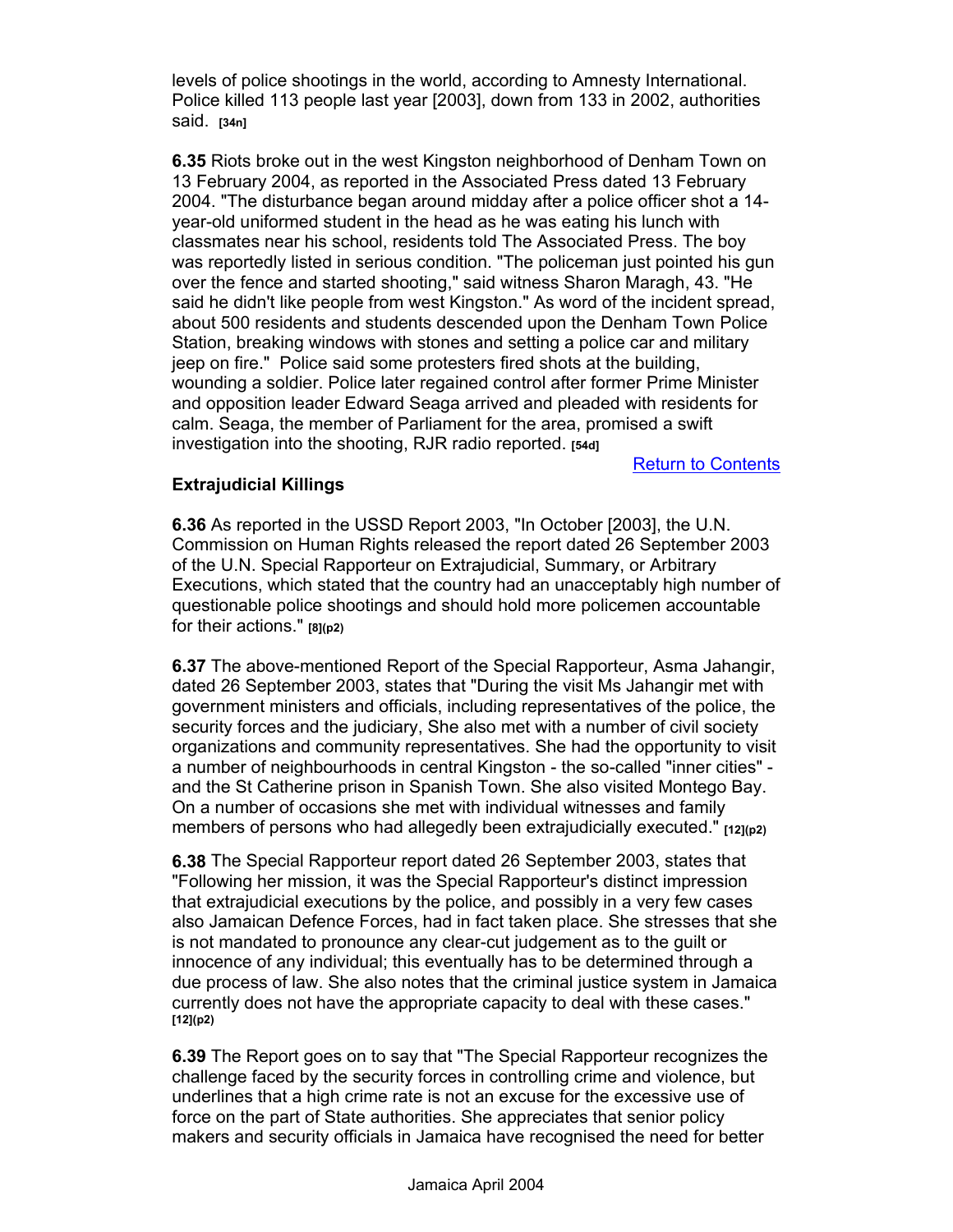accountability on the part of the security forces." **[12](p2)** "The Special Rapporteur fully comprehends the challenge faced by the security forces in controlling crime and violence. They face a difficult task which is compounded by the fact that they lack tactical training in the use of non-lethal force and thereby end up using disproportionately high levels of force. Such methods are habit-forming and expose both the security forces and the public to undue risks. There was a tendency across the board to cover up suspected cases of extrajudicial killings." **[12](p22)**

#### Return to Contents

#### **Internal investigation into police misconduct**

**6.40** According to the Special Rapporteur Report, 26 September 2003, "In the event of fatal shooting or other type of killing by a staff member of the JCF, an investigation must be undertaken by the BSI." The total staff of the BSI comprised 43, of whom 25 were investigators. Once an investigation by the BSI is completed, the file is transferred to the DPP, who will either decide to go ahead with criminal charges or refer the case to the Coroner's Court, which will conduct a coroner's inquiry. This type of inquiry which is conducted by a jury and chaired by a judge is essentially intended to clarify whether criminal charges should be presented. The verdict of the inquiry, along with the casefile is referred back to the DPP, who must once again decide whether to continue with a prosecution or close the case." **[12](p13)**

**6.41** The above-mentioned report also highlighted individual cases addressed by the Special Rapporteur during her visit. One such case is that of Janice Allen. "On 29 May 2001 the Special Rapporteur transmitted an urgent appeal on behalf of the family of Janice Allen, a 13-year-old, who was reportedly shot dead by Jamaican police in April 2000. Furthermore, Janice Allen's relatives had allegedly been threatened with death by the police. Her brother was allegedly arrested and detained for over 12 hours without charge in incommunicado detention. Her sister was reportedly chased out of Hunts Bay Police Station and threatened when she attempted to locate her brother. During the visit, the Government informed the Special Rapporteur that a police constable had been charged in May 2001 for the murder of Janice Allen. The case was still pending before the court. This case had also been monitored by the Police Public Complaints Authority and the investigation was also supervised by the PPCA. In May 2001 the case was referred to the DPP, who ruled that the police officer in question should be charged. During the visit, the Special Rapporteur also spoke to the mother of Janice Allen, who had sent her young daughter away from Kingston because of continued threats to her and her family for pursuing the case against the accused policeman … No action was taken against those intimidating her despite complaints to the police." **[12](p13)**

**6.42** According to an Amnesty International publication - Fear for safety dated 16 May 2001 - Family of Janice Allen, "Police have threatened to kill the family of Janice Allen, a 13-year-old girl shot dead by Jamaican police last year [2000], after the Commissioner of Police announced last week that an officer would be charged in connection with the shooting following a ruling by the Director of Public Prosecutions. Amnesty International is concerned for their safety. At the same time, Janice Allen's brother, Andre Lindo, was arrested and detained for over 12 hours without charge in incommunicado detention. He was released following the intervention of a local human rights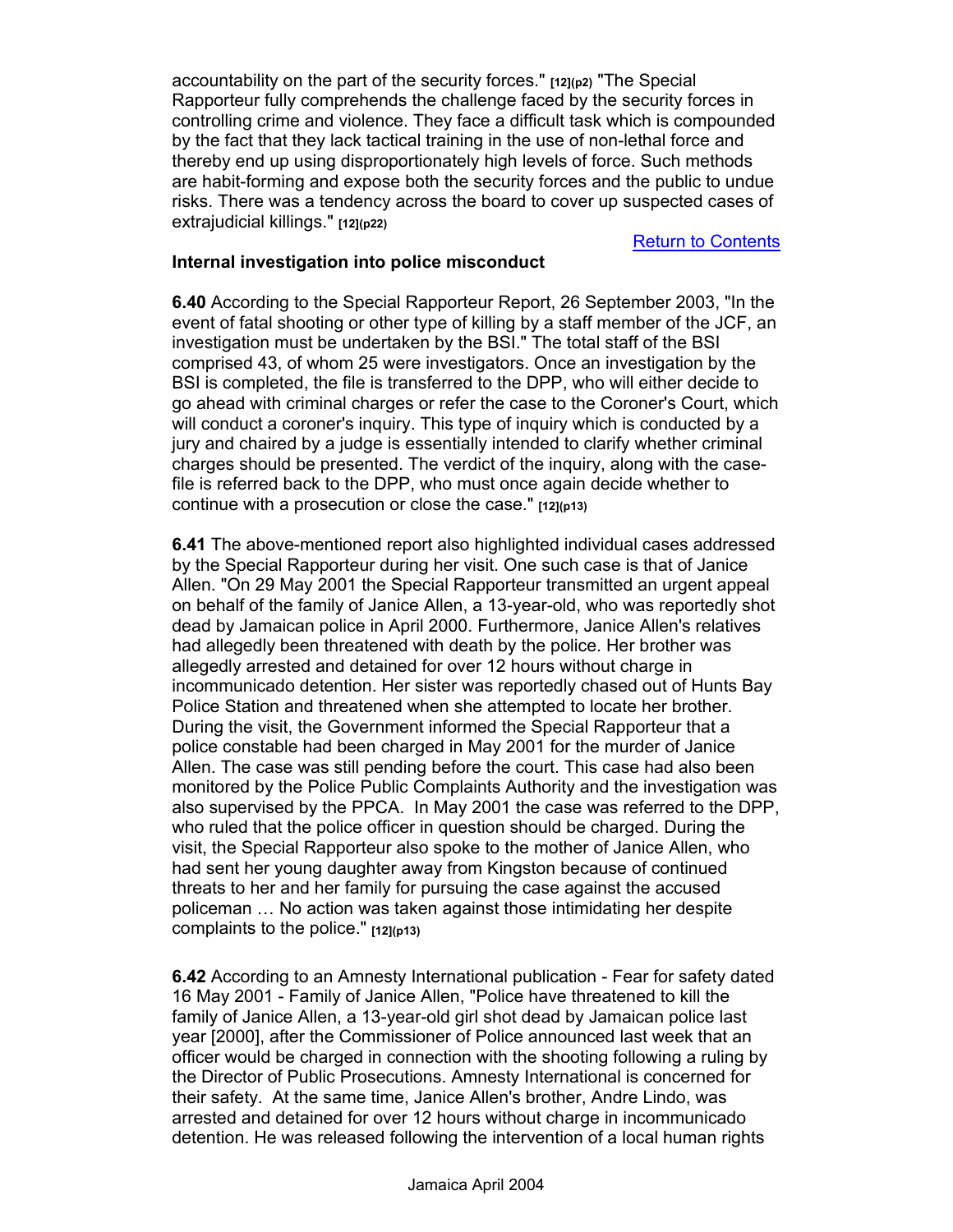group. Family members were denied access to him, and information on his whereabouts or the reasons for his arrest. On the same day, Janice Allen's sister was threatened when she went to Hunts Bay Police Station in an attempt to locate her brother. Police officers reportedly chased her out of the station and threatened to ''break her head in''. Amnesty International believes that the threats and arrest were designed to intimidate Janice Allen's family and to stop them from pursuing their quest for justice. Amnesty International has documented many cases where families of victims of police shootings have been harassed and threatened, ill- treated and in some cases tortured. **[9f]**

### **Freedom of Speech and the Media**

#### Return to Contents

**6.43** According to the USSD Report 2003, "The Constitution provides for freedom of speech and of the press, and the Government generally respected these rights in practice. The four largest newspapers, all privately owned, regularly reported on alleged human rights abuses, particularly those involving the JCF. Foreign publications were widely available. There were 3 television stations and 16 radio stations. The Government's broadcasting commission has the right to regulate programming during emergencies. Foreign television transmissions were unregulated and widely available through satellite antennas and cable operators." **[8](p8)**

**6.44** According to the USSD Report 2003, "The Government did not restrict access to the Internet." **[8](p8)**

**6.45** According to the USSD Report 2003, "The Government did not restrict academic freedom." **[8](p8)**

## **Freedom of Religion**

**6.46** According to the USSD Report 2003, "The Constitution provides for freedom of religion, and the Government generally respects this right in practice." **[8](p9)** According to the USSD Report on Religious Freedom, issued 18 December 2003, "There were improvements in the status of respect for religious freedom during the period covered by this [the] report. The Government recognized the Rastafarian religion in the settlement of a lawsuit, which allowed clergy of the Church of Haile Selassie I to visit and worship with prisoners. Marijuana, which is used as part of Rastafarian religious practice, remains prohibited. Members of the Rastafarian community have complained that law enforcement officials unfairly target them; however, it is not clear whether such complaints reflect discrimination on the basis of religious belief or are due to the group's illegal use of marijuana." **[59](p1)**

**6.47** According to the USSD Report on Religious Freedom, issued 18 December 2003, "According to official government statistics compiled during the 2001 census, 24 percent of the population identify themselves as members of the Church of God, 11 percent as Seventh-day Adventist, 7 percent as Baptist, 10 percent as Pentecostal, 4 percent as Anglican, 2 percent as Roman Catholic, 2 percent as United Church, 2 percent as Methodist, 2 percent as members of Jehovah's Witnesses, 1 percent as Moravian, 1 percent as Brethren, 3 percent unstated, and 10 percent as "other." The category "other" includes Hindus, Jews (of whom there are approximately 350), and Rastafarians. There are an estimated 5,000 Muslims.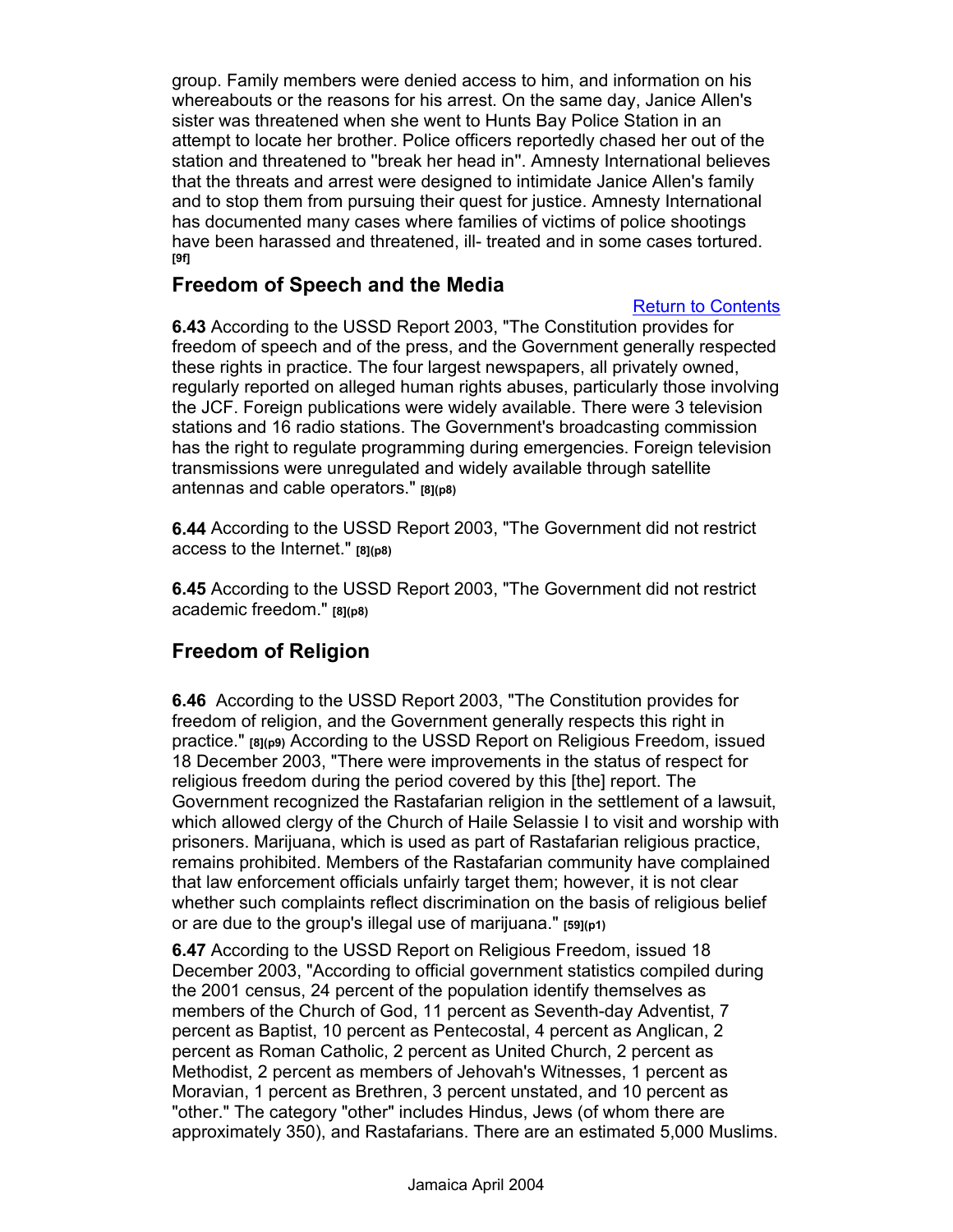Of those surveyed, 21 percent stated that they had no religious affiliation." **[59](p1)** 

**6.48** The USSD Report on Religious Freedom, issued 18 December 2003 states that "The generally amicable relationship among religions in society contributed to religious freedom." **[59](p1)**

For more information on Religious Freedom please see source **[59]** www.state.gov/g/drl/rls/irf/2003/24498pf.htm

Return to Contents

#### **Freedom of Association and Assembly**

**6.49** According to the USSD Report 2003, "The Constitution provides for freedom of assembly, and the Government generally respected this right in practice. There were several community protests against police actions during the year [2003]. Security personnel generally acted with restraint during public demonstrations." **[8](p8)**

**6.50** According to the USSD Report 2003, "The Constitution provides for freedom of association, and the Government generally respected this right in practice." **[8](p9)**

## **Employment Rights**

**6.51** According to the CIA World Factsheet updated December 2003, the labor force in 1998 consisted of approximately 1.13 million and unemployment stood at 15.4 per cent. **[4](p5)**

**6.52** According to the USSD Report 2003, "The law provides for the right to form or join a trade union and unions functioned freely and independently of the Government. The Labor Relations and Industrial Disputes Act (LRIDA) defines worker rights. There was a spectrum of national unions, some of which were affiliated with political parties. Between 10 and 15 percent of the work force was unionized. Some companies laid off union workers then rehired them as contractors with reduced pay and benefits, a practice that is considered legal as long as workers receive severance pay. The LRIDA prohibits anti-union discrimination, and employees may not be fired solely for union membership. The authorities enforced this law effectively. Trade unions could and did affiliate with regional or international labor organizations." **[8](p15)**

**6.53** According to the USSD Report 2003, "The Government sets the minimum wage, after receiving recommendations from the National Minimum Wage Advisory Commission. The minimum wage, raised from \$25 (J\$1,200) to \$38 (J\$1,800) per week during the year [2003], was considered to be inadequate to provide a decent standard of living for a worker and family. Most workers were paid more than the legal minimum, except in the tourism industry. Work over 40 hours per week or 8 hours per day must be compensated at overtime rates, a provision that was observed widely." **[8](p17)**

**6.54** According to the USSD Report 2003, "The Juvenile Act provides that children under the age of 12 shall not be employed except by parents or guardians, and that such employment may be only in domestic, agricultural, or horticultural work. It also prohibits children under the age of 15 from industrial employment. The police are mandated with conducting child labour inspections, and the Ministry of Health is charged with finding places of safety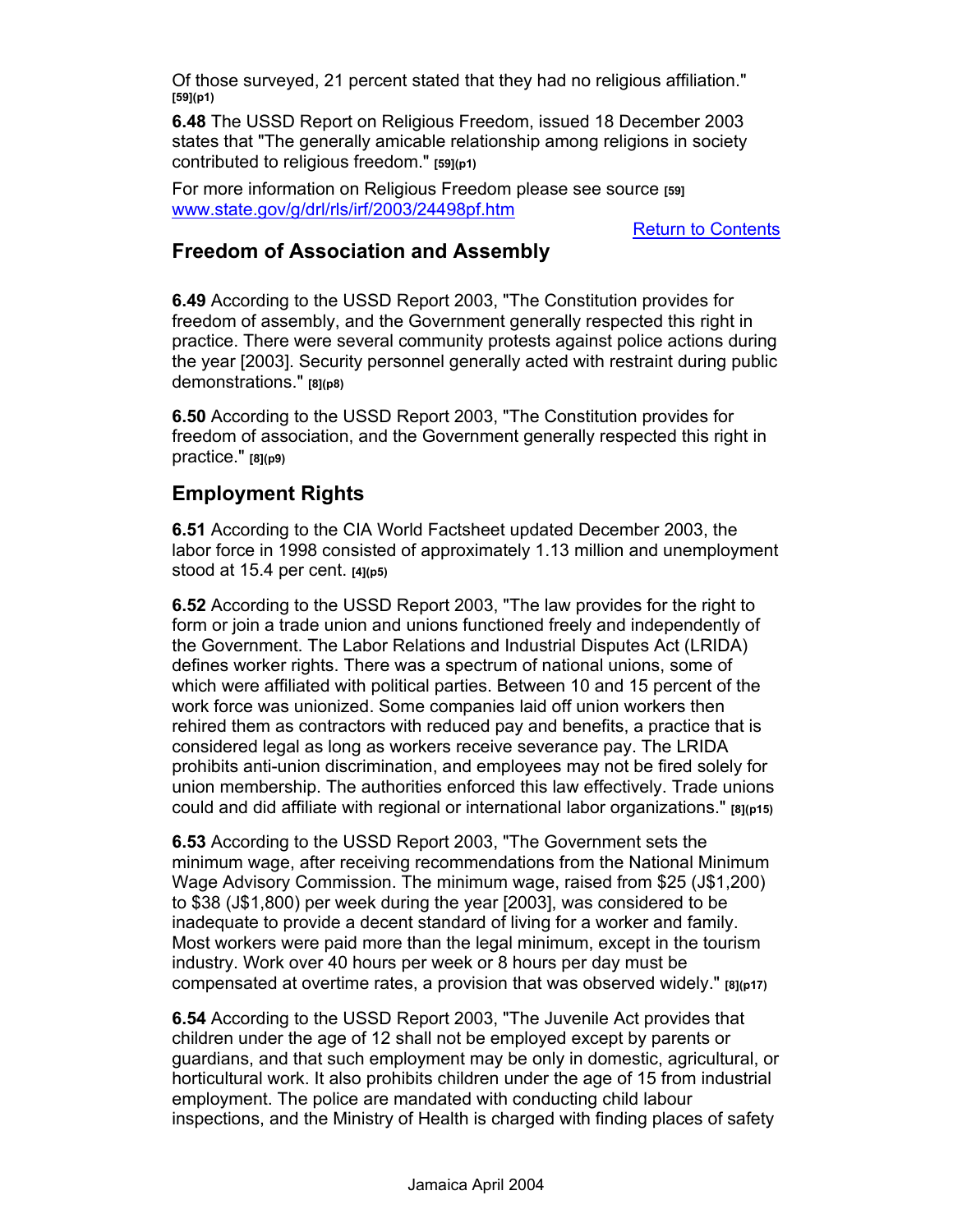for children. However, according to Ministry officials, resources to investigate exploitative child labour were insufficient. Children under the age of 12 were seen peddling goods and services or begging on city streets. There were also reports that underage children were employed illegally in fishing communities and in prostitution." **[8](p16-17)**

**6.55** According to the USSD Report 2003, "The Constitution does not specifically prohibit forced or compulsory labour by either adults or children, but there were no reports that the practice occurred other than child prostitution." **[8](p16)**

**6.56** According to a January 2004 Report by the International Labour Office, Jamaica is an International Programme on the elimination of child labour (IPEC) participating- country. **[11](p21)** The Report states that "A rapid assessment on [commercial sexual exploitation] CSEC in Jamaica showed that children in prostitution were far from a homogenous group. Nine different profiles involving girls and boys were identified. It was discovered that social conditions, taboos and prevalent biases often make some groups involved in commercial sex – e.g. young children and boys engaged in homosexual prostitution –less visible than others. Given the varying ages, work contexts and reasons for working attributed to these groups of girls and boys, it was clear that different sets of interventions were needed." **[11](p33)** According to the Report the Status of Statistical Information and Monitoring Programme on Child Labour (SIMPOC) Report 2002 - 2003, on Jamaica is still to be finalized or yet to be published. **[11](p113)**

## **People Trafficking**

**6.57** According to the USSD Report 2003, "The law does not prohibit specifically trafficking in persons; however, there are laws against assault and fraud, and other laws establish various immigration and customs regulations. Trafficking in children was a problem; a 2000 ILO [International Labor Organization] study found child prostitution, involving girls as young as 10 years old, to be widespread in all parts of the country. The Government took steps to address these children in need." **[8](p17)**

**6.58** As reported in the USSD Report 2003, "Child prostitution was a problem. Reports indicated that children were being trafficked within the country for the purposes of sexual exploitation. The Government pledged to address this problem and worked in conjunction with the International Labor Organization (ILO) International Program for the Elimination of Child Labor (IPEC). The ILO/IPEC office planned to release the findings of a survey on child labor in early 2004." **[8](p14)**

Return to Contents

## **Freedom of Movement**

**6.59** According to the USSD Report 2003, "The Constitution provides for the rights of free movement and travel, and the Government generally respected them in practice. There was no specific implementing legislation providing for the granting of refugee status or asylum to persons who meet the definition in the 1951 U.N. Convention Relating to the Status of Refugees and its 1967 Protocol. In practice, the Government provided protection against refoulement and handled refugee or asylum cases administratively. The Government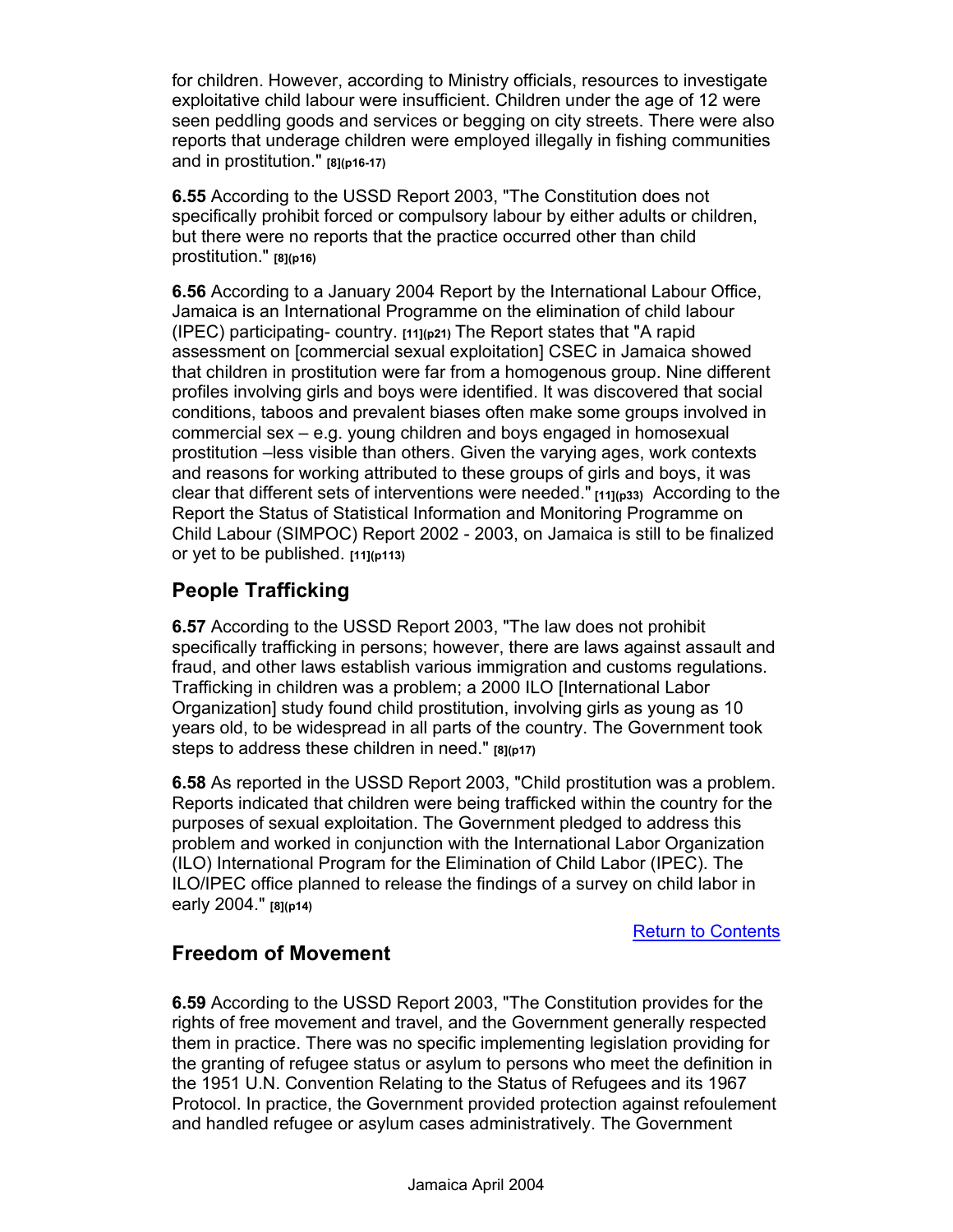cooperated with the office of the U.N. High Commissioner for Refugees and other humanitarian organizations in assisting refugees." **[8](p9)**

**6.60** According to the USSD Report 2003, "The Government established an interagency committee and formal procedures to review claims to refugee status." **[8](p9)** In February 2004, according to an Associated Press report, dated 23 February 2004, "Thirty two more Haitians migrants reached Jamaica by boat on Monday [23 February 2004], bringing to 62 the number since rebels mounted an assault against Haiti's government." The refugees represent the largest influx of Haitians to Jamaica since thousands fled Jamaica in the mid-1990s after Aristide was ousted in a military coup. Jamaican authorities are reviewing their asylum request. **[54b]**

### **6.B Human Rights - Specific Groups**

**6.61** According to the USSD Report 2003, "The Constitution prohibits discrimination on grounds of race, place of origin, political opinions, colour, creed, or sex. The Government generally enforced these prohibitions in practice, except for widespread discrimination on the basis of political opinion in the distribution of scarce governmental benefits, including employment, particularly in the garrison communities." **[8](p11)**

### **Ethnic Groups**

**6.62** According to the CIA - The World Factbook - updated 18 December 2003, Jamaica is made up ethnically of black 90.9%; East Indian 1.3%; white 0.2%; Chinese 0.2%; mixed 7.3%; and other 0.1%. **[4](p3)**

Return to Contents

#### **Women**

**6.63** The Convention on the Elimination of All forms of Discrimination against Women [CEDAW] was ratified by Jamaica on 19 October 1984. In 1995 Jamaica further committed itself to the struggle for women's equality by adopting the Forward Looking Strategies (FLS) generated at the Third World Conference on Women in Nairobi, Kenya. **[50b](p3)**

**6.64** According to the CEDAW Report (Second, third and fourth periodic reports of States parties) 25 February 1998, "There are several institutions and/or authorities in Jamaica which have the responsibility of ensuring that the principle of equality between men and women is complied with in practice." Several NGOs have played an important complementary role to the government's programmes through the expansion of 'parenting education' training programmes, the establishment of shelters and counselling services for battered and abused women, research, documentation and public education programmes. Other NGOs involved in these activities include: the Association of Women's Organisations of Jamaica, Women's Political Caucus, St Peter Claver Women's Housing Cooperative and the Women's Construction Collective. **[50b](p7-8)**

**6.65** At the CEDAW (502<sup>nd</sup> &503<sup>rd)</sup> Meeting ("Women's Level of Participation in Jamaican Public Life Questioned by Anti-discrimination Committee") held on 26 January 2001, the Executive Director of the Bureau of Women's Affairs of Jamaica, Glenda Simms, spoke at length on women's issues. According to the CEDAW Press Release "She [Glenda Simms] went to say that one of the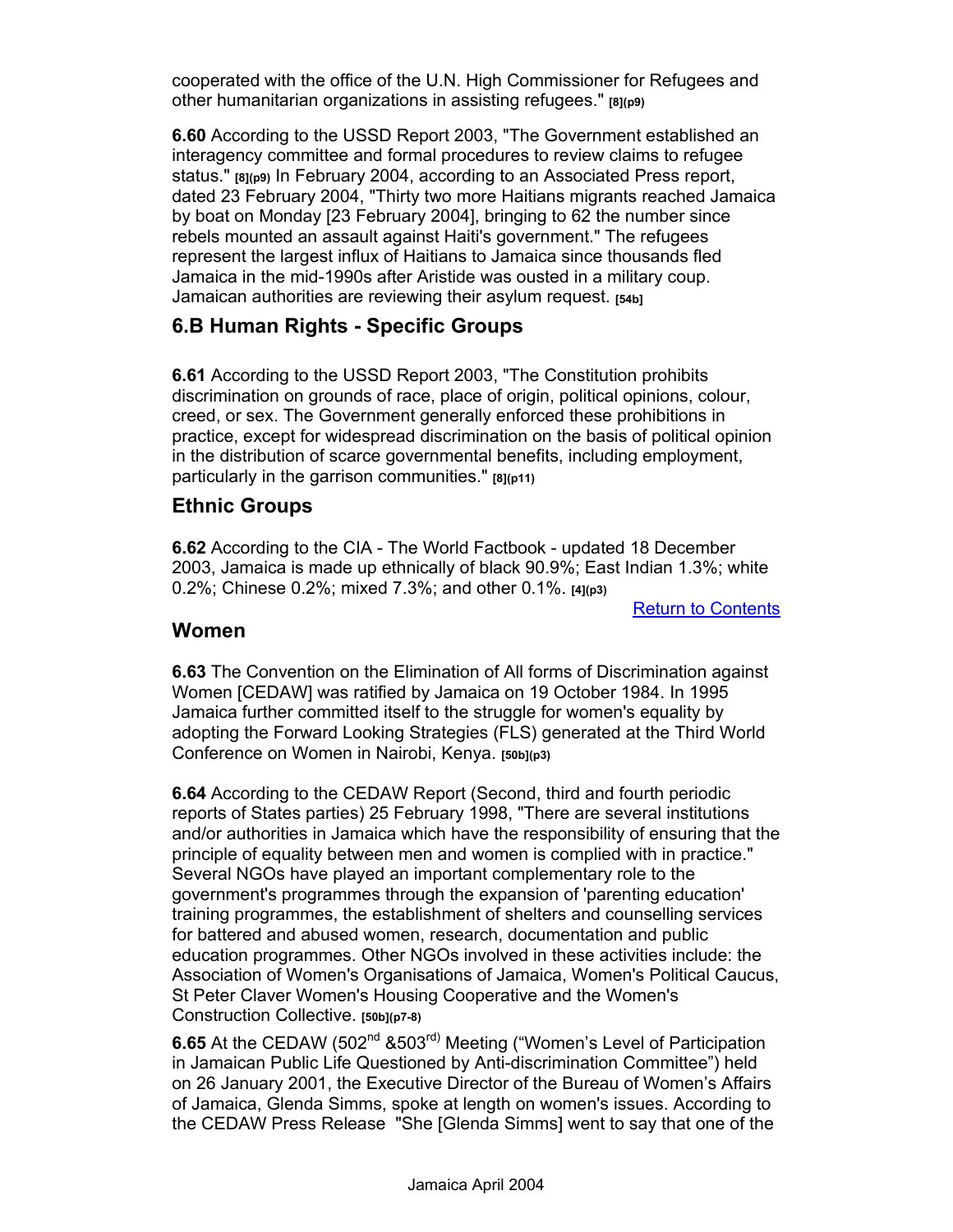great contradictions of Jamaican society was that despite women's great academic achievements they occupied few positions of real power and influence… Poverty continued to affect all aspects of women's lives, and several programmes had been initiated to address that problem, she continued, Rural and city women and domestic workers received priority attention. The strategy for wider integration of women in the tourist sector of the economy enjoyed the Government's support. However, sex tourism, prostitution and sexual exploitation of young girls still presented a challenge." **[50a](p3)** 

**6.66** According to the USSD Report 2003, "The law prohibits prostitution; however, it was widespread, especially in tourist areas. The Constitution and the Employment Act accord women full legal equality; however, in practice women suffered from discrimination in the workplace and often earned less than their male counterparts. The Bureau of Women's Affairs, reporting to the Minister of Development, oversaw programs to protect the legal rights of women. These programs had limited effect but raised the awareness of problems affecting women … There was an active community of women's rights groups. Among the major concerns of these groups were the protection of victims of sexual abuse, participation of women in the political process, and legislative reforms affecting women." **[8](p13)**

**6.67** The USSD Report 2003 stated that "There were no legal restrictions on the participation of women in politics. Women held approximately 8 percent of all political offices and 30 percent of the senior civil service positions. Three of the 17 cabinet members were women." **[8](p10)**

**6.68** According to Women of the World - Laws and Policies Affecting Their Reproductive Lives issued January 2001, In Jamaica, "In addition to legally recognised marriages, many couples form "visiting unions", in which the man visits the woman, often at the parental home, or common-law marriages, many of which develop out of visiting unions. Couples often live together for years and raise several children together before entering a legal union. However, a recent study of the Kingston Family Court found that in most Jamaican families women are at the core of the family unit, while men tend to be more transitory, although they still play an important financial role." According to the "Women of the World" Report on Jamaica "There is only one ground for divorce: an "irretrievable breakdown" of marriage. **[3]](p136)** The Report also states that "Jamaican law enables women to obtain support for children from the fathers. Because 42% of Jamaican women are heads of households, more than 80% of Jamaican children are born out of wedlock." **[3](p137)**

**6.69** On 19 February 2004, the Jamaica Gleaner reported that "Women's groups yesterday [18 February 2004] hailed landmark legislation which will give equal shares to spouses involved in a failed marriage or common-law relationship. Female MPs and others gave a standing ovation when the House of Representatives on Tuesday [17 February 2004] passed the Family Property (Rights of Spouses) Act." **[34a]**

#### Return to Contents

#### **Domestic Violence**

**6.70** According to the USSD Report 2003, "Social and cultural traditions perpetuate violence against women, including spousal abuse. Violence against women was widespread, but many women were reluctant to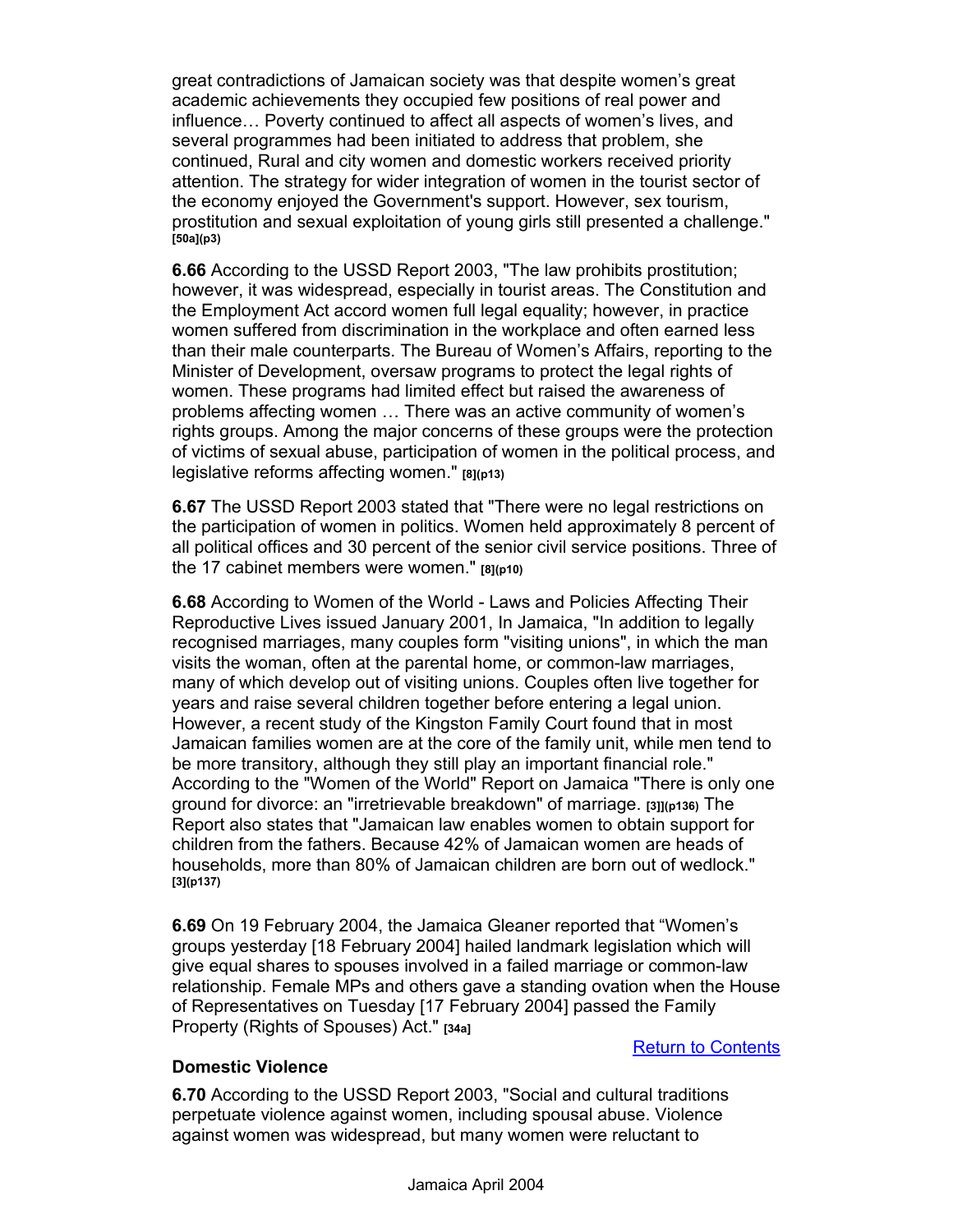acknowledge or report abusive behavior, leading to wide variations in estimates of its extent. During the year [2003], the number of reported incidents of rape increased by 2 percent; however, NGOs stressed that the vast majority of rapes were not reported. The JCF rape investigative and juvenile unit, which was headed by a female deputy superintendent, handled sex crimes." **[8](p12)**

**6.71** According to the USSD Report 2003, "The Domestic Violence Act provides remedies for domestic violence, including restraining orders and other noncustodial sentencing. However, the USSD Report 2003 states that the Act only covers relationships maintained in the same household. Couples who reside in separate domiciles are not covered under this act. Breaching a restraining order is punishable by a fine of up to approximately \$200 (J\$10,000) and 6 months' imprisonment." **[8](p12)**

**6.72** The USSD Report 2003 noted that "In January [2003], a court gave a suspended sentence to a man in Montego Bay charged with beating his girlfriend so severely that she was blinded in one eye, and it ordered him to pay the woman's medical bills as compensation. The judge found that the man was "obviously a good and just man" because he was married with three children. The girlfriend's reputation was a mitigating circumstance in the judge's decision." **[8](p12)**

**6.73** According to the above-mentioned 2001 "Women of the World" Report on Jamaica "The law relating to rape is governed by the Offences Against Persons Act. Pursuant to this legislation, rape is punishable by life imprisonment. While the crime of rape is not defined in the Offences Against Persons Act, it is clear from recent attempts to reform the act that only vaginal intercourse is considered rape. An attempt to commit rape is punishable by 7 years' imprisonment, but if a weapon is used in the attempt, the sentence is a maximum of ten years' imprisonment. The act also prescribed sentences for other sexual offences, such as indecent assault, and offences against minors, such as carnal abuse, which is defined as sexual intercourse with a girl under 16 years of age. There is currently a draft bill to amend the Offences Against Person's Act, which seeks to change the law. The amendment would make the offence of rape gender-neutral; prohibit the publication of a rape complainant's identity; and specify that rape includes penetration of the vagina or anus by any object or part of a person's body." **[3](p139)**

**6.74** According to Women of the World - Laws and Policies Affecting Their Reproductive Lives issued January 2001, In Jamaica "There are two statutes that protect spouses from domestic violence, the Domestic Violence Act and the Matrimonial Causes Act. Pursuant to these statutes, abused spouses may apply to the court for orders to exclude an abuser from the home in which both parties had been living or from going to or near to the workplace, school, or any other specified location where the abused spouse or child may be found. The Domestic Violence Act applies equally to persons in marital and nonmarital relationships. Applications under the Matrimonial Causes Act, however, which are brought in the Supreme Court, may only be brought by married persons." **[3](p139)**

**6.75** According to the Independent Jamaica Council for Human Rights (1998) limited (IJCHR) the following are criminal offences: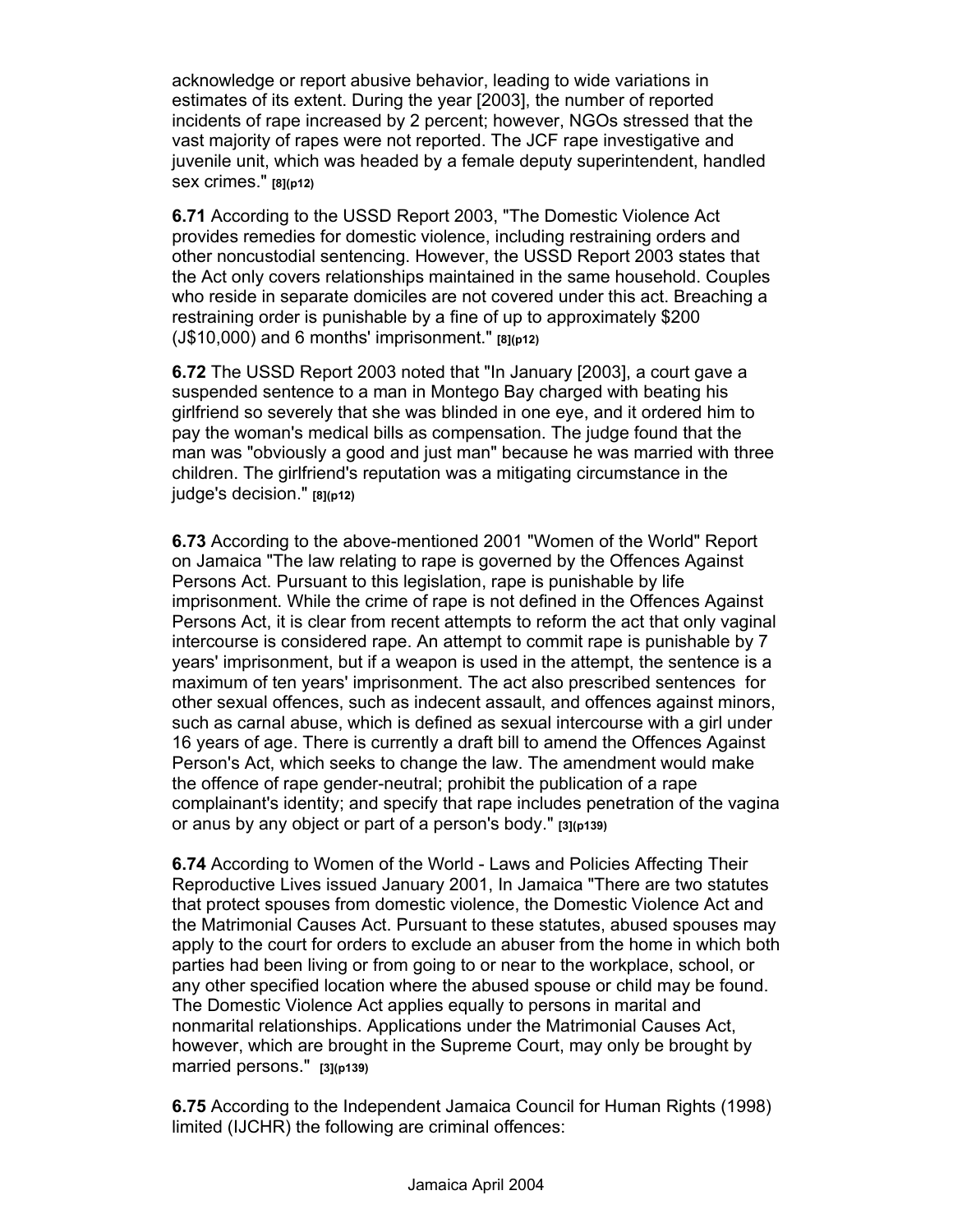To assault, injure or wound a spouse or partner. To threaten and put a person in fear. To rape and force a woman to have sexual relations against her will. To destroy property.

There also exists a number of institutions in Jamaica with responsibility for ensuring the equal rights of men and women. **[31b]**

**6.76** The USSD Report 2003 states that "There is no legislation that addresses sexual harassment and it was not a problem. There were no reports of sexual harassment of women by the police, but some observers believed that women did not report such incidents because there was no legal remedy." **[8](p13)**

Return to Contents

### **Children**

**6.77** According to the USSD Report 2003 "The Government was committed to improving children's welfare. The Ministry of Education, Youth and Culture was responsible for implementation of the Government's programs for children. The Education Act stipulates that all children between 6 and 12 years of age must attend elementary school. However, due to economic circumstances, thousands of children were kept home to help with housework and avoid school fees. There was no societal pattern of abuse of children; however, there were numerous reports of rape and incest, especially in inner cities. NGOs reported that inner city "dons" or gang leaders and sometimes even fathers initiated sex with young girls as a "right."" **[8](p13)** 

**6.78** According to the USSD Report 2003, "There were 274 cases of statutory rape – sex with girls under 16 – reported through September 21 [2003], a 23 percent increase over the same period in 2002. The Government expressed concern about child abuse and admitted that incidents were underreported." **[8](p13)**

**6.79** According to the USSD Report 2003, "The Juvenile Act addresses several areas related to the protection of children, including the prevention of cruelty, a prohibition on causing or allowing juvenile begging, the power to bring juveniles in need of care or protection before a juvenile court, the treatment of juvenile offenders, the regulation and supervision of children's homes, and restrictions on employment of juveniles." **[8](p14)** As reported in the Jamaica Gleaner dated 12 January 2004, the new Child Care and Protection Act was being examined by a Joint Select Committee and will be taking its recommendations to Parliament by the third week of February [2004]. **[34i]**

**6.80** According to the concluding report by the UN Committee on the Rights of the Child, released 6 June 2003, "Among positive aspects were the progress made by the State party in several areas, including the establishment of the child support unit, the participation in frameworks of international co-operation concerning the implementation of the Convention and the accomplishments within the area of health, such as National Strategic Plan for HIV/AIDS." **[29](p2)**

#### **Protection and Alternative Child Care**

#### Return to Contents

**6.81** According to a letter from the Ministry of Health, Children Service Division dated 17 February 2003, there are Child Care Institutions owned and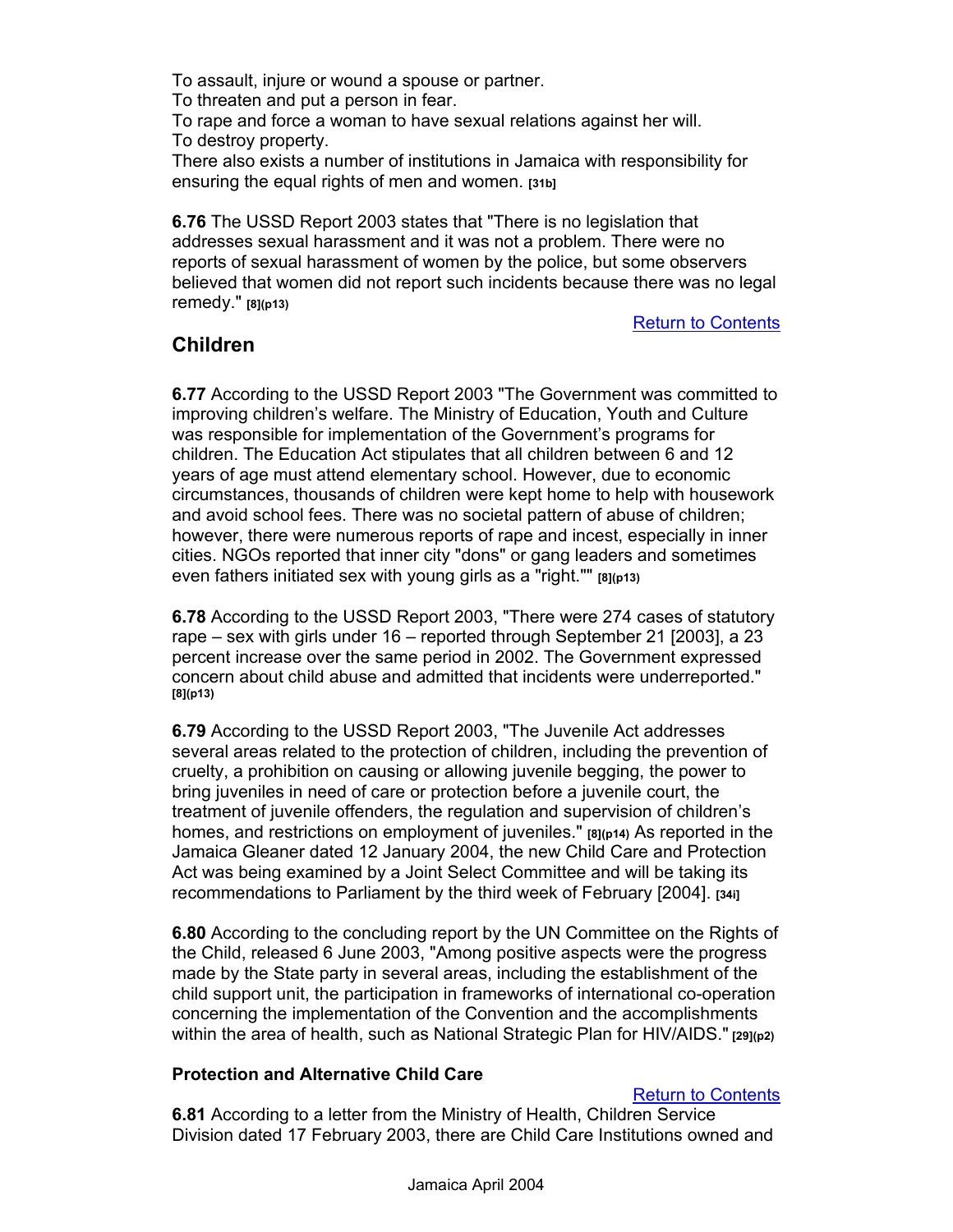operated by the State while others are owned by Private Individuals/Organizations. The Institutions are licensed by the Children's Services Division, Ministry of Health and are subject to regular monitoring by the State. There are fifty two (52) such institutions in Jamaica and there is need for others specifically catering to children with special needs - mentally and physically challenged or displaying extreme behaviour difficulties. Child Care Institutions provide care for children from Birth to eighteen (18) years of age. However, there are some children who have attained age eighteen (18) years and must remain in the facility due to their specific needs/circumstances. **[40]** 

**6.82** According to the USSD Report 2003, "In July [2003], Jamaicans for Justice issued a highly critical report about the conditions of private and staterun children's homes and places of safety, which fell under the Child Development Agency (CDA) responsibility upon its creation. The report indicated that rape, statutory rape, beatings, physical restraints and harsh punishments occurred frequently in these facilities. The Ministry of Health and the CDA pledged to address these problems, and the CDA instituted new policies and procedures to manage critical incidents in child care facilities." **[8](p14)**

**6.83** The Research Directorate of the Immigration and Refugee Board, Ottowa reported in the Jamaica: Update to JAM3355.E of 6 December 1999 on the protection available to abandoned, neglected and/or abused children that according to the Independent Jamaica Council for Human Rights (IJCHR) the state is obliged to provide protection and "alternative family care or suitable institutional placement" for a child "deprived of the family environment"… When a case of child abuse, neglect, or abandonment is reported either, the Child Services, police or the probation department is responsible for the investigation of the matter. If, in the case of abuse, removal from the home is warranted, the child is put in a "place of safety". These childcare institutions are either government-run or privately run under government supervision, provide shelter for children who have been abused, abandoned or neglected. After being placed in a home, the child is then brought before a Juvenile or Family Court to ensure the "legality" of the placement. **[10a]** 

**6.84** According to the letter dated 17 February 2003, from the Ministry of Health "If a child has to be returned to Jamaica efforts would be made to identify relatives who would be willing and able to care for him. If there were no relatives, and the child has to be returned to Jamaica, this Division [Child Services Division] would meet him/her at the airport and arrange for reception in care of the State. The case would be referred to the Juvenile/Family Court for an order (Fit Person Order) to allow for alternate placement. The child would automatically gain entrance into an Educational Institution/School on their return." **[40]**

Return to Contents

### **Homosexuals**

**6.85** According to the International Lesbian and Gay Association [ILGA] website (www.ilga.org/Information/legal\_survey/americas/jamaica.htm) Sections 76 - 79 Penal Code criminalises homosexual intercourse between men with a penalty of up to 10 years imprisonment, with or without hard labour, is provided for anyone attempting to commit homosexual acts or an "indecent assault" on another male person. **[39]**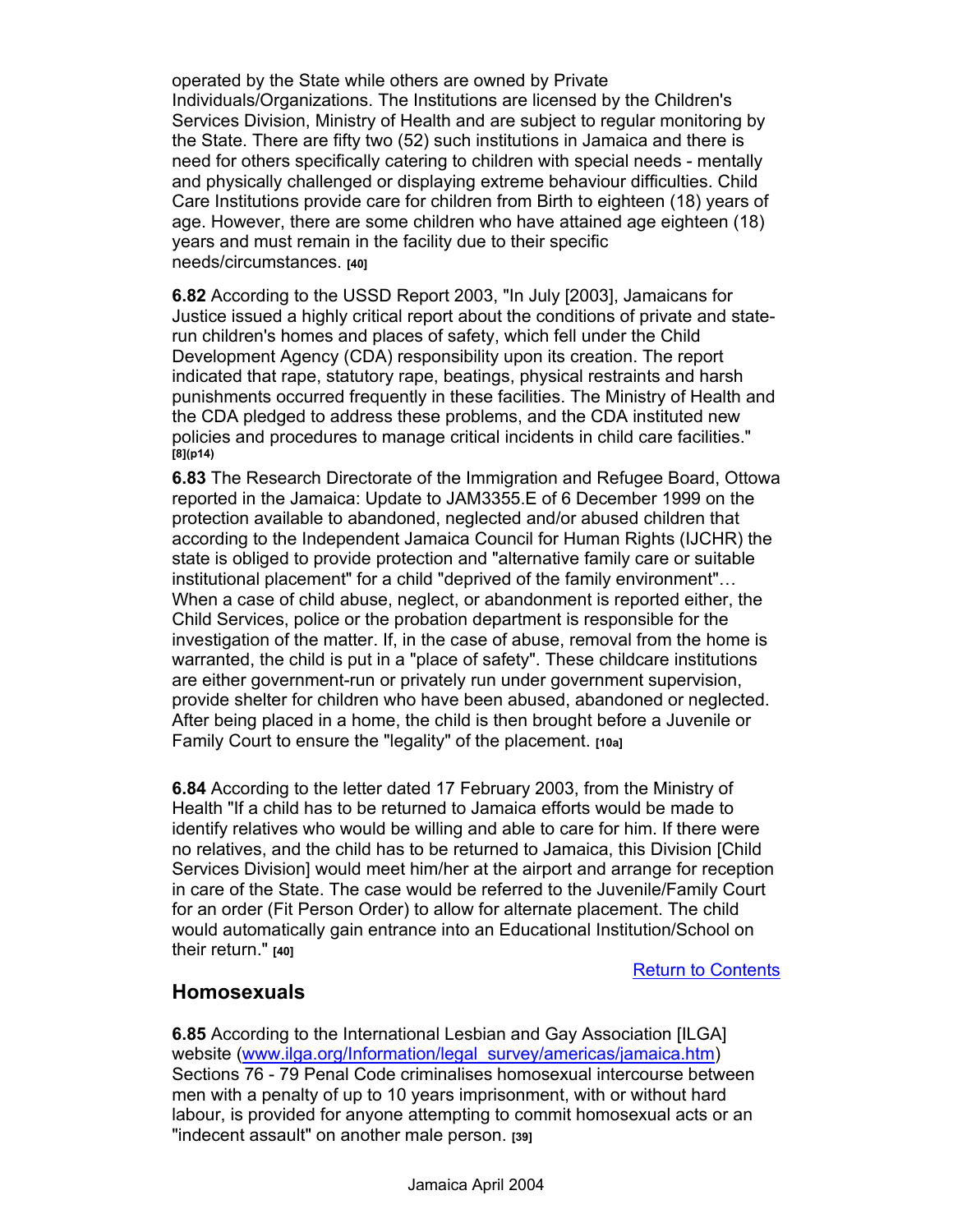**6.86** The Jamaica Forum for Lesbians, All-Sexual and Gays (J-Flag) website (www.jflag.org/) states "J-Flag is actively lobbying for legal reform. Our Parliamentary Submission to amend the non-discrimination clause within the Constitution to include sexual orientation was reviewed by the Joint Select Committee on the Charter of Rights Bill. In December 2001, the Committee made its recommendations to Parliament. It declined to support our proposed amendment but did recommend that the House consider repealing the Buggery Law. We [J-FLAG] are now strengthening our efforts to ensure the successful passage of this bill through parliament, and will continue to push for the amendment to the constitution." **[26a]**

**6.87** The J-Flag website states that "Contrary to popular belief, it is not actually illegal to be homosexual in Jamaica. Being a homosexual does not contravene any of the existing laws; however, the law makes certain 'homosexual acts' illegal, and these laws are used to persecute gay men. They state that "acts of gross indecency" and buggery [anal sex] are illegal. Although buggery refers to anal sex between a man and another man, a woman or an animal, in practice the law is predominately enforced against two men. Lesbians are also discriminated against in the wider society, however no laws target lesbians or lesbian conduct. This act [The Offences Against Persons Act] prohibits "acts of gross indecency" between men, in public or in private." According to J-Flag this is a general term which can be interpreted to mean any kind of physical intimacy. **[26c]**

**6.88** J-Flag gives details on "Your Rights, Duties and Responsibilities as a Jamaican Citizen - one of then being that "As a Jamaican citizen you also have through the Constitution, the right to have your privacy respected within your home and family."**[26c]**

**6.89** According to their website www.jflag.org/about/, accessed 5 March 2004 J-Flag among other things: does significant personal development and community building in the gay community. They offer counselling and referral services to gay people and their families. They consult and collaborate with noted local and international figures and human rights/health/political interest groups. J-Flag are currently in the process of working for constitutional and other legislative changes and have made written submissions to the Joint Select committee of the Houses of Parliament for the inclusion of "Sexual Orientation" as a basis on which the Constitution of Jamaica prohibits discrimination. They maintain a library and archive of resource for academic research. **[26d]**

**6.90** There were no reports among the sources consulted by the Research Directorate of the Immigration and Refugee Board, Ottawa on the police protection available to homosexuals **[10b]** However, a report in the Gleaner - a Go-Jamaica Feature 2001 - on Gays in Jamaica states that "Homosexuals are increasingly becoming the targets of hate crimes in Jamaica but are afraid to press charges against their assailants for fear of bringing attention to their lifestyle." Earlier this year [2001], several students attending the Northern Caribbean University in Mandeville were attacked and beaten for alleged homosexual involvement. The police, too are aware of some of the attacks which have been made on gays but note that they hardly have enough evidence to go on. Several months ago [prior to publication of this feature in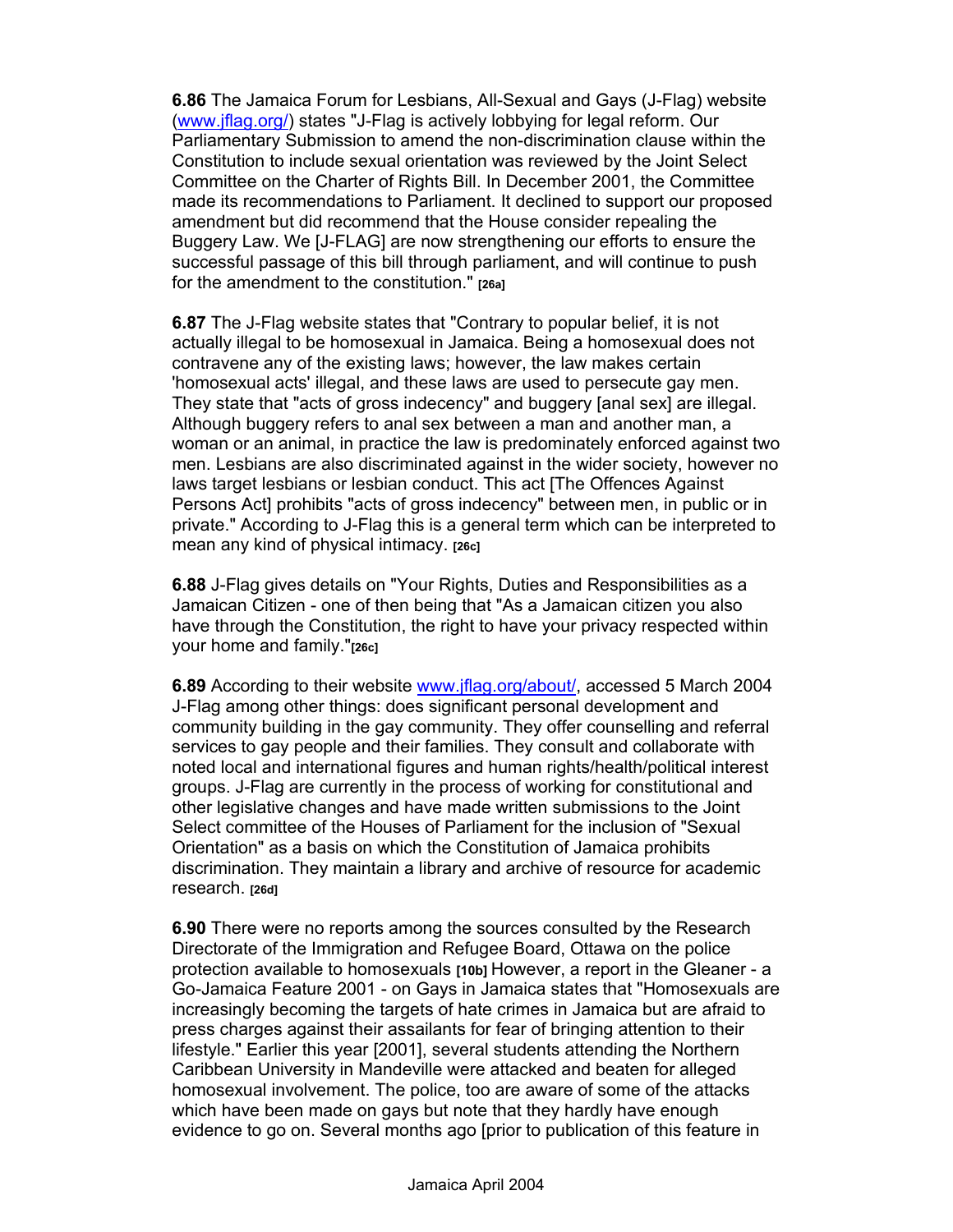2001] in St Catherine, police officers had to rescue two men from being killed by a group of angry residents. The men were allegedly caught having oral sex in the back seat of a car. "Yes it is something that happens quite frequently," explained an officer attached to the Montego Bay police station. "Homosexuals are afraid to report some of the atrocities that have been carried out against them for fear of being exposed so they remain quiet while criminals walk free. Police officers many of whom are openly hostile towards gays, are also to be blamed for this." **[34z]**

**6.91** The above-mentioned 2001 feature in the Gleaner states that "Public Defender, Howard Hamilton, said that he is outraged at the level of hate crimes going on in the country. Speaking recently at the annual general members meeting of the Cornwell Bar Association held in Green Island, Hanover, Mr Hamilton warned that he would soon be instructing lawyers engaged in private practice to file cases in the courts against the state and any other bodies on behalf of citizens who make strong allegations on breaches of their constitutional rights. He also noted that attorneys would be paid for their services." **[34z]**

**6.92** The 2001 Gleaner report feature also mentions that "Clayton Morgan, president of the Cornwell Bar Association, said that his organisation would be working closely with the Public Defender's office to stem the flow of hate crimes in the country. He said that the homophobic nature of the country makes it easy for homosexuals to be targeted and that people at times are reluctant to assist them for fear of being branded." **[34z]**

**6.93** According to the USSD Report 2003, "The Jamaica Forum for Lesbians, All Sexuals, and Gays continued to report allegations of human rights abuses, including police harassment, arbitrary detention, mob attacks, stabbings, harassment of gay patients by hospital and prison staff, and targeted shootings of homosexuals [during 2003]." **[8](p11)**… "Homosexual men were hesitant to report incidents against them because of fear for their physical well-being. Human rights NGOs and government entities agreed that brutality against homosexuals, both by police and private citizens, was widespread in the community." **[8](p12)**

**6.94** According to an article published in the Jamaica Observer dated 19 February 2004, in notoriously homophobic Jamaica, gay men can hardly expect protection even from their parents. A father, concerned that his son might be gay, turned up at Dunoon Park Technical School in east Kingston and apparently encouraged other students to beat his son. School officials withheld the boy's name and the extent of his injuries was not immediately known. As students began to maul his son, the man is reported to have driven away. **[36h]**

**6.95** As reported in an article in SHAAN online - IPS e-zine on Gender and Human Rights, according to J-Flag, alleged homosexuals in the inner city are particularly at risk. In 2002, a homosexual man was shot to death as he sought refuge in a churchyard in central Kingston. **[25]**

**6.96** According to J-Flag, "The law is mute on sex between women, but it remains a crucial element of the homophobic social atmosphere (compounded by militant traditional Christian beliefs) which harms lesbians as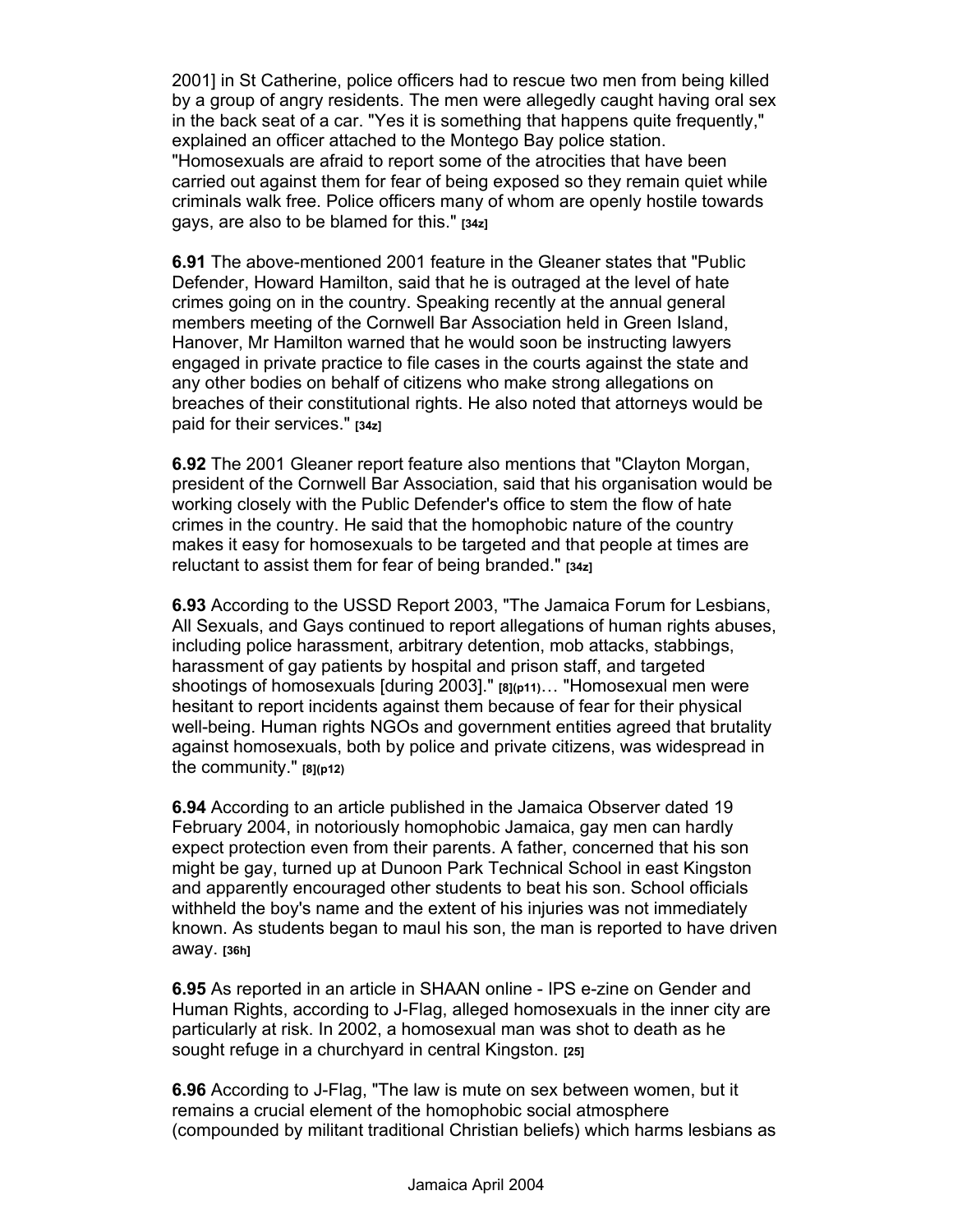## **6.C Human Rights - Other Issues**

#### **Organised Crime and Corruption**

**6.97** In a report by the Caribbean Media Corporation dated 19 June 2002, National Security Minister Dr Peter Phillips said "The number of Jamaicans killed for the year [2002] remains unacceptability high, despite a seven per cent decline in the number of murders compared to the corresponding period last year [2001]." **[18d]** As reported in a Black Britain article dated 7 January 2003, "The Police Commissioner of Jamaica, Francis Forbes of [sic] has said that the greatest challenge facing the Jamaica Constabulary Force (JCF) for 2003 was reducing the homicide rate in the country by twenty per cent (20%). He said that in 2002 homicides there were 1,045 murders which was far too high." The Commissioner pointed out that there was a general decline in robberies, with gun robberies declining from 1,523 in 2001 to 1,392 in 2002. **[30]**

**6.98** An Amnesty International Press Release issued 16 October 2003 stated that "739 murders are reported to have taken place so far this year [up to 16 October 2003] in Jamaica. A large proportion of these constituted reprisal killings, gang-related and domestic incidents. Jamaican media estimate that firearms were used in around 75% of the murders committed in the first three months of this year [2003]." **[9e]** 

**6.99** New policing initiatives and approaches to crime control appear to have reduced fighting and tension in some of the inner city areas of Kingston. In Tavares Gardens nearly 100 days after the Government imposed a 24-hour curfew on the neighbourhood fighting had all but stopped. The National Security Minister attributed this success to the police maintaining a longer presence in these areas and developing a community style of policing. According to the report in the Miami Herald dated 11 March 2003, "The worst violence and murders were limited largely to a ten-square mile area of Kingston far from the tourist resorts but the reputation casts a shadow over the island's image as an ideal tourist destination and discourages investment for badly needed jobs." **[53]**

**6.100** According to an article in the Jamaica Gleaner dated 2 January 2004, Jamaica saw its first murder of 2004 with the death of 34-year-old Mark Anthony Grant, labourer of an Orange Street address, downtown Kingston. Grant's murder follows the death on New Year's Eve of another labourer, 53 year-old Fitzgerald Henry. According to reports, Mr Henry who is of a Spanish Town Road address, was standing at his gate when he was pounced upon by gunmen. Up to press time, the CCN [Constabulary Communication Network] had not compiled the final murder figures for the year [2003]. However, indications are that despite the upsurge in killings immediately after the Christmas holiday, murders have not passed last year's mark of 1,045. There were 971 reported murders up to December 30 [2003]. **[34o]**

Return to Contents

#### **Gang Violence**

**6.101** According to the undated Jamaicans for Justice report accessed 24 February 2004, "Jamaica's Human Rights Situation", "Jamaica's socio-political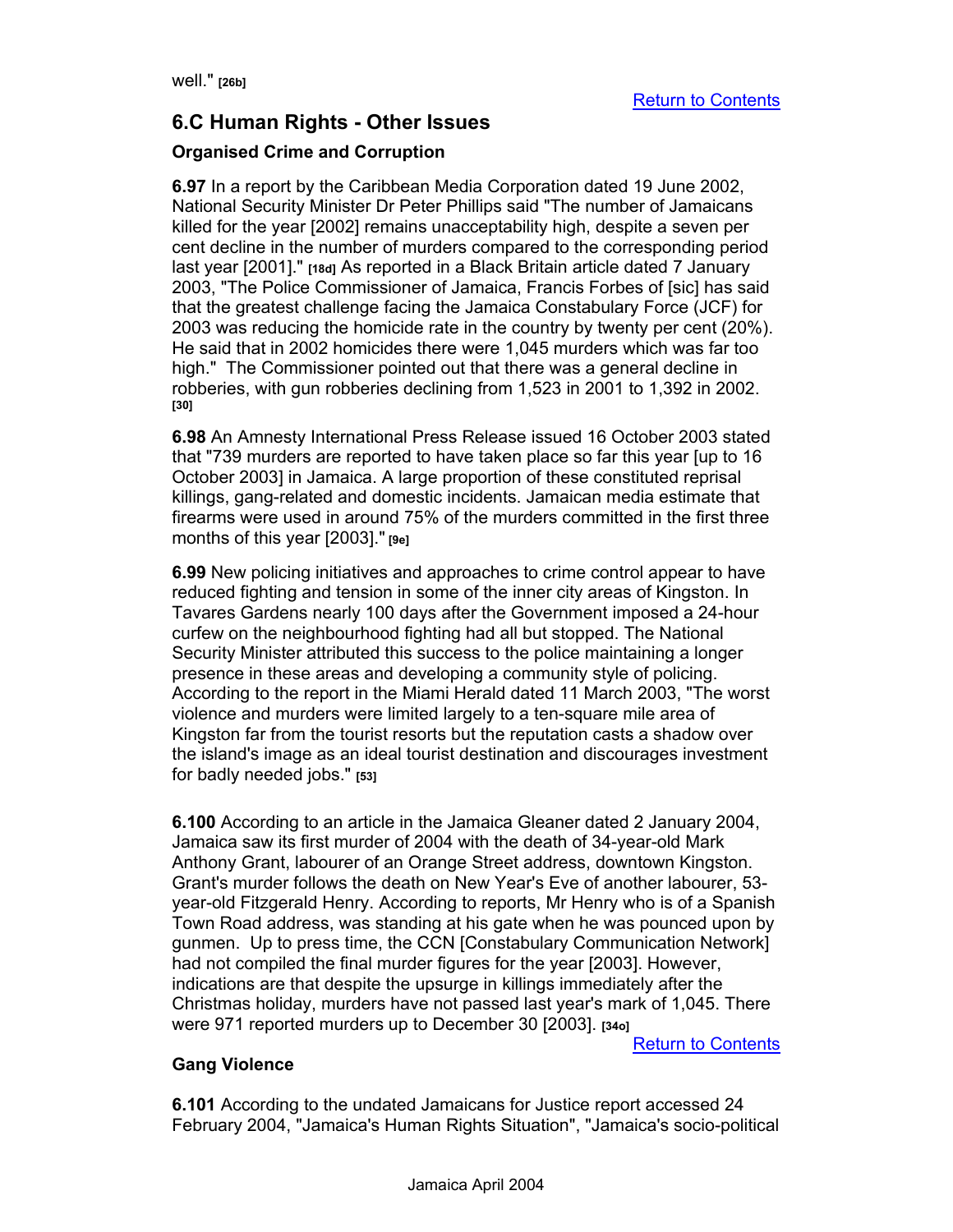background is a picture of the promise of independence marred by a culture of political tribalism. This culture of tribalism, which has seen the entrenchment of political power as the pinnacle of achievement, has resulted in the creation of an increasingly violent society in which human rights are honored on paper but not in practice … Jamaica's laws and constitution are impressive in the protection they provide for the rights of the citizens but the breeches of the law and constitution by the agents of the state often go unpunished and result in a culture of impunity." **[51a](p1)** 

**6.102** According to the Jamaicans for Justice report "Jamaica's Human Rights Situation, "Jamaica today is a case study in tribalist politics typified by innercity "garrison" communities, that are entrenched in state-built housing, are politically homogenous, intolerant of dissenting views, and defended by guns and bullets … Out of structures created by political wars, "community" youth gangs have emerged to fight over turf and account for 20-25 percent of homicides. Criminal gangs linked with US "posses", UK "yardies", and now, most lethally, with elements of the Colombian drugs trade menace the entire fabric of society." **[51a](p2)**

**6.103** However, an article in the Jamaica Gleaner dated 12 January 2004, says that "High-ranking national security officials from Jamaica and New York City are planning to establish a partnership to break the crime links between the two places." **[34p]**

**6.104** As reported in the Associated Press dated 23 October 2002, commenting on the October 2002 elections "This year more than 800 people have died violently in Jamaica, police say, though many blame the killings on feuding drug gangs. Prime Minister Patterson vowed to resume executions as a way to curb violent crime." **[55]** According to the USSD Report 2003, "Although there is a history of political violence and killings in the period leading up to the elections, the June 19 [2002] local elections were less violent than previous elections. There were few reports of intimidation of voters and party agents." **[8](p10)**

**6.105** According to the USSD Report 2003, "Well-armed gangs that trafficked in narcotics and guns controlled many inner-city communities. The gangs were often better equipped better than the police force and conducted coordinated ambushes of joint security patrols. There were targeted assaults against police officers and their families." **[8](p2)**

**6.106** The Gleaner dated 27 January 2004 noted that in December 2003 "Following a spate of high-profile murders in the troubled areas of Kingston, Spanish Town and Montego Bay, there is a renewed call for a gun amnesty from political quarters to help stem the accessibility of hardened criminals to illegal guns in the island. However, groups such as Families Against State Terrorism (FAST) are opposed to the idea of a gun amnesty which, according to them will not address the underlying problem of Jamaica's rising crime situation … Last month [December 2003], Mayor of Spanish Town Dr. Raymoth Notice first mooted a programme as a gun amnesty, but Police Commissioner Francis Forbes cautioned the Spanish Town Mayor that he may not have to authority to launch an amnesty. The Commissioner asked for more information on the project but Dr. Notice simply changed the name to a gun initiative, and launched the programme. The Police and all nine Members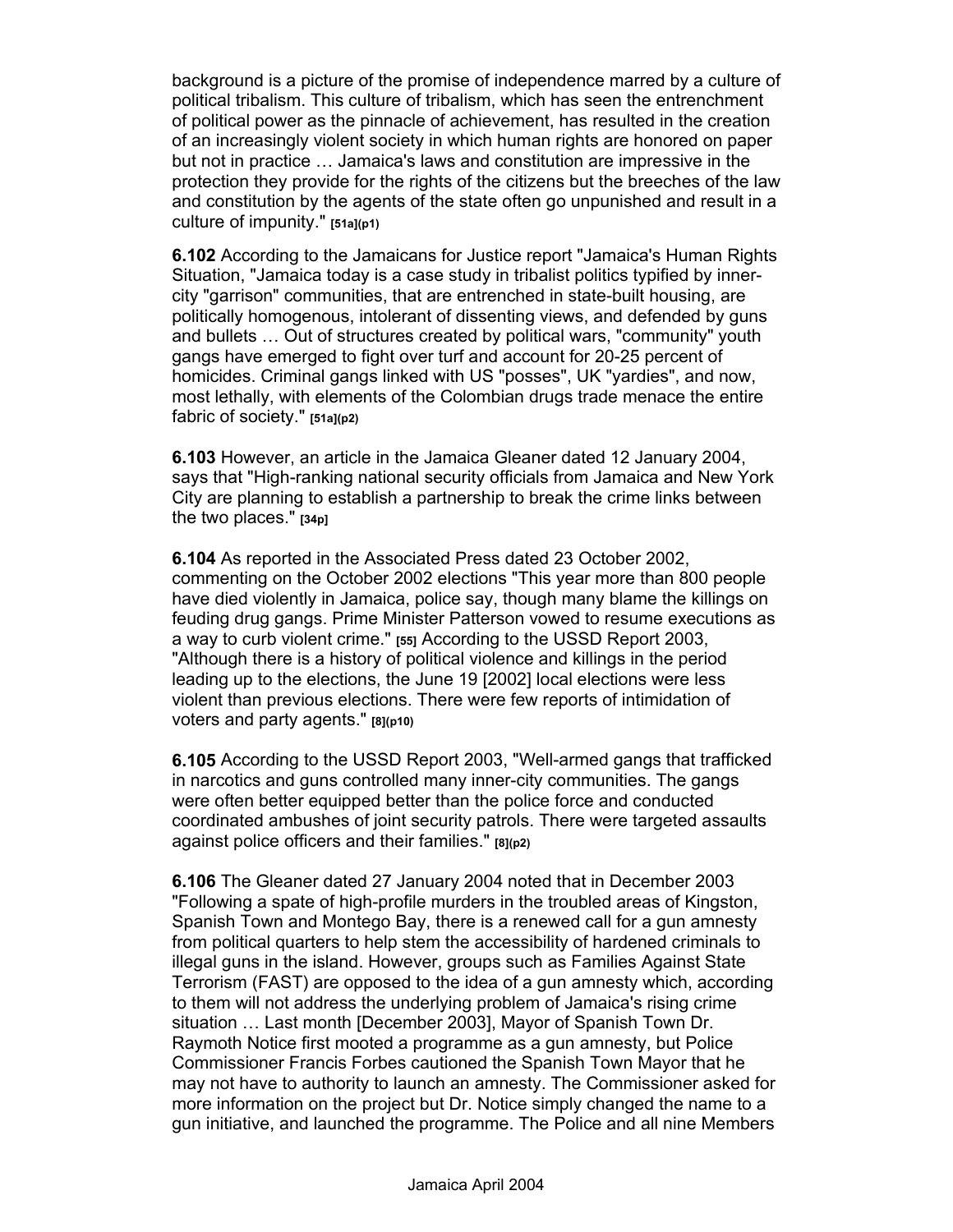of Parliament were noticeably absent from that launch. Since then, gun crimes in Spanish Town have increased with a triple murder in late December, and at least 10 murders in the last two weeks of this month [January 2004]." **[34y]**

**6.107** The Jamaica Gleaner reported on 26 January 2004, that "Violence which has been plaguing Spanish Town, central St Catherine, sine the start of the year [2004], continued on Saturday [24 January 2004] night when four persons were killed by gunmen, who wounded a fifth… During the previous week, at least 10 persons were shot dead and eight others wounded by bullets, in separate shooting incidents in communities adjoining Spanish Town, the capital of St Catherine." **[34q]** The Gleaner reported on 27 January 2004 that "A strong police presence will remain in Shelter Rock, Spanish town where the four people were shot dead." **[34r]**

**6.108** The Jamaica Observer dated 27 January 2004 reported that "The Police Commissioner Francis Forbes has replaced his crime chief in Spanish Town, Deputy Superintendent Dean Taylor, and transferred five other cops from the North St Catherine Division in what was last night being seen as an attempt by the police chief to bring fresh ideas to tackling the serious crime problem in the old capital." **[36i]**

**6.109** The Jamaica Gleaner dated 27 January 2004 reported that "Up to 26 January [2004], police records were showing that over 65 persons had been killed since the start of the year [2004]. In the week of 19-25 January, 35 persons were murdered across the island." **[34r]**

**6.110** On 28 January 2004, the Jamaican Observer reported that "Gang violence in Spanish Town worsened last night 27 January 2004 with gunmen trading bullets in several communities, killing two men. "It is not confined to any one area," a police spokesman told the Observer last night. The shootings were reported in Tawes Pen, Duncan's Pen, Ellerslie Pen and Shelter Rock. There were also said to be shootings at the bus terminus on Burke Road, forcing commuters to flee for cover." **[36j]**

**6.111** As mentioned in the same report "Meanwhile Sherice Campbell, the 28 year-old mother of two, who was shot five times Monday [26 January 2004], was last night [27 January 2004] battling for her life in hospital. Campbell received bullet wounds to the neck, back and stomach when gunmen invaded a tenement yard at Chambers Lane in Spanish Town [an area whose residents staunchly support the Opposition Jamaica Labour Party and where members feared 'One Order' gang has strong influence]." One resident claimed that Campbell was shot because she was in a relationship with a man aligned to the 'Clansman' gang, who are said to be supportive of the ruling People's National Party and just as heavily-armed and deadly as their foes. **[36j]**

**6.112** As reflected in the Jamaica Gleaner dated 27 January 2004, "Following a spate of high-profile murders in the troubled areas of Kingston, Spanish Town and Montego Bay, there have been renewed calls for a gun amnesty from political quarters to help stem the accessibility of hardened criminals to illegal guns in the island. However, groups such as Families Against State Terrorism (FAST) are opposed to the idea of a gun amnesty which, according to them will not address the underlying problems of Jamaica's rising crime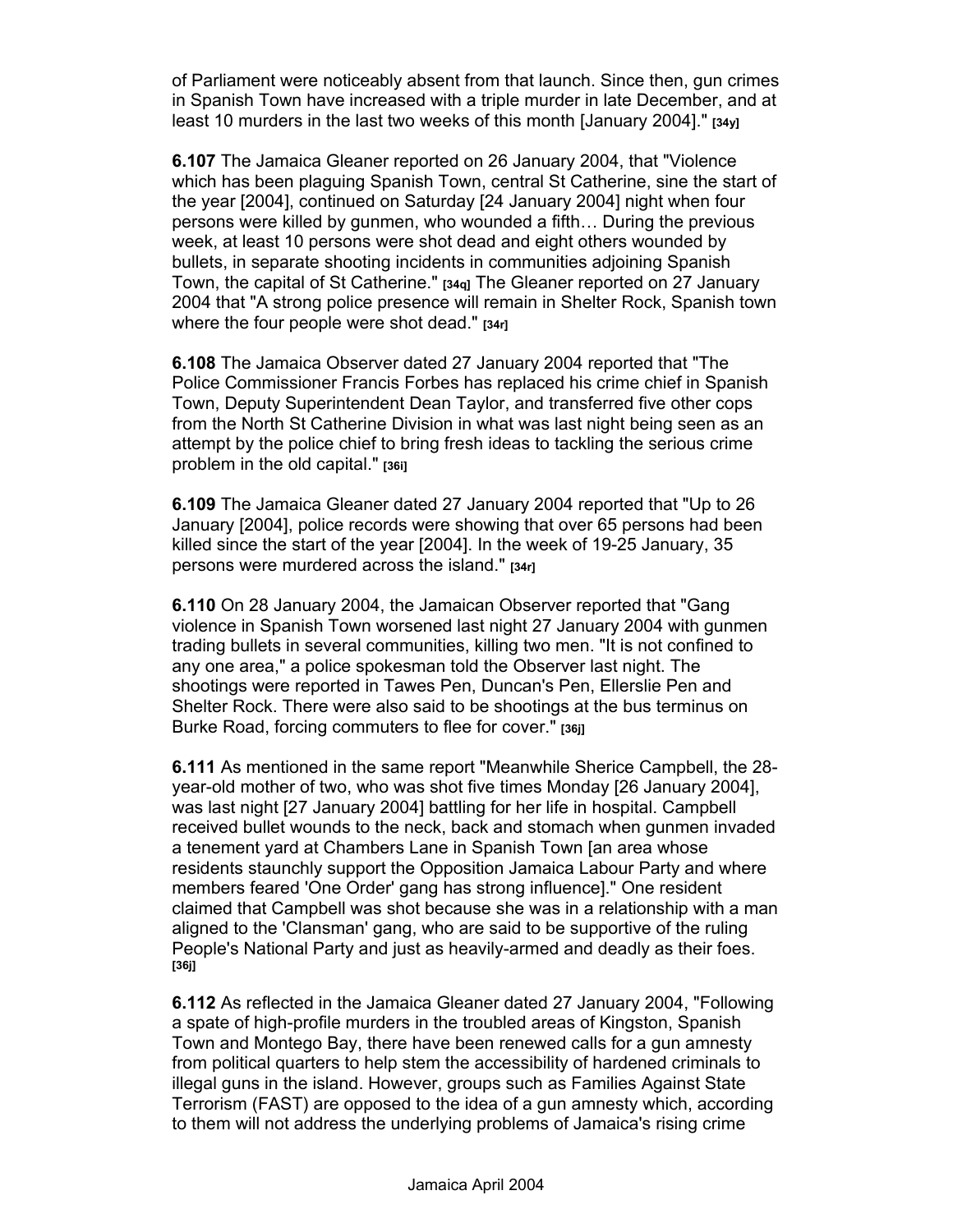situation." **[34y]**

**6.113** It was reported in the Caribbean Media Corporation news on 29 January 2004, that "Police are continuing to keep a close watch on sections of the old capital of Spanish Town in the central parish of St Catherine following as upsurge of violence in recent weeks. A curfew was imposed on sections of Spanish Town on Wednesday [28 January] evening and remained in effect on Thursday. The curfew was imposed in the volatile community after warring gangs crippled business and normal activity and put the St Catherine capital under siege. The security forces have been seeking to flush out members of the 'One Order' and 'Clans Man' gangs, reportedly responsible for the death of 12 people and the injury of 20 others since the start of the year [2004]." **[44k]** Return to Contents

**6.114** According to an article in the Jamaican Gleaner dated 30 January 2004, "The Church has agreed to play a key role in restoring order to Spanish Town, St Catherine, following a meeting yesterday [29 January 2004] between religious, civic and political leaders that looked at new measures to address the town's problems. In addition, Member of Parliament (MP) Olivia 'Babsy' Grange told the Gleaner that she would be seeking meetings with criminal leaders to see how she could help broker a truce." **[34s]**

**6.115** On the same day as reported in the Jamaican Observer dated 30 January 2004, "The police poured into the municipal bus park in Spanish Town yesterday [29 January 2004] and vowed to take control of the area that is considered to be the centre of the town's extortion racket and the source of conflict between rival gangs seeking to control the business. "We and the criminals cannot occupy the same space, whether (they are members of the) One Order or Clansman (gangs)," said the head of police's Special Anti-Crime Task Force (SACTF), Senior Superintendent Donald Pusey." **[36k]**

**6.116** As reported in the Jamaica Gleaner dated 2 February 2004, "In the wake of last week's [end of January 2004] flare-up of violence in Spanish Town, St Catherine, Prime Minister P.J. Patterson yesterday [1 February 2004] called on the parents of criminals to stop sheltering their sons. He was speaking during a radio broadcast on the same day that Dr. Paul Robertson, Minister of Development, vehemently denied Jamaica Labour Party (JLP) claims that the recent flare-up of violence was motivated by the ruling People's National Party (PNP)." **[34t]**

**6.117** On 2 February 2004, "More than 40 Spanish Town residents discussed the recent upsurge of violence in the old capital and began to formulate proposals which, they hope, will lead to an end to the bloodletting", reported the Jamaica Observer on 3 February 2004. "A number of persons who were invited to the meeting, however, failed to show, citing the possibility of a break out of violence." The article goes on to say that "Police say the bloody clashes in Spanish Town have been linked to a fight between the 'One Order' and 'Clansman' gangs over extortion rights at the Spanish Town bus park. The police have since established a command post at the bus park." **[36l]**

**6.118** An article in the Jamaica Gleaner dated 20 February 2004 reported that "Gunmen went on the rampage in St Catherine and Kingston yesterday [19 February 2004], killing at least six persons, including two family members of a family and a Jamaican Defence Force (JDF) soldier. Two others were left with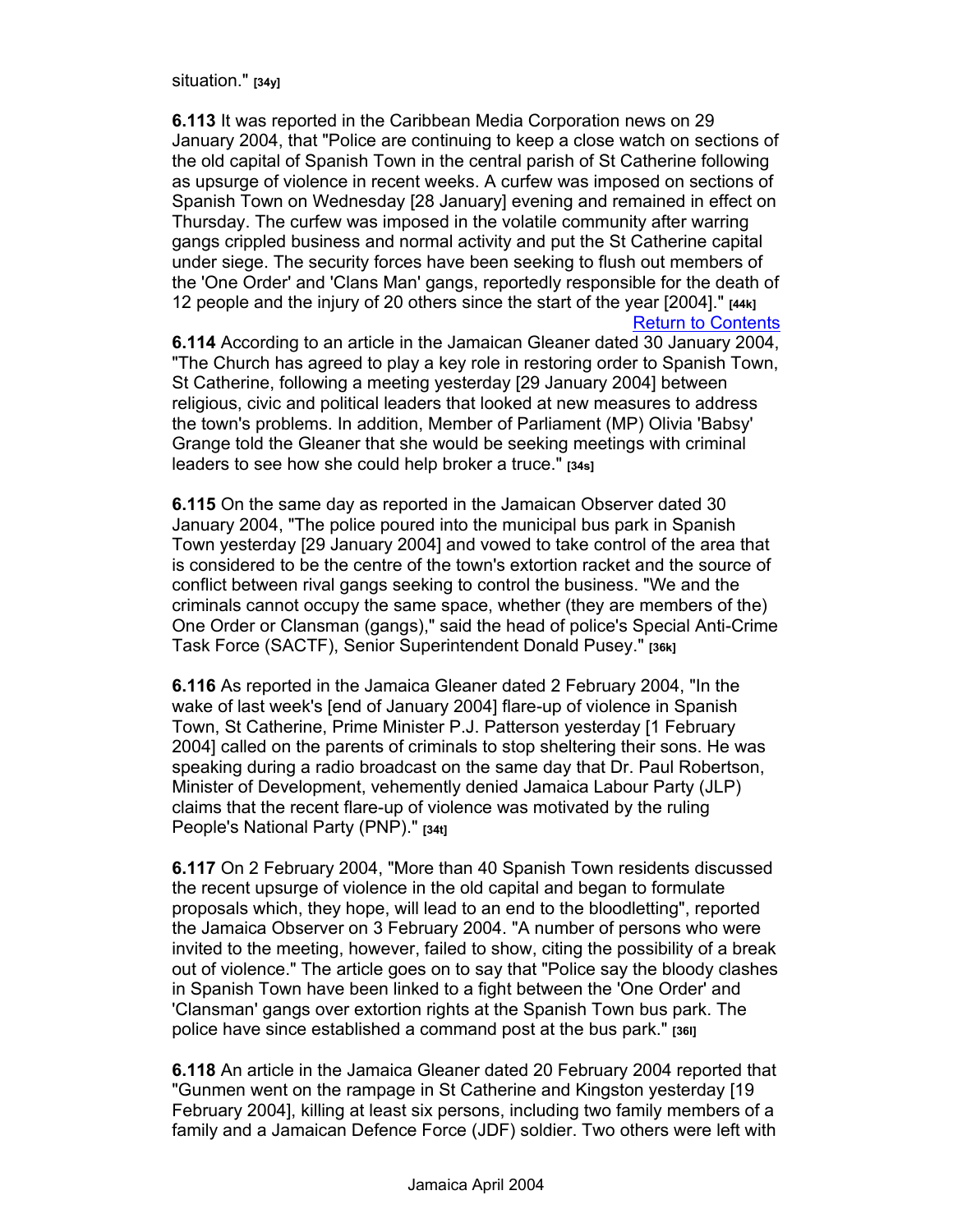bullet wounds." These shootings have increased the number of persons killed violently since January [2004] to more than 140, or approximately three persons per day. There were reports that the father, Renford Linguard [who was shot dead], was a Crown witness in a matter which was scheduled for mention in court on 20 February 2004. **[34w]**

**6.119** The Jamaica Observer dated 7 March 2004 noted that "Over 150 of Jamaica's most dangerous criminals on the run, defying police efforts to bring them to justice for a variety of crimes, including double murder, murder, conspiracy to murder, shooting with intent, illegal possession of firearm, rape, kidnapping and carnal abuse, police sources said. The Constabulary Communication Network (CCN), the information arm of the police force, said some of the criminals had been wanted for over five years, while others were convicted but escaped from police lock-ups and prisons." **[36q]**

Return to Contents

## **Treatment of returned Failed Asylum Seekers**

**6.120** According to the Foreign and Commonwealth Office in March 2004, the British High Commission in Kingston has confirmed that deportees (including failed asylum seekers) are interviewed by police on their return. There are no penalties. **[60]** An article in the Jamaica Gleaner dated 6 February 2004, states that the Police Commissioner Francis Forbes wants all persons deported to Jamaica fingerprinted, irrespective of their criminal status. The Commissioner said that where an individual has committed an offence in Jamaica and runs off to another country, he is subsequently deported from that second country and is fingerprinted upon his return to Jamaica, you would then discover his connection with the offence committed prior to his departure from Jamaica. In a concession to the likelihood of strong opposition to this position, however, the Commissioner signalled his willingness to pursue this as a long-term goal. **[34x]**

Return to Contents

### **Humanitarian Aid/International Assistance**

**6.121** According to the Foreign and Commonwealth Office Country Profiles, last updated 14 August 2003 - Jamaica -"Britain's aid programme for Jamaica is worth in the region of £4.5 million a year. Major projects include educational schemes, support for the government's public sector reform programme, assistance to the Police Force, and assisting the Department of Corrections in the development of community service programmes. Additionally significant resources have been channelled into poverty alleviation for inner city areas of Kingston. DFID has approved debt relief for Jamaica for the last five years and will continue to review the need for further relief in the future." **[6](p3)** 

**6.122** According to the US Department of State Background Note - 2004 - "The United States maintains close and productive relations with the Government of Jamaica. The United States is Jamaica's most important trading partner: bilateral trade in goods in 2000 was almost \$2 billion. Jamaica is a popular destination for American tourists; more than 800,000 Americans visited in 2000. In addition, some 10,000 American citizens, including many dual-nationals born on the island, permanently reside in Jamaica." **[7](p4)**

**6.123** According to the US Department of State Background Note 2004, "The Government of Jamaica also seeks to attract U.S. investment and supports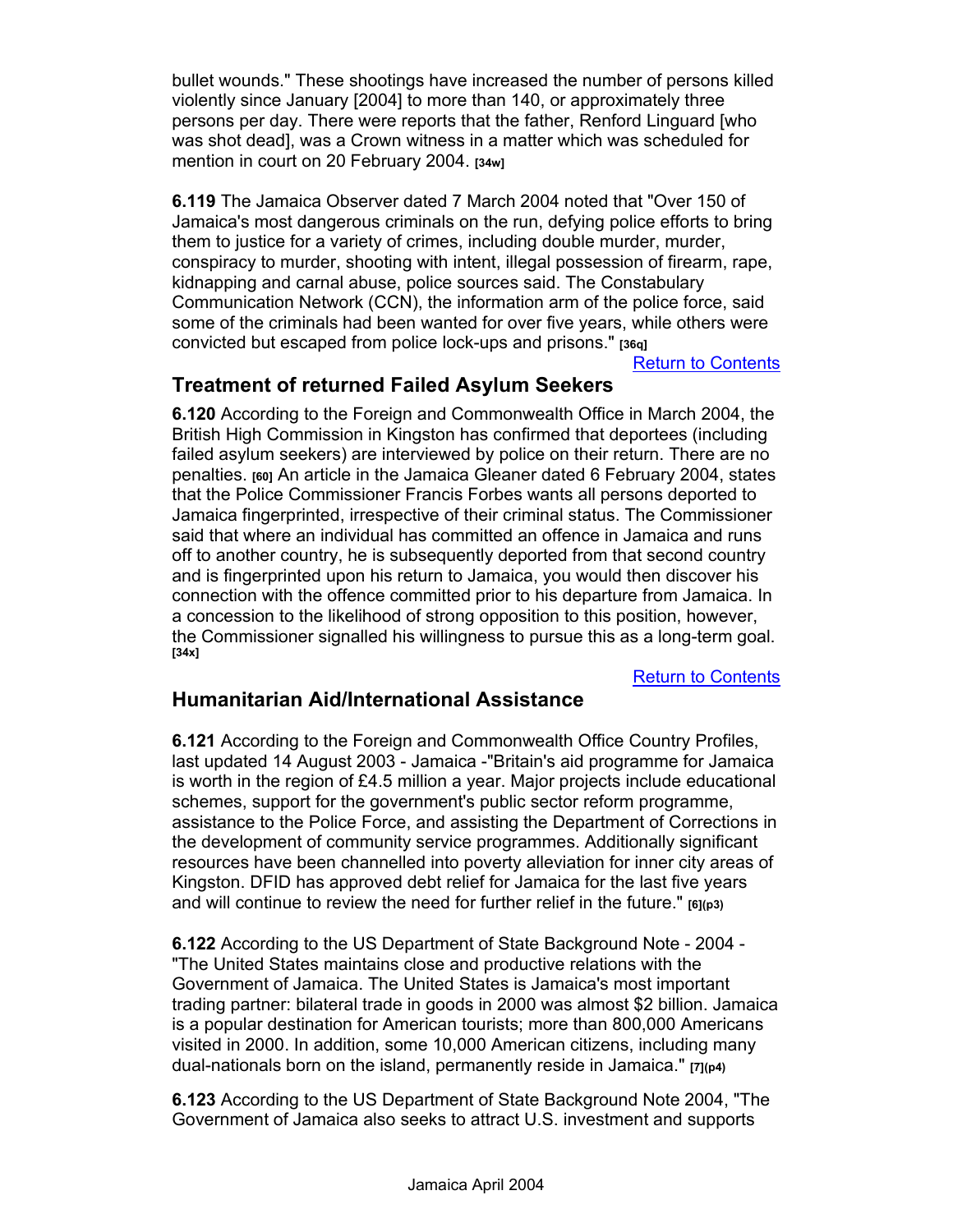efforts to create a Free Trade Area of the Americans (FTAA). More than 80 U.S. firms have operations in Jamaica, and total U.S. investment is estimated at more than \$1 billion. U.S. Agency for International Development (USAID) assistance to Jamaica since its independence in 1962 has contributed to reducing the population growth rate, the attainment of higher standards in a number of critical health indicators, and the diversification and expansion of Jamaica's export base. In fiscal year 2002, the USAID mission in Jamaica operated a program totaling more than \$13 million in development assistance." **[7](p4)**

Return to Contents

## **Annex A**

## **Chronology of Major Events**

**1655** Britain captured Jamaica.

**1670** Jamaica formally ceded to Britain.

**1838** Slavery abolished.

**1938** Norman Manley founded the People's National Party (PNP).

**1944.** Universal adult suffrage introduced; new constitution providing for a Popularly-elected House of Representatives promulgated.

**1962.** Jamaica becomes independent within the Commonwealth with Alexander Bustamante of the Jamaica Labour Party (JLP) as Prime Minister. **1972.** The PNP wins the general election and Michael Manley becomes Prime Minister.

**1976.** The PNP wins another election.

**1980.** JLP wins the general election and Edward Seaga is elected Prime Minister. Seaga proceeds to privatise state enterprises.

**1989** Michael Manley is elected Prime Minister after PNP ousts the JLP in elections.

**1992.** Michael Manley retires on health grounds and is succeeded by Percival Patterson as the Prime Minister and the leader of the PNP.

**1993.** The PNP returned to office with an increased majority.

**1998.** The PNP wins a third term in office amid increasing crime and deteriorating economy.

**1999.** In April violent protests take place against a 30% increase in fuel prices. In July the Government ordered the army to patrol the streets of Kingston following a massive increase in crime.

**2001.** In July troops backed by helicopter gunships, tanks and

armoured vehicles moved in to restore order in capital, Kingston, after three days of unrest left at least 27 people dead.

**2002.** In January, the authorities announced that more than 1,100 people were murdered in Jamaica in 2001. This showed an increase of 30% over the previous 12 months, and the highest ever recorded in a single year.

In March, Britain's Privy Council, decided to halt executions in a number of Caribbean countries where capital punishment has widespread support as a deterrent to rising violent crime. Prime Minister P. J. Patterson criticised the move.

16 October, the People's National Party was re-elected for the fourth term in the general election. This was the third consecutive election victory for Prime Minister Patterson.

**2003** January - UK introduces visa regime for Jamaican entering the UK;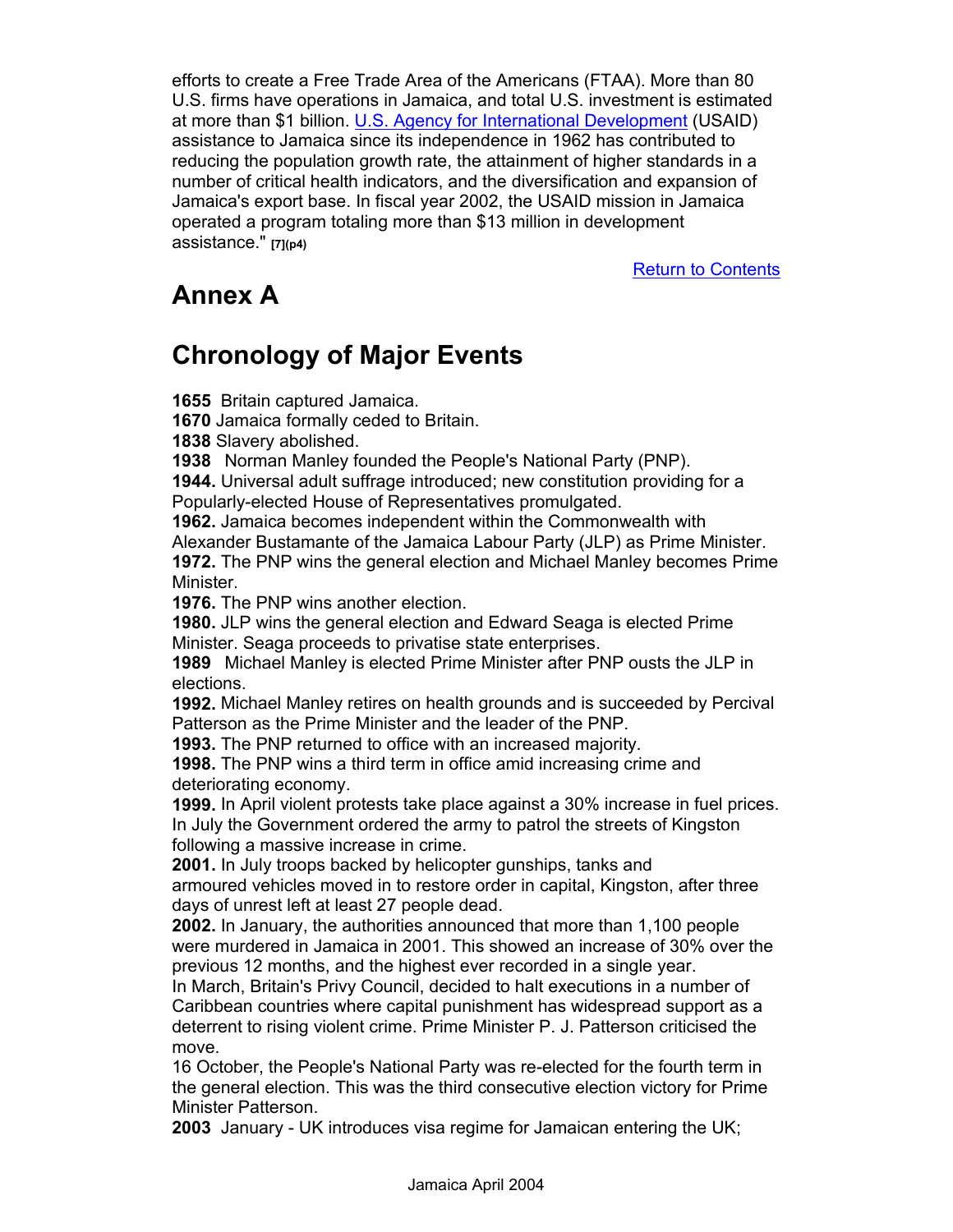London says the move is intended to tackle illegal immigration. **2004** In March, Ousted former Haitian president Jean-Bertrand Aristide arrives in Jamaica, prompting angry response from new Haitian government.

**[63]** 

Return to Contents

## **Annex B**

## **Political Organisations**

#### **The People's National Party (PNP)**

Founded in 1938; socialist principles; affiliated with the National Workers' Union; Leader - Percival J Patterson; General Secretary - Maxine Henry-Wilson; First Vice President - Peter Phillips. **[1](p549)**

#### **The Jamaica Labour Party (JLP)**

Founded in 1943. Supports free enterprise in a mixed economy and close cooperation with the USA. Leader - Edward Seaga; Deputy Leader - Olivia ('Babsy') Grange. **[1](p549)**

#### **The National Democratic Movement (NDM)**

Founded in 1995; Advocates a clear separation of powers between the central executive and elected representatives; supports private investment and a market economy. President - Hyacinth Bennett; Chairman - Brascoe Lee. **[1](p549)** Bruce Golding had resigned from the party, to be replaced by Hyacinth Bennett. **[1](p539)**

#### **Jamaica Alliance for National Unity (JANU)**

Founded in 2002. A Kingston-based party. **[1](p549)** 

#### **United People's Party**

Founded in 2001. President - Antoinette Haughton Cardenas; General Secretary - Horace Matthews. **[1](p549)**

#### **Republican Party of Jamaica**

Kingston-based; Leader - Denzil Taylor. **[1](p549)**

#### **Imperial Ethiopian World Federation Party (I.E.W.F. Inc).**

Launched on 16 July 1997 and first entered the Jamaican political arena in the 1997 General Election with 5 candidates. It was launched to represent the Rastafarian community in the Jamaican Parliament and the Grassroot people. **[52]** 

Return to Contents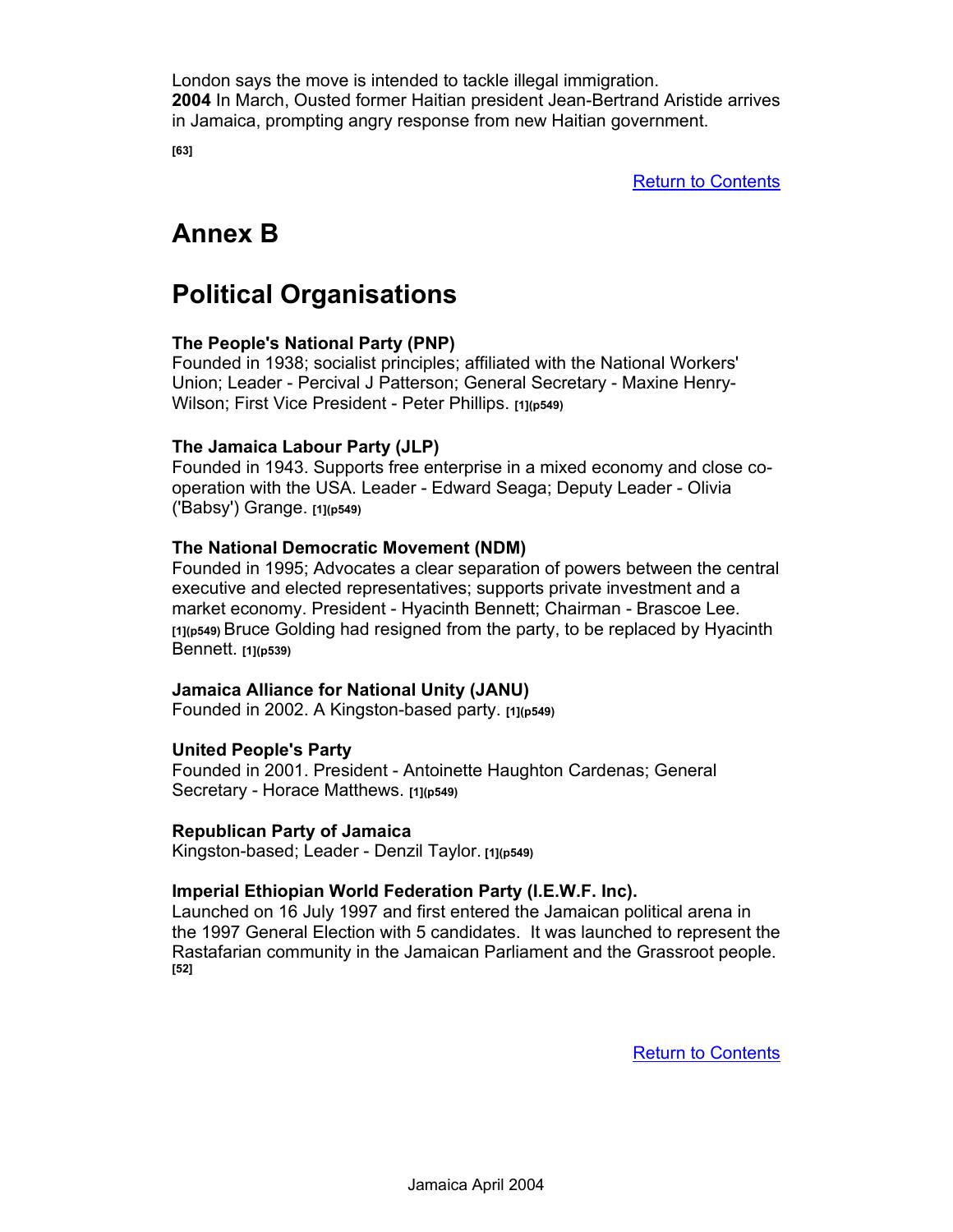## **Annex C**

## **Prominent People**

#### **Bruce Golding**

The JLP's defeat in the 1993 election led to increased in-fighting among senior members and criticism of Seaga's leadership, with the result that In 1995 Bruce Golding was the former JLP Chairman and finance spokesman. He later left the party to lead a new organisation, the National Democratic Movement (NDM). **[1](p539)** He had reportedly rejoined the party. **[16b]** 

#### **Antoinette Haughton**

The leader of United People's Party. **[13b]**

#### **Michael Manley**

Became Prime Minister in 1972 following an impressive victory by the PNP in the general elections. **[63]**

#### **Percival J Patterson**

Assumed office as Prime Minister in 1992. **[6](p2)** He led the PNP to election victories in 1993 and 1997. **[5](p2259-2260)**

#### **Edward Seaga**

Currently leader of the Opposition [JLP]. **[34f]**

#### **Hilaire Sobers**

Is a human rights activist and lawyer and writes a weekly column on human rights for the Jamaica Observer. He is an outspoken critic of the government's human rights record. He has been highly critical of the authorities' failure to prevent extrajudicial executions by the security forces and other abuses. **[9g]**

#### **Barry Wade**

In April 2002, Barry Wade, Al Miller and a group of church leaders launched a new political party, which called for a government of national unity and challenged Jamaicans to become more politically involved. The Jamaica Alliance for National Unity (JANU) hoped to break the virtual stranglehold of the ruling People's National Party (PNP) and opposition Jamaica Labor Party (JLP), which have dominated politics since the island nation won independence in 1962. **[13c]**

Return to Contents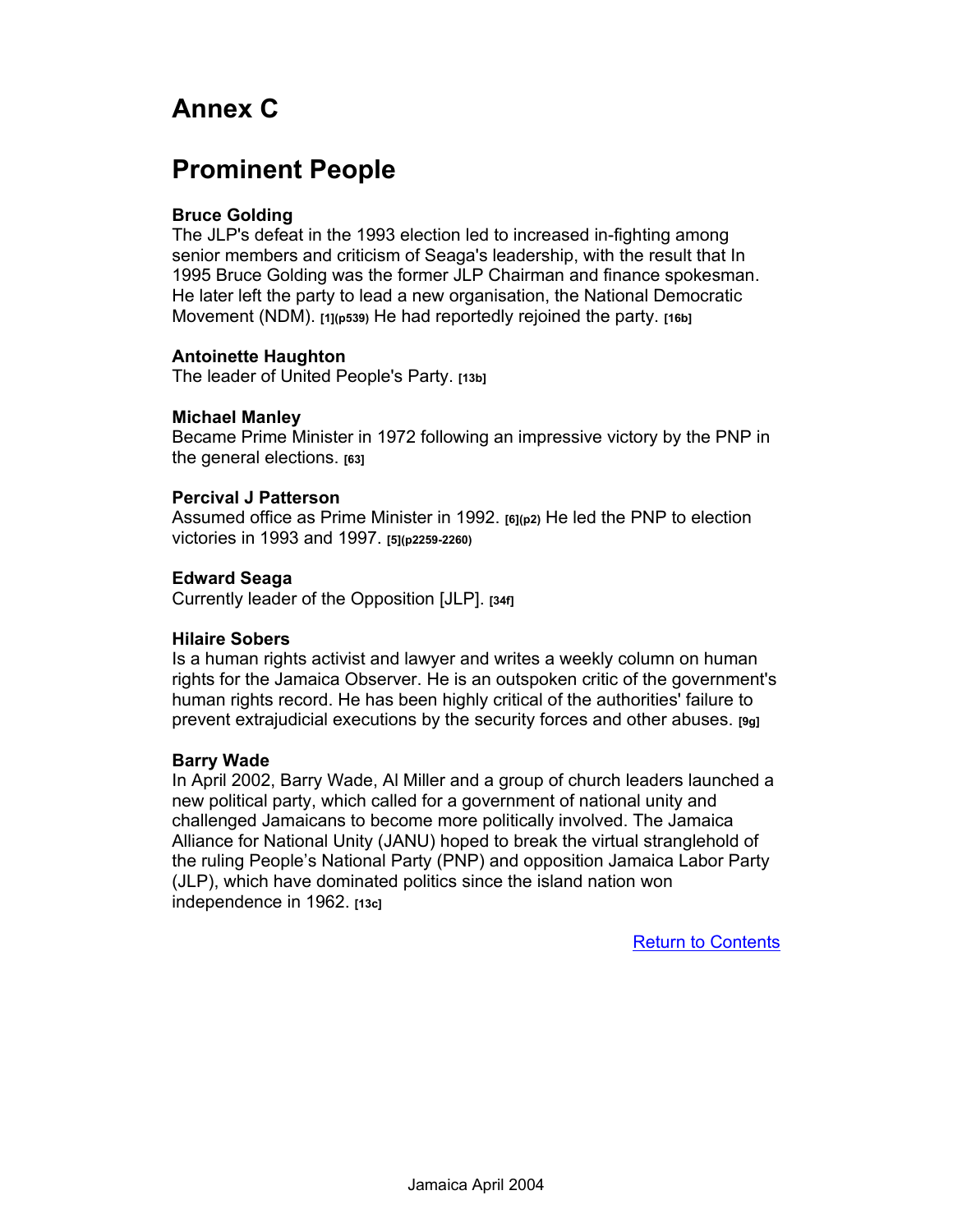## **Annex D**

## **List of Source Material**

**[1]** Europa Regional Surveys of the World, South America, Central America and the Caribbean 2004 -  $12<sup>th</sup>$  Edition, Jamaica, pp. 537-556.

**[2]** Jamaica (Constitution) Order in Council, 1962, chapters 2 & 3, (www.ziplaw.com/constitu/chap\_3.htm)

**[3]** The Centre for Reproductive Law and Policy - Women of the World - January 2001

**[4]** CIA - The World Factbook -- Jamaica, (www.cia.gov), accessed 06/02/04. **[5]** The Europa World Year Book 2002, Volume 1, pp. 2259-2274.

**[6]** Foreign and Commonwealth Office - Country Brief - Jamaica -14/08/03 accessed 05/03/04

**[7]** US State Department Report - Background note Jamaica, January 2004, accessed 23/02/04.

**[8]** US State Department Report on Human Rights Practices - Country

Reports - Jamaica - 2003 - released 25/02/04 - accessed 27/02/04.

**[9]** Amnesty International

**a.** Essential actors of our time: Human Rights defenders in the Americas - 10/11/03

**b.** Killings and Violence by Police: How many more victims?

AI Index AMR 38/003/2001 - 10/04/2001

**c.** Jamaica: An end to police impunity in sight - 25/06/03 - accessed 27/02/04

**d.** Inhabitants of Crawle, Clarendon - AMR 38/013/2003 - 15/05/03

**e.** Jamaica/UK: Communities in the Crossfire -- debate on gun violence and arms control - 16 October 2003 - accessed 27/02/04

**f.** Jamaica Family of Janice Allen - AMR 38/014/2001 - accesses 19/04/04 **g.** Lawyers in Peril - Fear for Safety - O Hilaire Sobers - AMR 38/020/2001 accessed 20/04/04

**[10]** Canadian Immigration and Refugee Board Publications

**a.** JAM33355.E, Jamaica, protection available to abandoned, neglected and/or abused children - 16/05/02.

**b.** JAM35108.E, Police Protection Available to homosexuals (1999-2000) - 21/08/00.

**[11]** International Labour Office - Geneva - International Programme for the Elimination of Child Labour \_ IPEC Action Against Child Labour - 2002 - 2003, publiched January 2004

**[12]** Report of the Special Rapporteur on Extrajudicial, Summary or Arbitrary Executions, Asma Jahangir, dated 26/09/03 on her Mission to Jamaica (17-27 February 2003) - Advanced Edited Version

**[13]** Latin America Press

**a.** Caribbean Court approved - 19/03/01.

**b.** No 8, Church enters political arena - 22/04/02.

c. A new party hopes to cross partisan boundaries - 29/04/02 - accessed 20/04/04

**[14]** Bustamante Hospital for Children - About the Hospital - accessed 07/08/03

Return to Contents

**[15]** IPS Newsfeed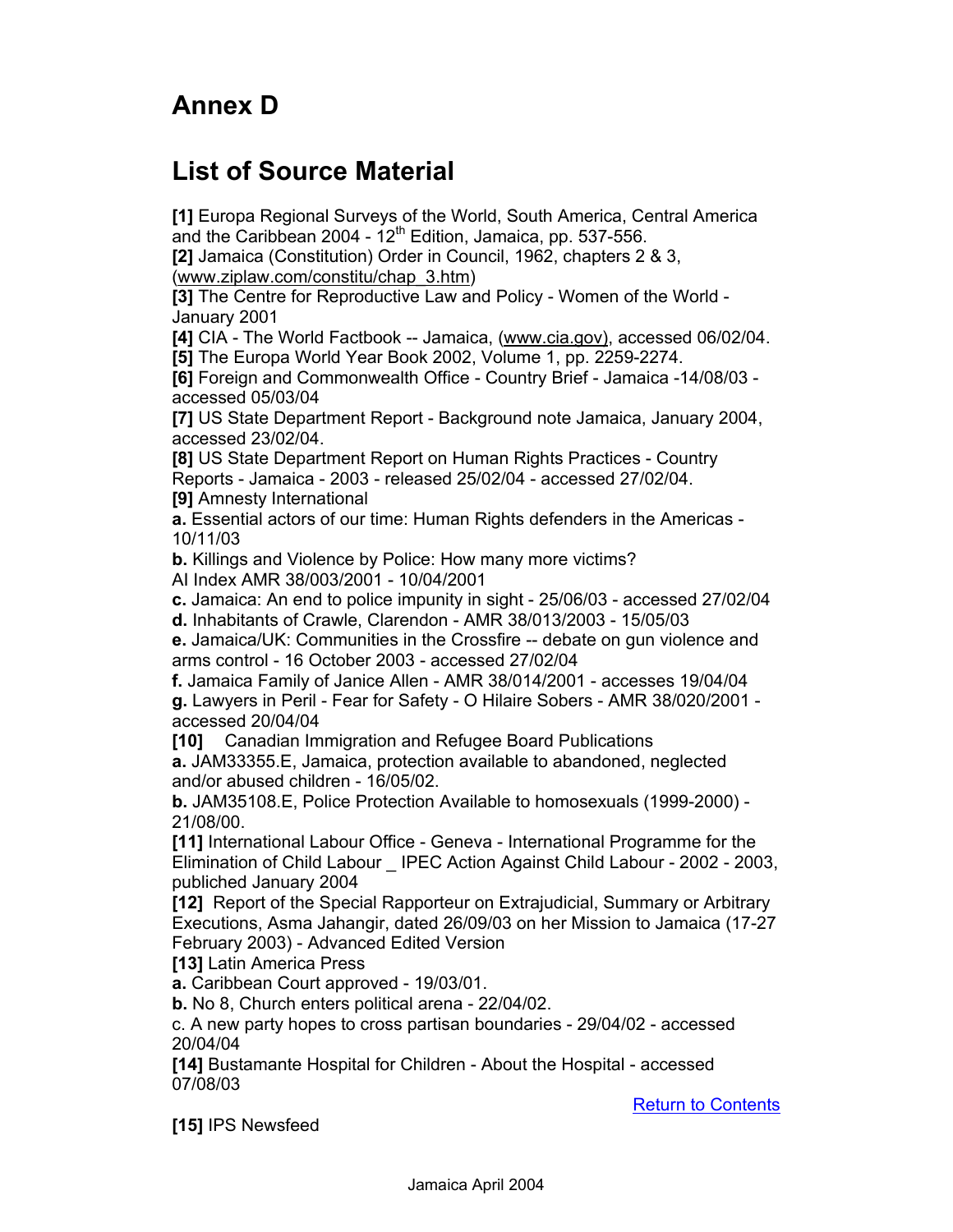**a.** Aids activists hit delay on law changes - 28/08/02.

**b.** Health-Jamaica - Giving patients a second chance - 03/03/99.

**[16]** Reuters News Service

**a.** Jamaican political leaders sign non-violence pact - 12/06/02.

**b.** Crime, unemployment key in Jamaica's election - 13/10/02.

**[17]** Amnesty International - The Death Penalty: List of Abolitionist and

Retentionist Countries (1 January 2001)

**[18]** BBC Monitoring

**a.** Jamaica's police force undergo major restructuring" - 14/02/03.

**b.** Army to assist police in fighting crime, drugs - 07/07/02.

**c.** International Reports, "Jamaican opposition calls for referendum on model of governance, Regional Court" - 16/11/02.

**d.** Murder rate has fallen but "is still too high", Security Minister says - 26/06/02.

**e.** Special voters cast ballots ahead of Jamaica's 16 October elections - 13/10/02.

**f.** Police commissioner announces ban on campaigning in six constituencies - 12/10/02.

**[19]** National Aids Committee

**a.** About the National AIDS Committee - accessed 15/10/02

**b.** Summary of Organisations working with HIV/AIDS - accessed 18/09/03

**[20]** The Observer UK - "Jamaica's Poll Bloodbath" -13/10/02

**[21]** BBC News

**a.** Plea to stop Jamaican election violence - 14/10/02

**b.** Drug lords could 'ruin' Jamaica - 12/0302.

**c.** Timeline: Jamaica - 06/0602.

**d.** Victory for Jamaica's ruling party - 17/10/02, accessed 18 October 2002.

**e.** Jamaica police deaths spark riots - 26/10/03

**[22]** Report of a Technical Cooperation between Countries (TCC) - Project in 5 Countries 2000-2001 on Mental Health Advanced Practice Nursing in the Caribbean - Summary - August 2002

**[23]** International Association of Universities/UNESCO International Centre on Higher Education, Jamaica - Education System, accessed 2/8/02.

**[24]** Jamaica Information Service - www.jis.gov.jm/

**a.** Broadcast to the Nation by Minister of National security Dr. The Hon. Peter Phillips - 07/12/03, accessed 05/01/04

**b.** Ministry of Health - HIV - AIDS - 01/09/03

**[25]** SHAAN, IPS e-zine on Gender and Human Rights, "Jamaica, Taking a Stand Against Homophobic Violence", by Zadie Neufville, accessed 24/5/02. **[26]** J-Flag website - www.jflag.org/

**a.** Programmes - Legal reforms and Advocacy" - accessed05/03/04

**b.** J-Flag, Jamaica Forum for Lesbians, All-Sexuals and Gays, Felipa 2001 Award, (www.iglhrc.org/felipa) , accessed 22/10/02.

**c.** Know Your Rights - accessed 05/03/04

**d.** About us - accessed 05/03/04

**[27]** War Resisters' International 1998, Jamaica, p. 164.

**[28]** National Health Fund - www.nhf.org.jm/ - NHF Officially launched by the Hon. Prime Minister - 12/12/03 - accessed 05/03/04

Return to Contents

**[29]** United Nations Press Release - "Committee on the Rights of the Child" - Concludes thirty-third Session - 06/06/03

**[30]** Black Britain - www.blackbritain.co.uk/ - "Jamaica Reduces Gun Crime" - 07/01/03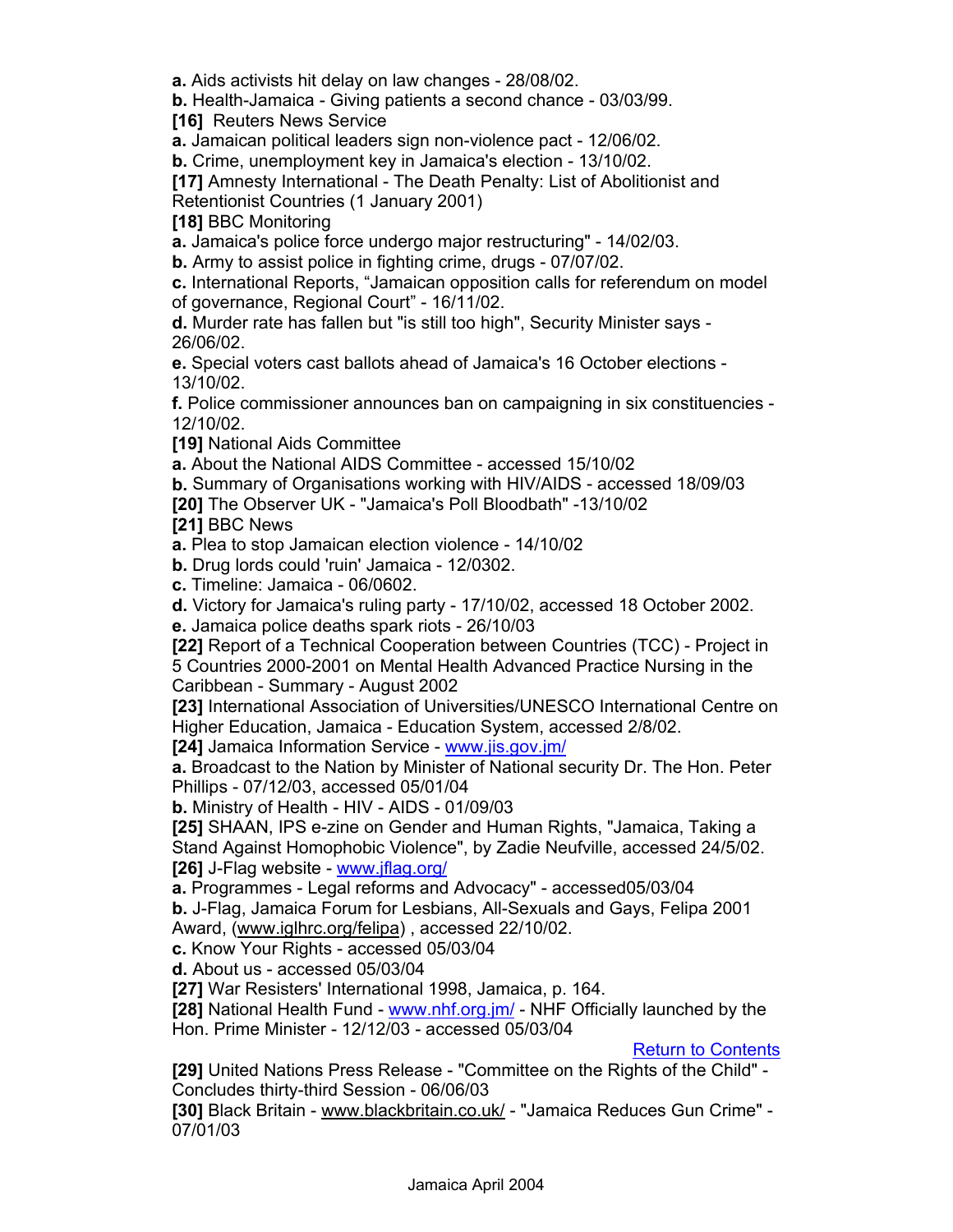**[31]** The Independent Jamaica Council for Human Rights (1998) Limited -

**a.** Information - www.ijchr.com/information.htm - accessed 08/09/03

**b.** Women and Human Rights - www.ijchr.com/women.htm - accessed 05/09/03

**[32]** Jamaican & Caribbean Press: "Caribbean Court of Justice cheaper than Privy Council", 09/05/02, Ilex Caribbean, from the Trinidad Business Guardian, www.lexcaribbean.com

**[33]** The Jamaican Observer -

**a.** JLP, Civic Groups happy CMU scrapped - 03/06/03

**[34]** Jamaican Gleaner

**a.** Women's group hail Property Rights Act Parliament passes landmark legislation" - 19/02/04

**b.** Electoral bodies get thumbs up - accessed on 18/10/02

**c.** Plaudits for EAC, EOJ - accessed 18/10/02

**d.** Garrisons a breeding ground for violence - accessed 18/10/02.

**e.** New crime plan targets gang leaders and cohorts - 13/11/02

**f.** Financial Times Information, "Police powers for JDF sparks furore in House, 11/12/02 - accessed 17/1/03.

**g.** Police seeking anointing from higher power - 10/12/02.

**h.** Optimism for crime plan - 31/01/03.

**i.** Child Care and Protection Act for parliamentary review - 12/01/04

**j.** Judges to be trained in mediation pilot programme - 08/09/02.

**k.** Justice writes: JAs challenge in 2003: Taking the road less travelled on - 13/01/03.

**l.** Knowledge is Power - 27/01/04

**m.** Forbes gets death threats - 18/02/04

**n.** Police officer shoots, kills man wielding machete - 17/02/04

**o.** First murder of 2004 - 02/01/04

**p.** NY to help in crime-fight - 12/01/04

**q.** Four more killed in Spn Town - 26/01/04

**r.** Spanish town tense Police, PMI, politicians take charge - 27/01/04

**s.** Church steps in - Religious leaders to play key role in restoring order to Spanish Town - 30/01/04

**t.** 'Don't shelter your sons' - PM appeals to parents of criminals" - 02/02/04

**u.** A family torn by death - 23/02/04

**v.** Cop shot dead in Clarendon - 27/01/04

**w.** Gunmen slay six in Kgn, Sp Town - 20/02/04

**x.** Not just fingerprints… - 06/02/04

**y.** MP calls for gun amnesty - 27/01/04

**z.** Gays in Jamaica - A Go-Jamaica feature 2001 - accessed 15/03/04

**[35]** Jamaica Elections 2002, (www.Jamaicaelections.com), accessed 22/10/02.

Return to Contents

**[36]** The Jamaican Observer

**a.** Cops get ready for new crime plan - 13/10/02

**b.** Cautious welcome for new crime initiative in Southside - 15/12/02

**c.** Single intelligence unit for police - 23/11/02

**d.** UWI Professor wants laws to protect HIV/AIDS patients - 05/04/03

**e.** Ministry launches AIDS awareness campaign - 12/04/03

**f.** \$b school fee fund Government to pay for poor children - 10/07/03

**g.** Spanish Town residents want Renato Adams - 29/01/04

**h.** Father encourages students to maul 'gay' son at Dunoon Tech - 19/02/04

**i.** Spn Town's crime chief transferred - New Spanish Town crime chief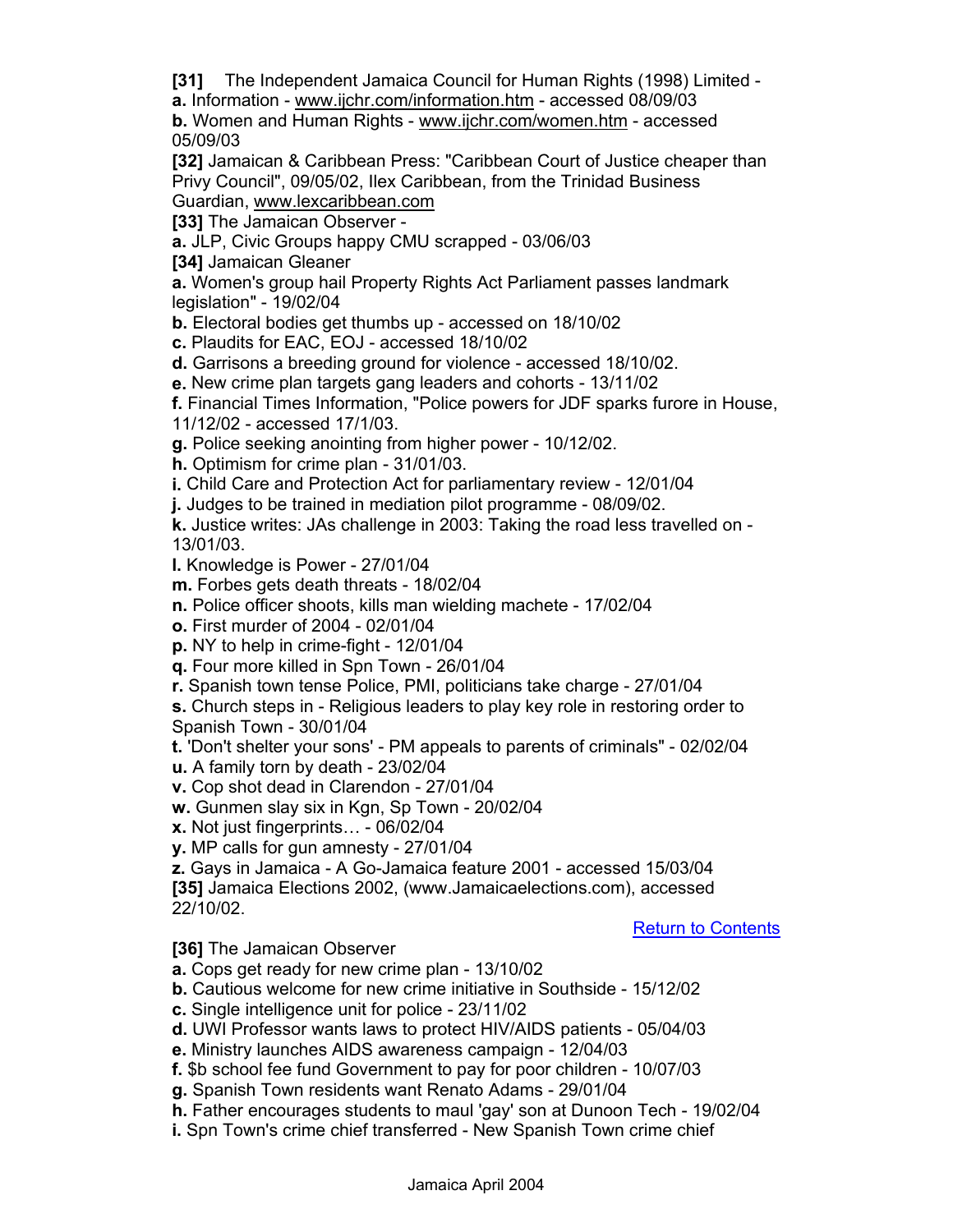streetwise, say cops - 27/01/04

**j.** Guns blaze in Spanish Town - Two more dead; Mother of two battling for life in hospital - 28/01/04

**k.** Cops take control at bus park - Seaga says Spanish Town violence an effort to destabilise MP 'Babsy' Grange - 30/01/04

**l.** Spn Town residents discuss upsurge of violence - 03/02/04 **m.** Patterson supports Chief Justice - Says nothing suggests Wolfe unfit to serve - 05/02/04

**n.** Launch of \$2.5-B national health fund next month - 13/03/04

**o.** New facilities, more upgrading work for University Hospital - 09/03/04

**p.** Man detained for senior cop's killing - Licence plate of motor cycle ridden by cop's killers found - 09/03/04

**q.** 150 dangerous criminals on the loose - 07/03/04

**[37]** Jamaican Constabulary Force Website - www.jamaicapolice.org.jm

**a.** History of the Jamaica Constabulary Force, accessed on 1/8/02.

**b.** Corporate Strategy, accessed 25/02/04.

**[38]** Statement on Jamaica Adult Literacy Survey 1999, by Burchell

Whiteman, Minister of Education, Youth and Culture. Accessed 05/08/02. **[39]** The International Lesbian and Gay Association - World Legal Survey -

Jamaica - 23/06/00 - accessed 05/03/04

**[40]** Letter from Ministry of Health, Children Services Division to International Social Services of the United Kingdom, 17/02/03, Regarding: Services for unaccompanied children returned to Jamaica from abroad.

**[41]** Ministry of Health of Jamaica - Health Services Profile, 2000 (accessed 13/8/02 on (www.nerha.org.jm)

**[42]** Pan American Health Organization - Country Health Profile, updated 2002,

**[43]** Pan American Health Organisation

**a.** Aids Drug Prices Drop 54% in Latin America, Caribbean - 18/07/02.

**b.** Average prices of a one year treatment with antiretrovirals in countries of Latin America and the Caribbean, Pan American Health Organisation.

**[44]** Caribbean Media Corporation -

**a.** Caribbean Court of Justice faces own legal hurdle - 30/08/03

**b.** Ombudsman leads efforts to restore peace in volatile community

**c.** Residents in eastern Kingston community hope for lasting peace - 06/08/03

**d.** Jamaica's Crime Management Unit disbanded - 02/06/03

**e.** International team continue probe into controversial killings - 05/06/03

**f.** Six policemen to be charged in connection with Braeton shootings - 04/11/03

**g.** Surinam, Jamaica to benefit from 2.1m-US-dollar EC-UNFPA sexual healthcare deal - 22/08/03

**h.** Jamaica launches programme to combat youth crime - 13/08/03

**i.** Police launch initiatives to improve relationship with society - 10/12/03

**j.** Jamaican minister says no quick fixes to crime after ten die at weekend - 25/08/03

**k.** Curfew imposed on Spanish Town hit by gang violence - 29/01/04 **[45]** National Aids Committee (www.nacjamaica.com) -

**a.** Local Organisations working with AIDS and HIV - 05/03/04 - accessed 05/03/04

**b.** (AIDS) Medication Available in Jamaica, the National Aids Committee, accessed 09/04/03.

**c.** Did you know…?, the National AIDS Committee (Jamaica), accessed 09/04/03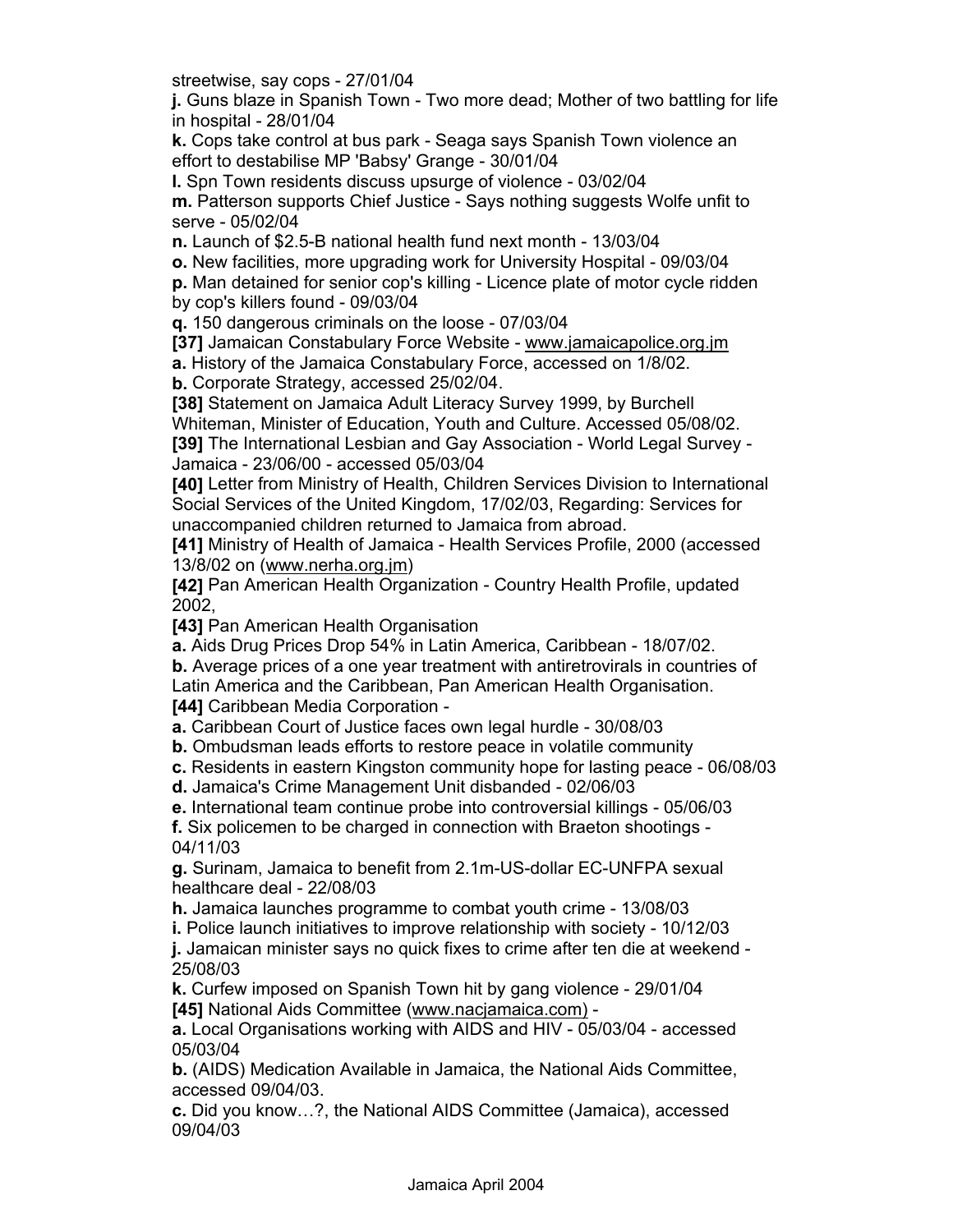**d.** The National AIDS Committee has four main functions - 05/03/04 accessed 05/03/04

**[46]** National Health Insurance: the Concept, (www.moh.gov.jm/healthreform), accessed 10/7/02.

**[47]** National Health Insurance Plan, Green Paper,

(www.moh.gov.jm/Healthreform), accessed 10/7/02.

**[48]** WHO Mental Project: Jamaica. Department of Mental Health and Substance Dependence, World Health Organization, Geneva 2002. Accessed

16/10/02.

**[49]** Jamaica Foundation for Cardiac Disease, (www.kasnet.com/jfcd), accessed on 16/10/02.

**[50]** Committee on the Elimination of Discrimination against Women

**a.** Women's Level of Participation in Jamaican Public Life - 26/01/01 - Press Release WOM/1257 - accessed 01/03/04

**b.** Consideration of reports submitted by States parties under article 18 of the Convention on the Elimination of All Forms of Discrimination against Women - Second, third and fourth periodic reports of State parties - Jamaica - 25/02/98 **[51]** Jamaicans for Justice

**a.** Jamaica's Human Rights Situation, presentation to the Inter-American Commission on Human Rights, undated - accessed 24/02/04

**b.** Security forces will remain in volatile communities while necessary, The Gleaner, 29/11/02

**[52]** Election Office of Jamaica - Imperial Ethiopian World Federation Inc. Political Party. Accessed 15/10/02.

**[53]** The Miami Herald - Jamaica puts police, army in inner cities to quell crime - 11/03/03

**[54]** Associated Press -

**a.** Jamaicans vote in elections focused on easing crime, boosting sluggish economy - 17/10/02.

**b.** Thirty-Two More Haitians Land in Jamaica - 23/02/04

**c.** Jamaican attorney general proposes vote of conscience on hanging - 12/08/03

**d.** Riot in Jamaica Leaves One Man Dead - 13 February 2004

**[55]** International News - Patterson takes oath of office as Jamaica's premier, pledges to unite citizens in third term - 23/10/02

**[56]** The Independent (London) - "Jamaica turns its back on violence as nation votes" - 17/10/02

**[57]** Jamaican Government website - www.sc.gov.jm New Civil Procedures Rules, 16/09/02, accessed 08/04/03.

**[58]** The Associated Press - Jamaica local vote goes to opposition - 20/06/03 **[59]** US State Department Report - International Religious Freedom Report 2003 Jamaica - www.state.gov/g/drl/rls/irf/2003/24498pf.htm - Issued 18/12/03 - accessed 01/03/04

**[60]** Letter from the Foreign and Commonwealth Office regarding the Treatment of Failed Asylum Seekers - dated 12 March 2004

**[61]** The Scotsman - Jamaica a republic in four years, says premier - 23/09/03 - accessed 19/04/04

**[62]** Caribbean Net News - Revised code of conduct for police, citizens launched in Jamaica - dated 13/02/04 - accessed 19/04/04

**[63**] BBC News - Timeline: Jamaica - A chronology of key events - Last updated 17/03/04 - accessed 30/03/04